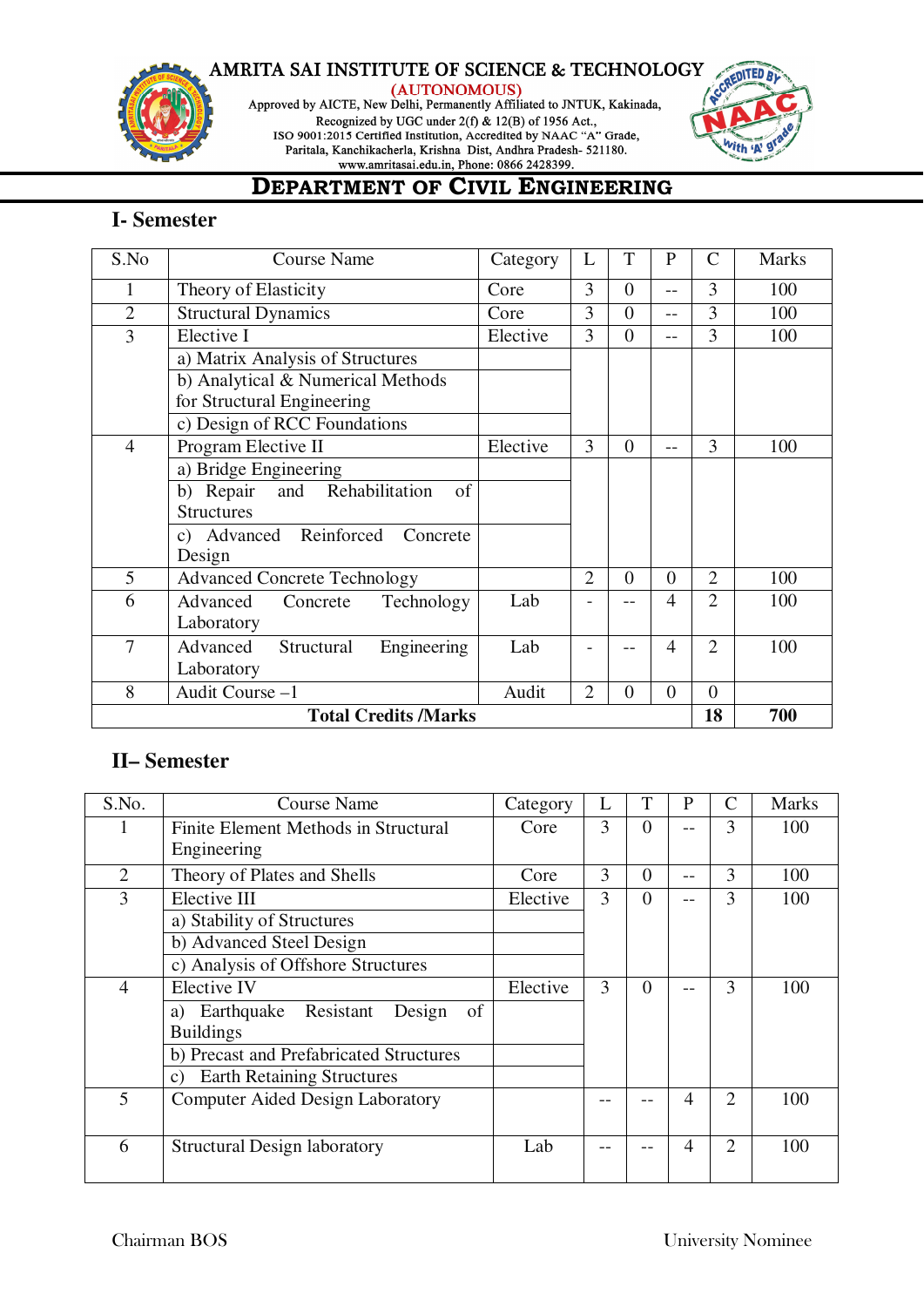

(AUTONOMOUS)

Approved by AICTE, New Delhi, Permanently Affiliated to JNTUK, Kakinada, Recognized by UGC under  $2(f)$  & 12(B) of 1956 Act., ISO 9001:2015 Certified Institution, Accredited by NAAC "A" Grade, Paritala, Kanchikacherla, Krishna Dist, Andhra Pradesh- 521180.



### **DEPARTMENT OF CIVIL ENGINEERING** 7 | Mini Project With Seminar | 0 | 0 | 4 | 2 | 100 8 Audit Course -2 Audit 2 0 0 0 **Total Credits / Marks 18 700**

### **III– Semester**

| S.No. | <b>Course Name</b>                | Category |   |          | P  |               | <b>Marks</b> |
|-------|-----------------------------------|----------|---|----------|----|---------------|--------------|
|       | Elective 5: Program Elective      | Elective | 3 | $\theta$ |    | 3             | 100          |
|       | /MOOCS                            |          |   |          |    |               |              |
|       | a) Design<br>Prestressed<br>of    |          |   |          |    |               |              |
|       | Concrete structures               |          |   |          |    |               |              |
|       | b) Structural Health Monitoring   |          |   |          |    |               |              |
|       | c) Industrial Structures          |          |   |          |    |               |              |
| 2     | Open Elective / MOOCS             | Elective | 3 |          |    | $\mathcal{F}$ | 100          |
| 3     | Dissertation Phase-I / Industrial |          |   |          | 20 | 10            |              |
|       | Project (To be continued and      |          |   |          |    |               |              |
|       | Evaluated next Semester)*         |          |   |          |    |               |              |
|       | <b>Total Credits / Marks</b>      |          |   |          |    | 16            | 200          |

 $*$  Evaluated and displayed in  $4<sup>th</sup>$  Semester marks list

\*\* Students Going for Industrial Project / Thesis will complete these courses through MOOCS

### **IV-Semester**

| Sl No. | Course Name                                                   | Category | m |    | Marks |
|--------|---------------------------------------------------------------|----------|---|----|-------|
|        | Project / Dissertation Phase<br>(Continued from III Semester) |          |   |    | 100   |
|        | <b>Total Credits / Marks</b>                                  |          |   | 16 | 100   |

### **Audit course 1 & 2**

- 1. English for Research Paper Writing
- 2. Disaster Management
- 3. Sanskrit for Technical Knowledge
- 4. Value Education
- 5. Constitution of India
- 6. Pedagogy Studies
- 7. Stress Management by Yoga
- 8. Personality Development through Life Enlightenment Skills.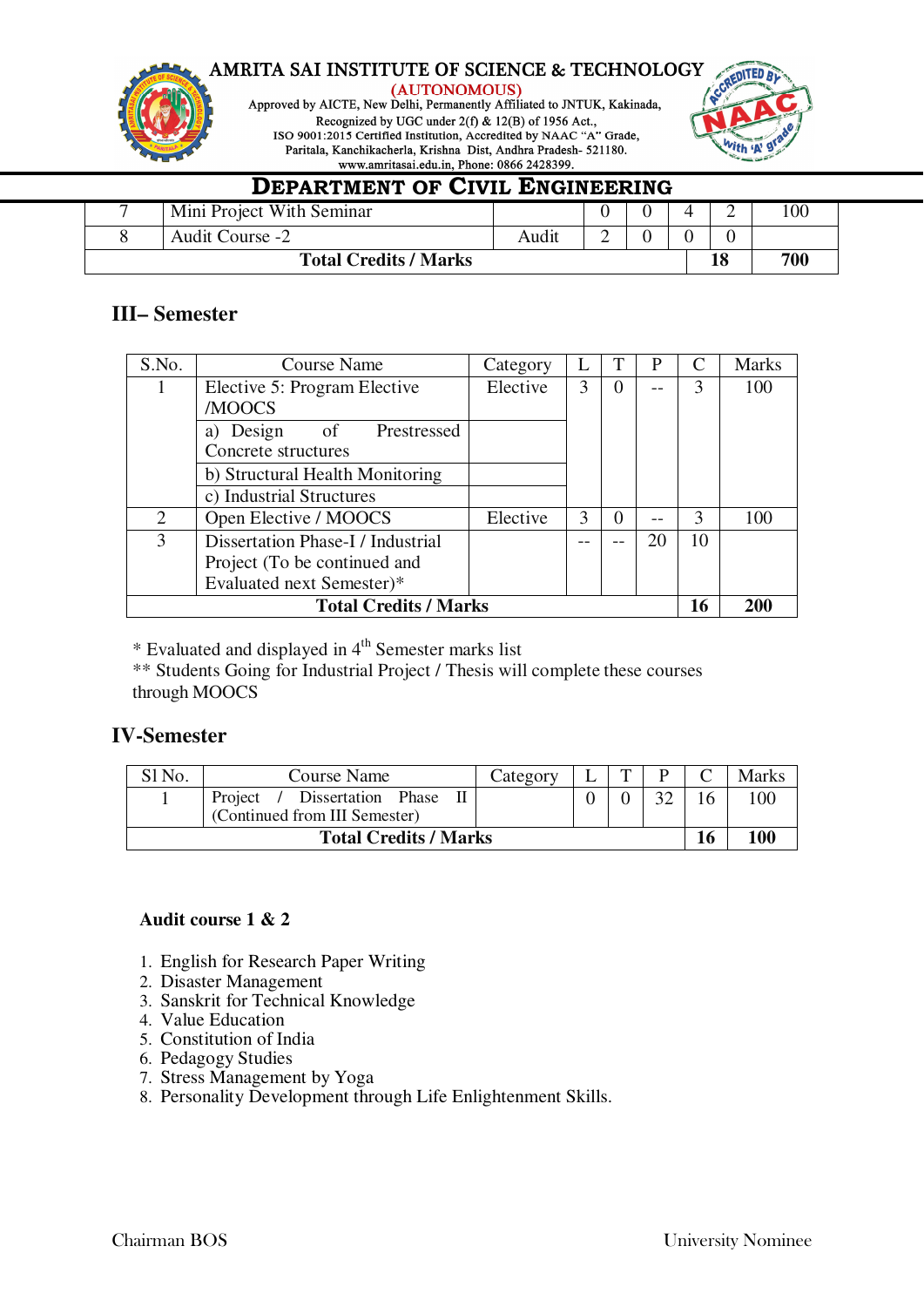

(AUTONOMOUS) Approved by AICTE, New Delhi, Permanently Affiliated to JNTUK, Kakinada, Recognized by UGC under 2(f) & 12(B) of 1956 Act., ISO 9001:2015 Certified Institution, Accredited by NAAC "A" Grade, Paritala, Kanchikacherla, Krishna Dist, Andhra Pradesh- 521180.



# **DEPARTMENT OF CIVIL ENGINEERING**

| <sup>T</sup> Year - I Semester | - | - | - |                          |
|--------------------------------|---|---|---|--------------------------|
|                                |   |   |   | $\overline{\phantom{a}}$ |
|                                |   |   |   |                          |

### **THEORY OF ELASTICITY (**Program Core1)

### **Course Outcomes:** At the end of the course, the student will be able to

|                 | Know the definition of stress and deformation and how to determine the components of    |
|-----------------|-----------------------------------------------------------------------------------------|
| CO <sub>1</sub> | the stress and strain tensors.                                                          |
| CO <sub>2</sub> | Apply the conditions of compatibility and equations of equilibrium.                     |
|                 | Understand how to express the mechanical characteristics of materials, constitutive     |
| CO <sub>3</sub> | equations and generalized Hook law.                                                     |
|                 | Use the equilibrium equations stated by the displacements and compatibility conditions  |
| CO <sub>4</sub> | stated by stresses                                                                      |
| CO <sub>5</sub> | Understand index notation of equations, tensor and matrix notation and define state of  |
|                 | plane stress, state of plane strain                                                     |
|                 | Be able to analyze real problem and to formulate the conditions of theory of elasticity |
| CO <sub>6</sub> | Applications                                                                            |
|                 | Determine the boundary restrictions in calculations. Solve the basic problems of the    |
| CO <sub>7</sub> | theory of elasticity by using Airy function expressed as bi-harmonic function           |
|                 |                                                                                         |

### **Mapping of Course Outcomes with Program Outcomes:**

| <b>Course Out</b><br><b>Comes</b> | PO <sub>1</sub> | PO <sub>2</sub> | <b>PO3 PO4</b> | PO <sub>5</sub> | <b>PO6</b> | PO <sub>7</sub> |
|-----------------------------------|-----------------|-----------------|----------------|-----------------|------------|-----------------|
| CO <sub>1</sub>                   |                 |                 | ∠              | $-$             |            |                 |
| CO <sub>2</sub>                   |                 |                 |                | $-$             |            |                 |
| CO <sub>3</sub>                   |                 |                 |                | $- -$           |            |                 |
| CO <sub>4</sub>                   |                 |                 | ◠              | $- -$           |            |                 |
| CO <sub>5</sub>                   |                 |                 | $- -$          | $\sim$ $\sim$   | ◠          |                 |
| CO <sub>6</sub>                   |                 |                 | ി              | $\sim$ $\sim$   |            |                 |
| CO7                               |                 |                 | $- -$          | $-$             | ◠          |                 |

### **Slightly2.Moderately3.Substantially**

### **Detailed Syllabus:**

### **UNIT: 1**

Elasticity – Notation for forces and stresses – components of stresses and strains – Hooke"s Law ‐ Plane Stress – Plane strain – Differential Equations of equilibrium – Boundary conditions – Compatibility equations ‐ Stress function – Boundary Conditions.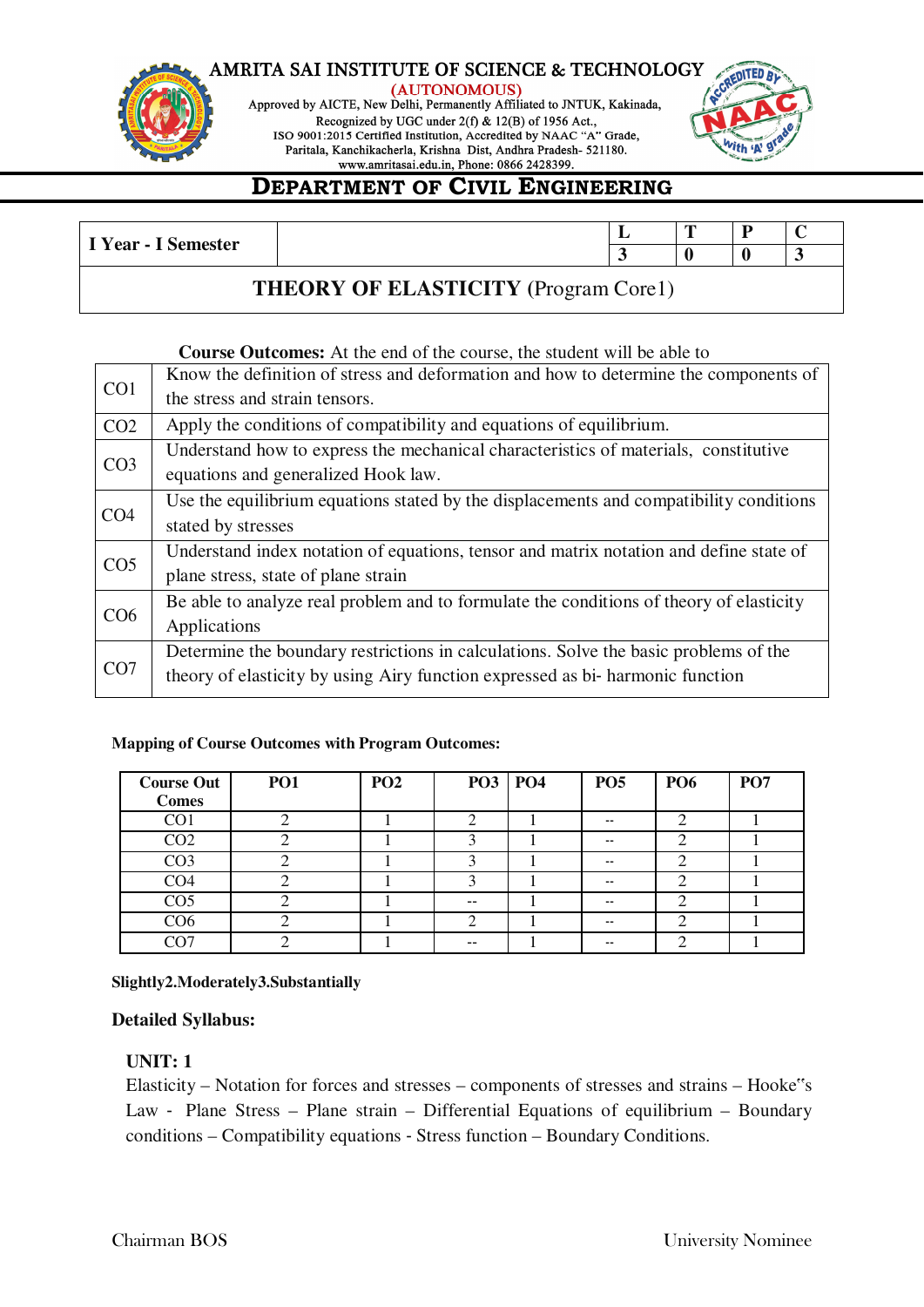



# **DEPARTMENT OF CIVIL ENGINEERING**

### **UNIT: 2**

Two dimensional problems in rectangular co‐ ordinates – Solution by polynomials – Saint Venant"s principle – Determination of displacements – Bending of simple beams – Application of Fourier series for two dimensional problems for gravity loading

### **UNIT: 3**

Two dimensional problems in polar co‐ ordinates ‐ General equations in polar co‐ ordinates – Stress distribution for problems having symmetrical about an axis ‐ Strain components in polar co‐ ordinates– Displacements for symmetrical stress distributions ‐ Stresses for plates with circular holes subjected to far field tension – stress concentration factor.

### **UNIT: 4**

Analysis of stress and strain in three dimension ‐ Principal stresses – Stress ellipsoid and stress director surface – Determination of principal stresses ‐ Maximum shear stress – Homogeneous Deformation – General Theorems ‐ Differential equations of equilibrium – Conditions of compatibility– Equations of equilibrium in terms of displacements – Principle of superposition – Uniqueness of solution –Reciprocal theorem..

### **UNIT: 5**

Torsion of Prismatic bars – Bars with elliptical cross section – Other elementary solution – Membrane analogy – Torsion of rectangular bars – Solution of Torsional problems by energy method.

### **TEXT BOOKS**

1.Theory of Elasticity‐ Stephen Timoshenko & J. N. Goodier, Mc.Grawhill Publishers 2.Advanced Mechanics of Solids L.S. Srinath, McGraw Hill Publishers

### **REFERENCES**

1. Elasticity: Theory, Applications and Numeric‐ Martin H. Sadd, Wiley Publishers

3.Theory of Elasticity -Sadhu Singh 3rd Edition, Khanna Publishers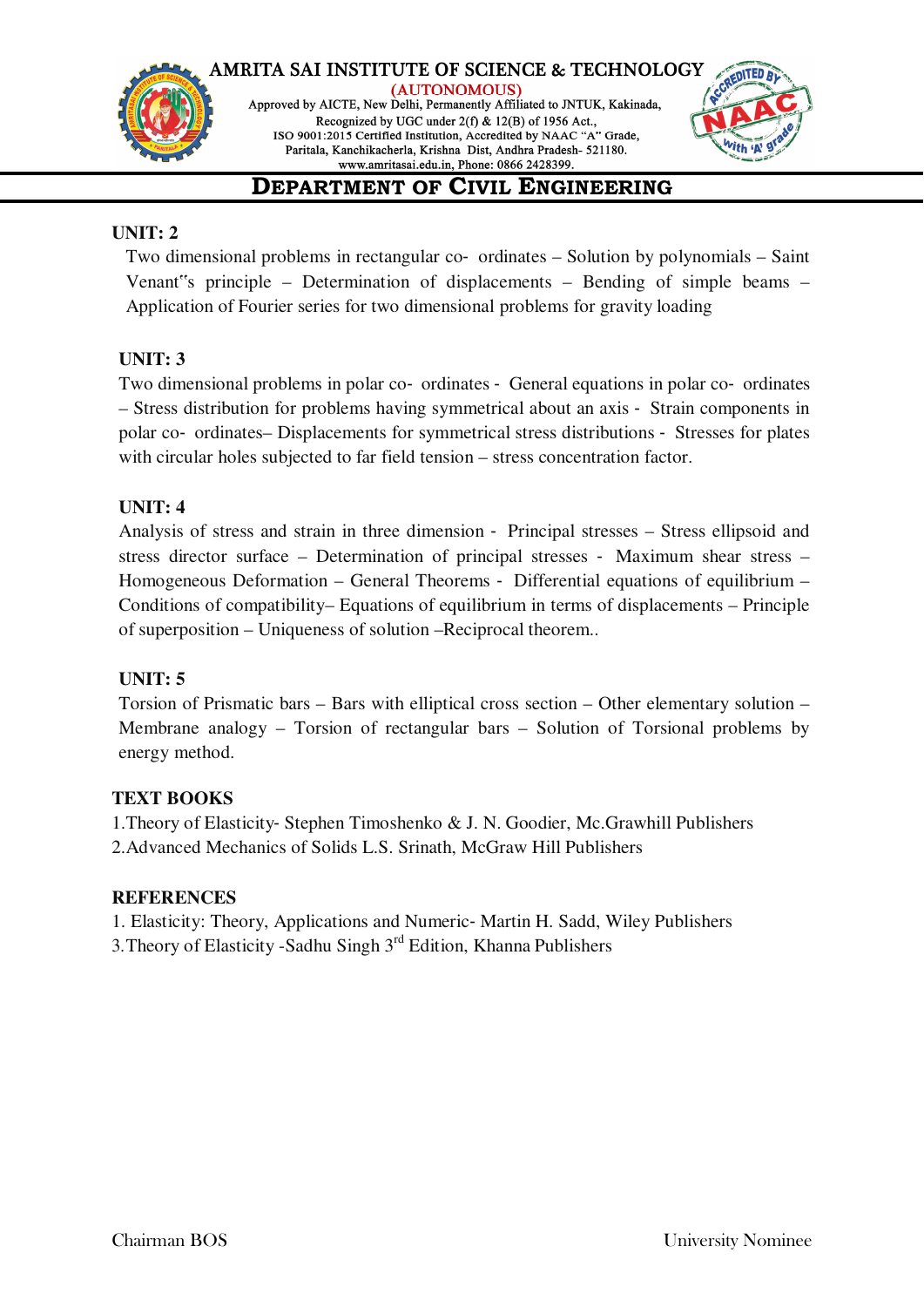

(AUTONOMOUS) Approved by AICTE, New Delhi, Permanently Affiliated to JNTUK, Kakinada, Recognized by UGC under 2(f) & 12(B) of 1956 Act., ISO 9001:2015 Certified Institution, Accredited by NAAC "A" Grade, Paritala, Kanchikacherla, Krishna Dist, Andhra Pradesh- 521180.



# **DEPARTMENT OF CIVIL ENGINEERING**

| $Year - 1.$<br>$\sim$ | . | œ | D<br>- |  |
|-----------------------|---|---|--------|--|
| Semester              |   |   |        |  |
|                       |   |   |        |  |

### **STRUCTURAL DYNAMICS (**Program Core 2)

**Course Outcomes:** At the end of the course, the student will be able to

| CO <sub>1</sub> | Understand the response of structural systems to dynamic loads                        |
|-----------------|---------------------------------------------------------------------------------------|
| CO <sub>2</sub> | Realize the behavior and response of linear and nonlinear SDOF and MDOF structures    |
|                 | with various dynamic loading                                                          |
| CO <sub>3</sub> | Understand the behavior and response of MDOF structures with various dynamic          |
|                 | loading.                                                                              |
| CO <sub>4</sub> | Possess the ability to find out suitable solution for continuous system               |
| CO <sub>5</sub> | Understand the behavior of structures subjected to dynamic loads under free vibration |
| CO6             | Understand the behavior of structures subjected to dynamic loads Harmonic excitation  |
|                 | and earthquake load                                                                   |

### **Mapping of Course Outcomes with Program Outcomes:**

| <b>Course Out Comes</b> | <b>PO1</b> | PO <sub>2</sub> | <b>PO3</b> | <b>PO4</b> | <b>PO5</b> | <b>PO6</b> | $\mathbf{p}$ $\mathbf{\Omega}$ |
|-------------------------|------------|-----------------|------------|------------|------------|------------|--------------------------------|
|                         | $ -$       | - -             |            |            | - -        |            |                                |
|                         | $ -$       | $ -$            |            |            | - -        |            |                                |
|                         | . .        | $ -$            |            |            | - -        |            |                                |
|                         | $ -$       | - -             |            |            | - -        |            |                                |
|                         |            | $ -$            |            |            | - -        |            |                                |

### **UNIT I:**

**Theory of vibrations**: Introduction - Elements of vibratory system - Degrees of Freedom - Continuous System - Lumped mass idealization - Oscillatory motion - Simple Harmonic motion - Victorian representation of S.H.M. - Free vibrations of single degree of freedom system - undamped and damped vibrations - critical damping - Logarithmic decrement - Forced vibration of SDOF systems - Harmonic excitation - Vibration Isolation -Dynamic magnification factor – Phase angle.

### **UNIT II**

**Introduction to Structural Dynamics :** Fundamental objectives of dynamic analysis -Types of prescribed loading - Methods of discretization - Formulation of equations of motion by different methods – Direct equilibration using Newton"s law of motion / D"Alembert"s Principle, Principle of virtual work and Hamilton principle.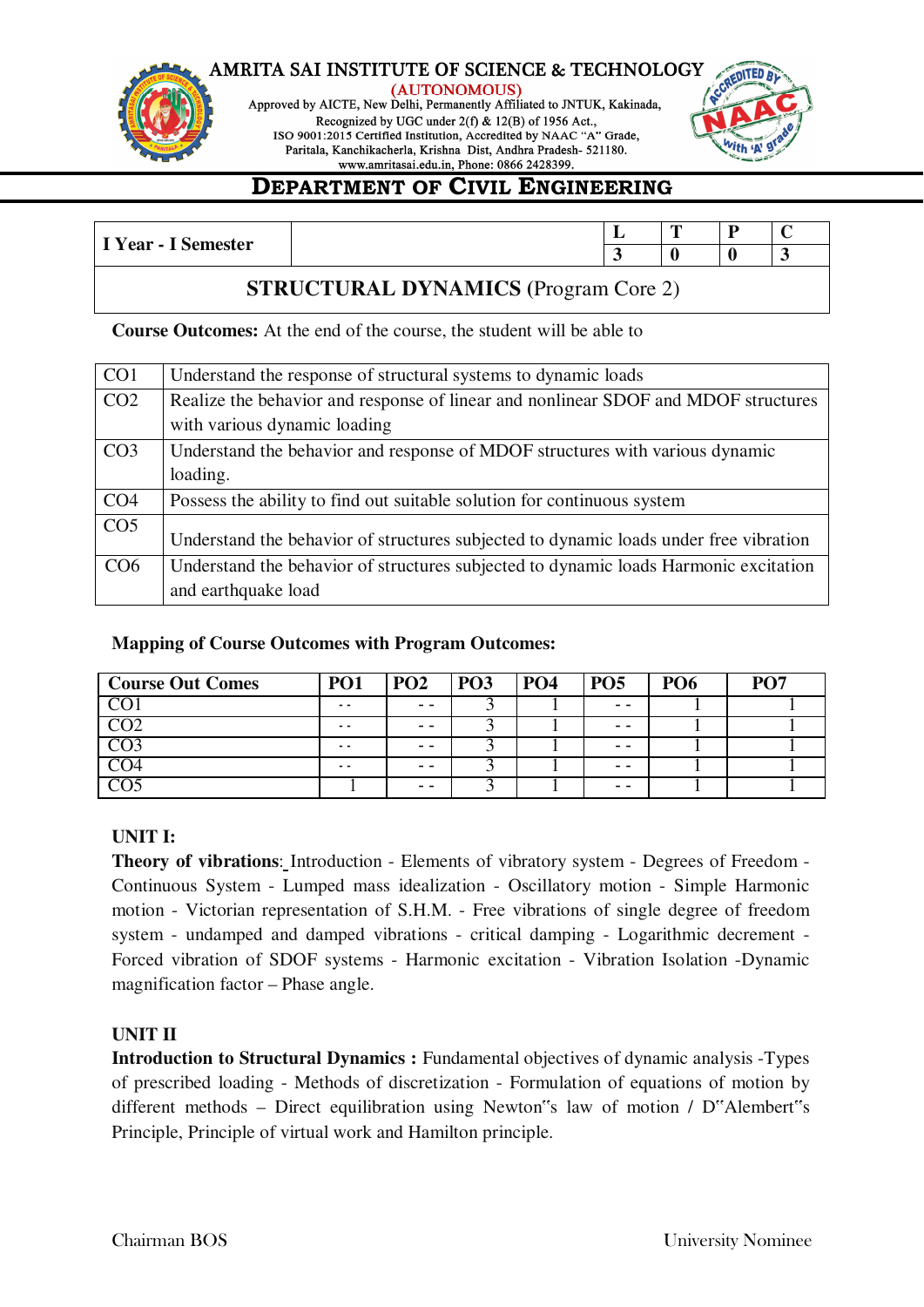

**Single Degree of Freedom Systems :** Formulation and solution of the equation of motion - Free vibration response - Response to Harmonic, Periodic, Impulsive and general dynamic loadings - Duhamel integral.

### **UNIT III**

**Multi Degree of Freedom Systems :** Selection of the degrees of Freedom - Evaluation of structural property matrices - Formulation of the MDOF equations of motion -Undamped free vibrations - Solutions of Eigen value problem for natural frequencies and mode shapes - Analysis of Dynamic response – Normal co-ordinates - Uncoupled equations of motion - Orthogonal properties of normal modes - Mode superposition procedure.

### **UNIT IV**

**Practical Vibration Analysis:** Introduction - Stodola method - Fundamental mode analysis - Analysis of second and higher modes - Holzer method - Basic procedure.

**Continuous Systems:** Introduction - Flexural vibrations of beams - Elementary case – Derivation of governing differential equation of motion - Analysis of undamped free vibrations of beams in flexure - Natural frequencies and mode-shapes of simple beams with different end conditions - Principles of application to continuous beams.

### **UNIT V**

**Introduction to Earthquake Analysis:** Deterministic Earthquake Response: Systems on Rigid Foundations -Types of Earthquake Excitations – Lumped SDOF Elastic Systems, Translational Excitations -Generalized coordinate -SDOF Elastic Systems, Translational Excitations, Linear Static Method – Analysis for obtaining response of multi storied RC Building.

### **TEXT BOOKS**

- 1. Structural Dynamics Anil K Chopra, 4edition, Prentice Hall Publishers
- 2. Structural Dynamics Theory & Computation Mario Paz, CBS Publishes and **Distributors**
- 3. Elementary Structural Dynamics- V.K. Manika Selvam, Dhanpat Rai Publishers

### **REFERENCE:**

- 1. Dynamics of Structures by Clough & Penzien 3e, Computers & Structures Inc.
- 2. Theory of Vibration -William T Thomson, Springer Science.
- 3. Mechanical Vibrations- S. S. Rao, 5e, Pearson Publications.
- 4. Structural Dynamics of Earthquake Engineering Theory and Application using Mathematica and Matlab- S. Rajasekharan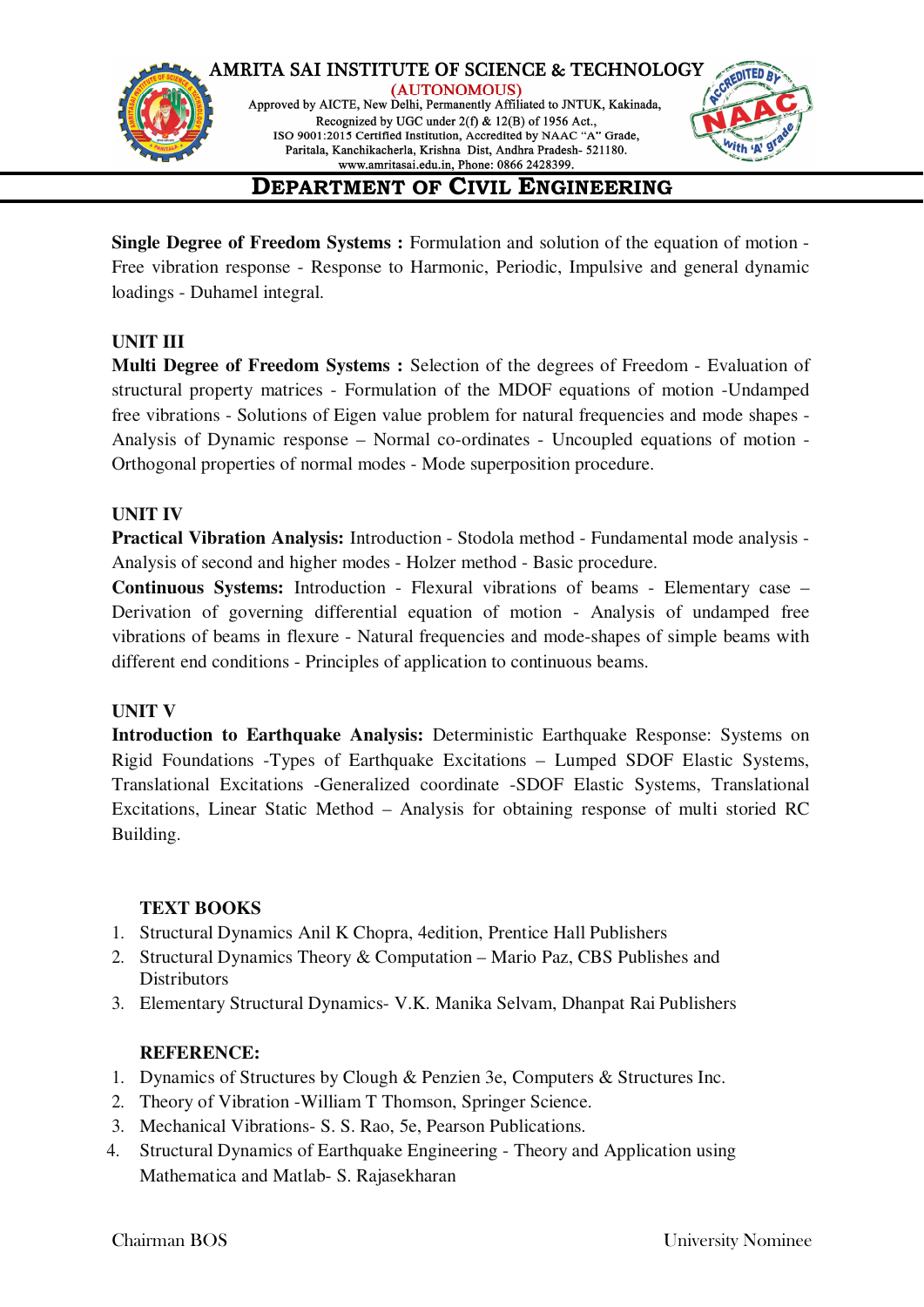

(AUTONOMOUS) Approved by AICTE, New Delhi, Permanently Affiliated to JNTUK, Kakinada, Recognized by UGC under 2(f) & 12(B) of 1956 Act., ISO 9001:2015 Certified Institution, Accredited by NAAC "A" Grade, Paritala, Kanchikacherla, Krishna Dist, Andhra Pradesh- 521180.



# **DEPARTMENT OF CIVIL ENGINEERING**

|                     | ┻ | $\overline{ }$ |        |
|---------------------|---|----------------|--------|
| I Year - I Semester |   |                | $\sim$ |

### **MATRIX ANALYSIS OF STRUCTURES (** Elective-I )

### **Course Outcomes:** At the end of the course, the student will be able to

| CO <sub>1</sub> | Perform the structural analysis of determinate and indeterminate structures using classical                              |
|-----------------|--------------------------------------------------------------------------------------------------------------------------|
|                 | compatibility methods, such as method of consistent displacements, force and equilibrium                                 |
|                 | Methods                                                                                                                  |
| CO <sub>2</sub> | Perform structural analysis using the stiffness method.                                                                  |
|                 |                                                                                                                          |
| CO <sub>3</sub> | Solve multiple degree of freedom two and three dimensional problems involving trusses,<br>beams, frames and plane stress |

### **Mapping of Course Outcomes with Program Outcomes:**

| <b>Course Out Comes</b> | P <sub>01</sub> | PO <sub>2</sub> | PO <sub>3</sub> | PO <sub>4</sub> | <b>PO5</b> | PO <sub>6</sub> | $\mathbf{D}\mathbf{\Omega}$ |
|-------------------------|-----------------|-----------------|-----------------|-----------------|------------|-----------------|-----------------------------|
| $\sim$                  | $\sim$ $\sim$   |                 | ∽               |                 | - -        |                 |                             |
| $\sim$ $\sim$           | $ -$            |                 | ∼               |                 | - -        |                 |                             |
|                         |                 |                 | ∼               |                 | - -        |                 |                             |
|                         | $ -$            |                 | ∽               |                 | - -        |                 |                             |

### **UNIT: 1**

Introduction of matrix methods of analysis – Static and kinematic indeterminacy – Degree of freedom– Structure idealization‐ stiffness and flexibility methods – Suitability: Element stiffness matrix for truss element, beam element and Torsional element‐ Element force ‐ displacement equations.

### **UNIT: 2**

Stiffness method – Element and global stiffness equation – coordinate transformation and global assembly – structure stiffness matrix equation – analysis of simple pin jointed trusses – continuous beams – rigid jointed plane frames

### **UNIT: 3**

Stiffness method for Grid elements – development of stiffness matrix – coordinate transformation. Examples of grid problems – tapered and curved beams

### **UNIT: 4**

Additional topics in stiffness methods – discussion of band width – semi band width – static condensation – sub structuring –Loads between joints‐ Support displacements‐ inertial and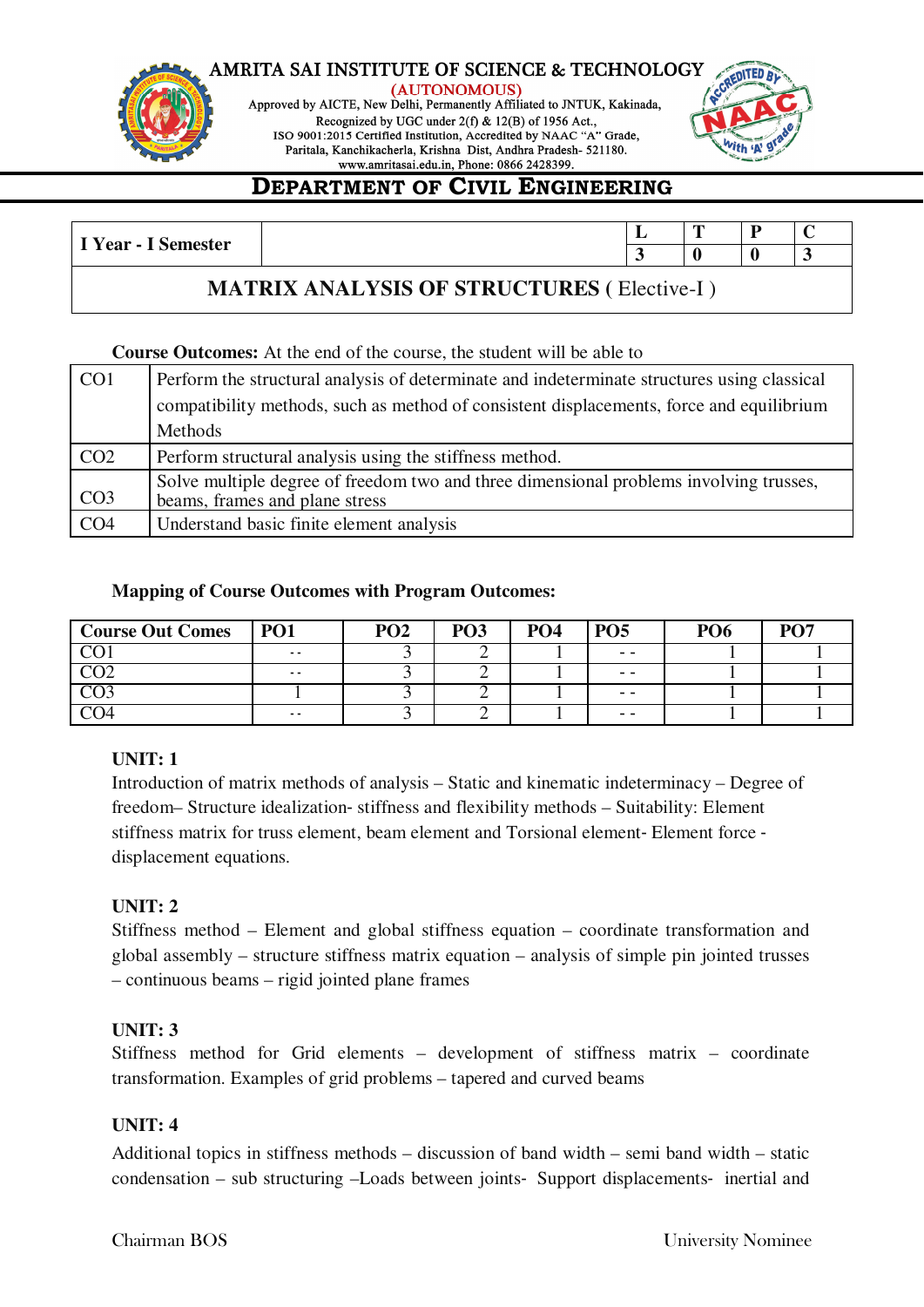

thermal stresses‐ Beams on elastic foundation by stiffness method.

### **UNIT: 5**

Analysis of plane truss - continuous beams with and without settlement - plane frame including side sway single storey, single – bay and gable frame by flexibility method using *system approach*

### **TEXT BOOKS**

- 1. Matrix analysis of structures, Robert E Sennet‐ Prentice Hall‐ Englewood cliffs‐ New Jercy
- 2. Advanced structural analysis, P. Dayaratnam‐ Tata McGraw hill publishing company limited.
- 3. Structural Analysis Matrix Approach Pandit and Gupta, Mc Graw Hil Education

### **REFERENCES**

- 1. Indeterminate Structural analysis, C K Wang, Amazon Publications
- 2. Analysis of Tall buildings by force displacement Method M. Smolira Mc. Graw Hill.
- 3. Foundation Analysis and design, J.E. Bowls, 5e, Amazon Publications.Matrix Analysis of Framed Structures 3e-William Weaver, Jr, James M. Gere, Van Nostrand Reinhold, Newyork
- 4. Matrix Methods of Structural Analysis Madhu B. Kanchi, Wiley Publications.
- 5. Indeterminate Structural Analysis by K. U. Muthu, IK International Publishing house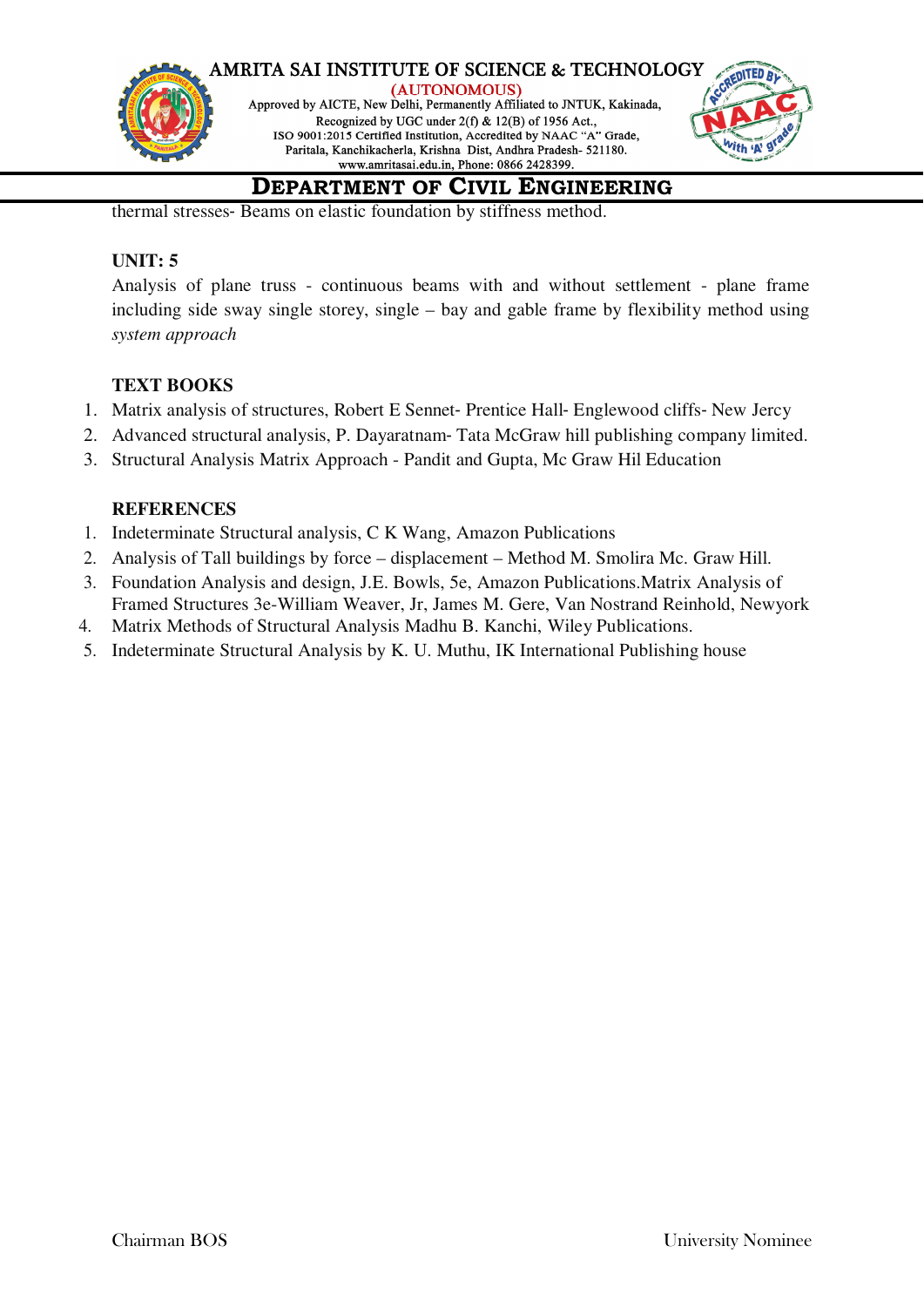

(AUTONOMOUS) Approved by AICTE, New Delhi, Permanently Affiliated to JNTUK, Kakinada, Recognized by UGC under 2(f) & 12(B) of 1956 Act., ISO 9001:2015 Certified Institution, Accredited by NAAC "A" Grade, Paritala, Kanchikacherla, Krishna Dist, Andhra Pradesh- 521180.



### **DEPARTMENT OF CIVIL ENGINEERING**

### **I** Year - I Semester **L T P C 3 0 0 3 ANALYTICAL & NUMERICAL METHODS FOR STRUCTURAL ENGINEERING (** Elective-I )

### **Course Outcomes:** At the end of the course, the student will be able to

| CO <sub>1</sub> | Understand the fundamentals of the theory of elasticity                        |
|-----------------|--------------------------------------------------------------------------------|
| CO <sub>2</sub> | Implement the principles and techniques of photo elastic measurement           |
| CO <sub>3</sub> | Obtain the principles and techniques of strain gage measurement                |
| CO <sub>4</sub> | Adopt the principles and techniques of moiré analysis                          |
| CO <sub>5</sub> | Apply the principles and techniques of holographic interferometer              |
|                 | Apply the principles and techniques of brittle coating analysis Understand the |
| CO <sub>6</sub> | fundamentals of the theory of elasticity                                       |

### **Mapping of Course Outcomes with Program Outcomes:**

| <b>Course Out Comes</b> | <b>PO1</b>    | PO <sub>2</sub> | <b>PO3</b> | <b>PO4</b>    | <b>PO5</b> | <b>PO6</b> | <b>PO7</b>    |
|-------------------------|---------------|-----------------|------------|---------------|------------|------------|---------------|
|                         | $\sim$ $\sim$ |                 |            |               |            |            |               |
|                         | $\sim$ $\sim$ | $ -$            |            | $ -$          |            | $ -$       | $\sim$ $\sim$ |
|                         | $\sim$ $\sim$ | $ -$            |            | $\sim$ $\sim$ |            | $ -$       | $\sim$ $\sim$ |
| U4                      |               | $\sim$ $\sim$   | - -        | $\sim$ $\sim$ |            | - -        | $\sim$ $\sim$ |
|                         | . .           | $ -$            | - -        | $\sim$ $\sim$ | ັ          | $ -$       | $\sim$ $\sim$ |
|                         | $\sim$ $\sim$ | $- -$           |            |               |            |            |               |

### **UNIT-I**

**Transform Methods-** Laplace transform methods for one-dimensional wave equation - Displacements in a long string - Longitudinal vibration of an elastic bar - Fourier transforms methods for one-dimensional heat conduction problems in infinite and semi-infinite rod

### **UNIT-II**

**Elliptic Equations-**Laplace equation - Properties of harmonic functions - Fourier transform methods for Laplace equation

**Calculus Of Variations-** Variation and its properties - Euler's equation - Functionals dependent on first and higher order derivatives - Functionals dependent on functions of several independent variables - Some applications - Direct methods - Ritz and Kantorovich methods

### **UNIT-III**

**Integral Equations-** Fredholm and Volterra integral equations - Relation between differential and integral equations - Green's function -Fredholm equation with separable kernel - Iterative method for solving equations of second kind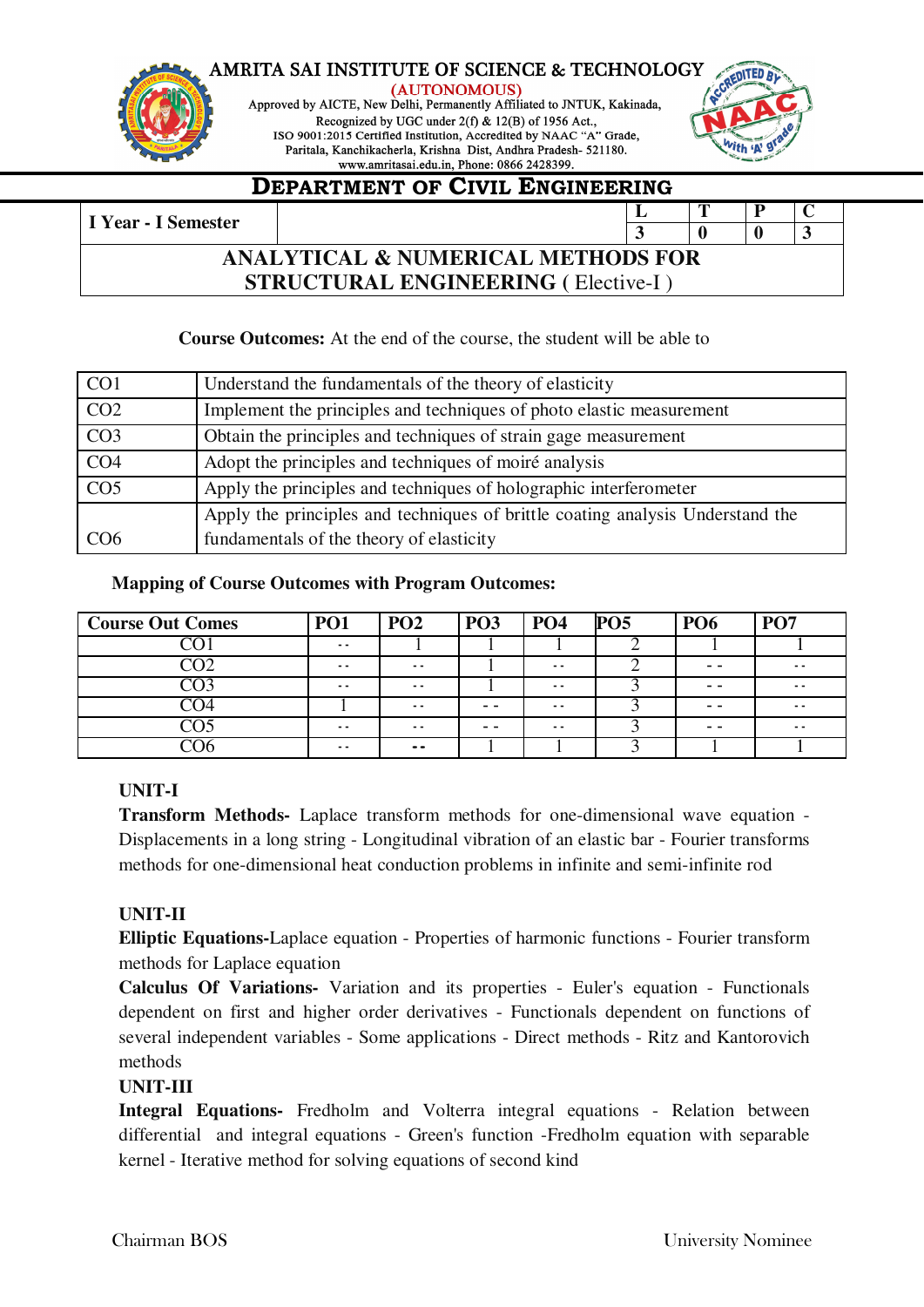



# **DEPARTMENT OF CIVIL ENGINEERING**

### **UNIT-IV**

**Random Variables And Estimation Theory** Probability - Probability distributions moments, M.G.F-Two dimensional random variables correlation, regression multiple and partial correlation and regression - Curve fitting - Principle of least squares - Fitting of straight line and parabola. Estimation theory basic concepts (Review) - Estimation of parameters - Maximum likelihood estimates - method of moments

### **TEXT BOOKS**

- 1. Introduction to Partial Differential Equations, Sankara Rao. K, , PHI, New Delhi, 1995
- 2. Elements of Partial Differential Equations, Sneddon. I.N, Mc Graw Hill, 1986

### **REFERENCE**

1. Differential Equations and Calculus of Variations Elsgolts. L, Mir Publishers, Moscow, 1966

2. Fundamentals of Mathematical Statistics Gupta. S.C, & Kapoor. V.K, Sultan Chand & Sons, Reprint 1999.

3. Higher Engineering Maths for Engg. And Sciences Venkataraman. M. K, National Publishing Company, Chennai

4. Numerical Methods for Engineering Problems N. Krishna Raju, K.U. Muthu Macmillan Publishers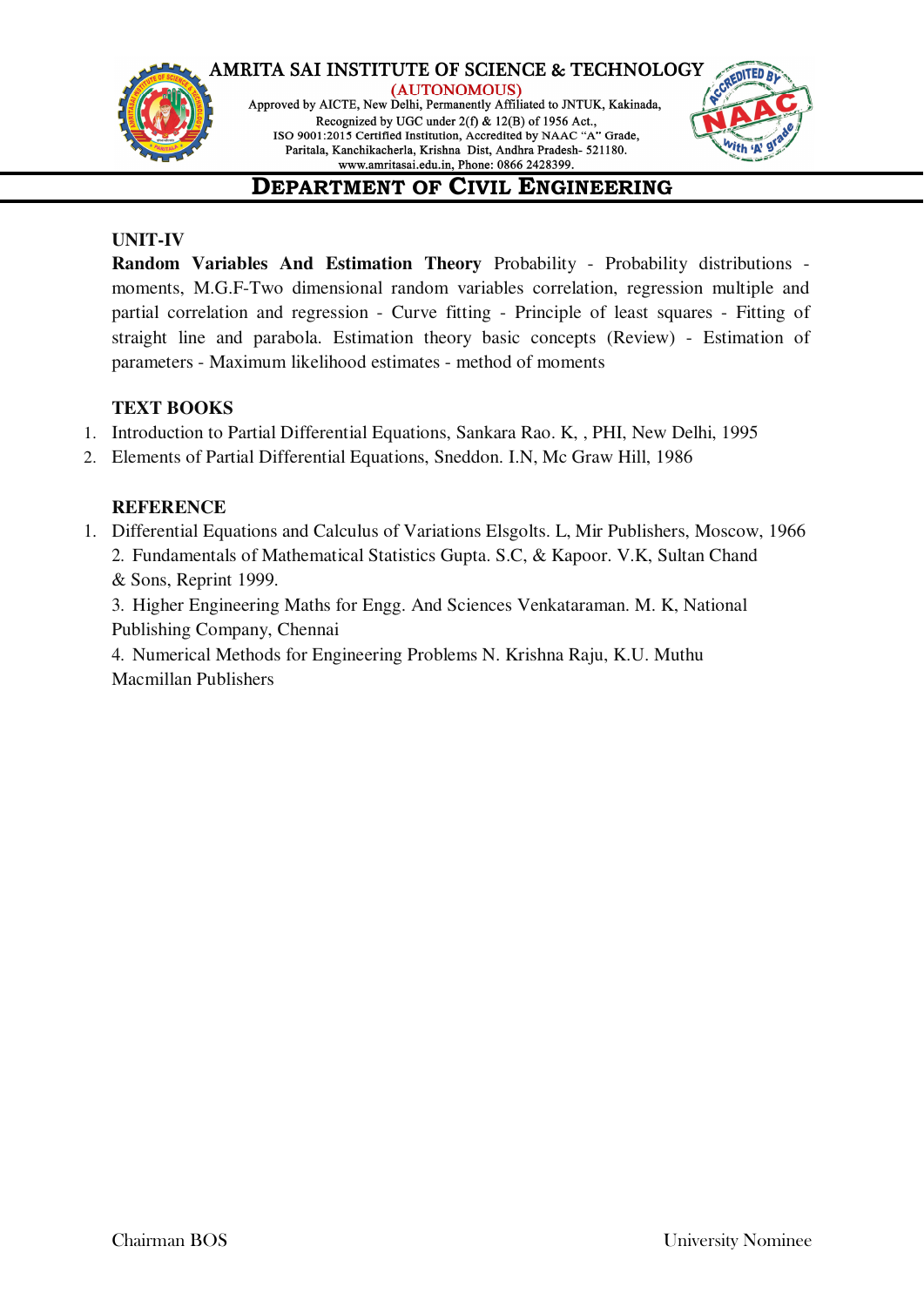

(AUTONOMOUS) Approved by AICTE, New Delhi, Permanently Affiliated to JNTUK, Kakinada, Recognized by UGC under 2(f) & 12(B) of 1956 Act., ISO 9001:2015 Certified Institution, Accredited by NAAC "A" Grade, Paritala, Kanchikacherla, Krishna Dist, Andhra Pradesh- 521180.



### **DEPARTMENT OF CIVIL ENGINEERING**

**I** Year - I Semester **L T P C**  $\begin{array}{|c|c|c|c|c|c|} \hline 3 & 0 & 3 \\ \hline \end{array}$ 

### **DESIGN OF REINFORCED CONCRETE FOUNDATIONS** (Elective-I)

### **Course Outcomes:** At the end of the course, the student will be able to

| CO <sub>1</sub> | Attain the perception of site investigation to select suitable type of foundation based on<br>soil category                          |
|-----------------|--------------------------------------------------------------------------------------------------------------------------------------|
| CO <sub>2</sub> | Capable of ensuring design concepts of shallow foundation                                                                            |
| CO <sub>3</sub> | Can be efficient in selecting suitable type of pile for different soil stratum and in<br>evaluation of group capacity by formulation |
| CO <sub>4</sub> | Design different types of well foundation                                                                                            |

### **Mapping of Course Outcomes with Program Outcomes:**

| <b>Course Out Comes</b> | <b>PO1</b>        | PO <sub>2</sub> | <b>PO3</b> | <b>PO4</b> | <b>PO5</b> | <b>PO6</b> | <b>PO7</b> |
|-------------------------|-------------------|-----------------|------------|------------|------------|------------|------------|
|                         | $\qquad \qquad -$ | $ -$            | $ -$       |            | $ -$       |            | $ -$       |
| നാ                      | $ -$              | - -             | $ -$       |            | $- -$      |            |            |
|                         | $ -$              | - -             | $ -$       |            | $ -$       |            |            |
| U4                      | $ -$              | - -             | $ -$       |            | $ -$       |            |            |

### **UNIT – I**

**Foundation Structures & Design of Centrally Loaded Isolated Footings and Column Pedestals –** Introduction, Rigid and Flexible Foundations, Loads and their Effects, Design Requirements, Geotechnical Design, Empirical and Exact Methods of Analysis of foundations, Design Loads for Foundations, Recommended Approach to Structural Design of Foundations.

Introduction, General Procedure for Design, Design of Square Footing of Uniform Depth (Pad Footing), Design of sloped Rectangular Footings, Design Procedure, Detailing of Steel, Design of Rectangular Pad Footings, Design of Plain Concrete Footings, Design of Pedestals, Design Calculation for Pedestals.

### **UNIT - II**

**Wall Footings –** Introduction Simple Plain Concrete Wall Footings, Reinforced Concrete Continuous Strip Wall Footings, Design of continuous Strip Wall Footings, Design for Longitudinal Steel, R.C. T Beam Footings in Shrinkable Soils, Foundations of Partition Wall in Ground Floors, Summary.

**Strip Footings Under Several Columns** – Introduction, Design Procedure for Equally loaded and Equally Spaced Columns, Analysis of Continuous Strip Footing for Unsymmetric Loading, Analysis of Strip Footing with Unsymmetrical Loads, Detailing of Members.

### **UNIT – III**

**Raft Foundations –** Introduction, Rigid and Flexible Foundations, common Types of Rafts,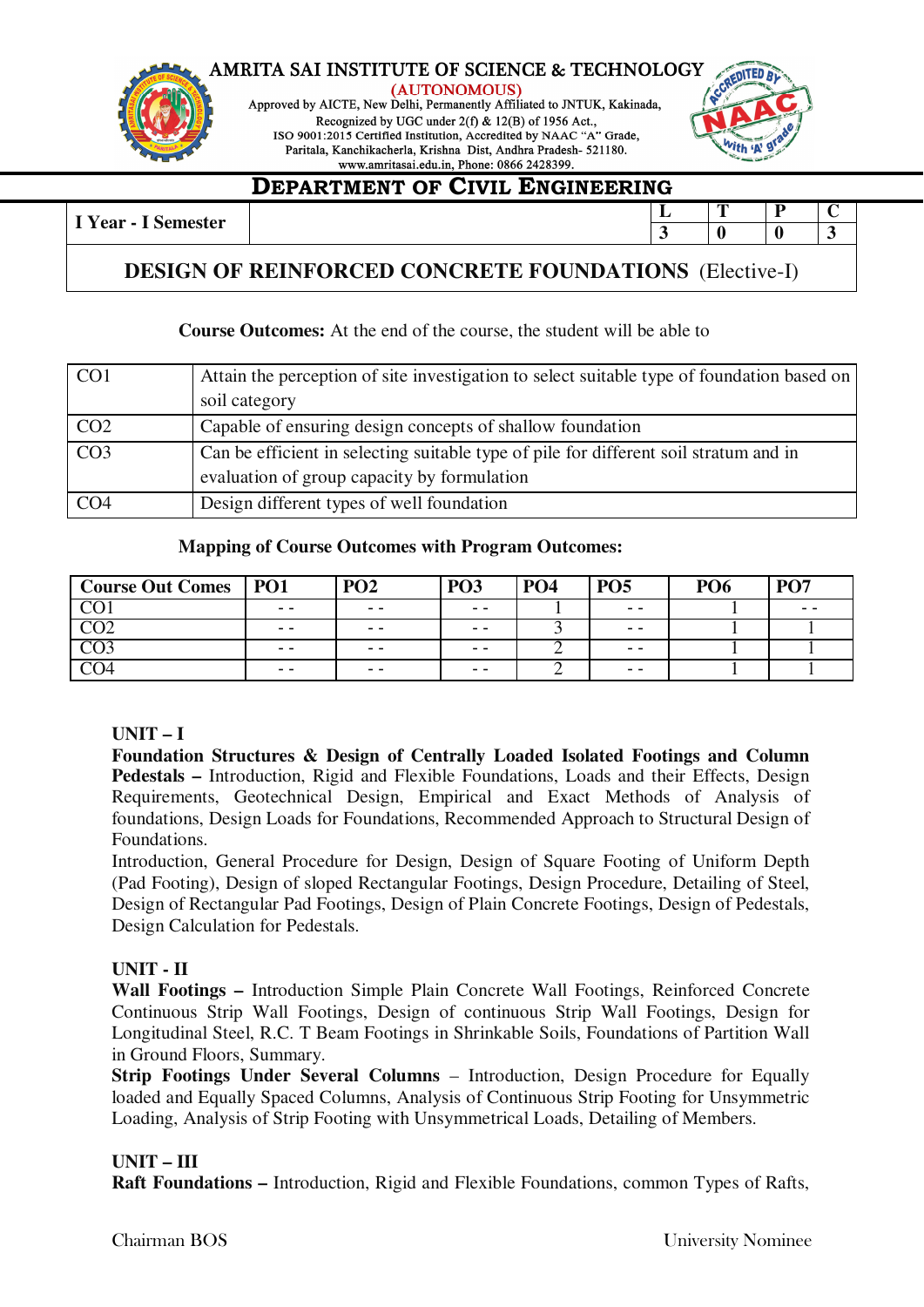

Deflection Requirements of Beams and Slabs in Rafts, General considerations in Design of Rigid

Rafts, Types of Loadings and Choice of Rafts, Record of Contact Pressures Measured Under Rafts, Modern Theoretical Analysis.

**Design of Flat Slab Rafts-Mat Foundations –** Introduction, Components of Flat Slabs, Preliminary Planning of Flat Slab Rafts, Analysis of Flat Slab by Direct Design Method, Method of Analysis, Values for Longitudinal Distribution and Transverse, Redistribution, Shear in Flat Slabs, Bending of Columns in flat Slabs, Limitations of Direct Design Method for Mats, Detailing of Steel, Design of Edge Beam in Flat Slabs.

**Beam and Slab Rafts –** Introduction, Planning of the Raft, Action of the Raft, Approximate Dimensioning of the Raft, Design of the Beam and Slab Raft under Uniform Pressure, Structural Analysis for the Main Slab, Design of Secondary and Main Beams, Analysis by Winkler Model, Detailing of Steel.

### **UNIT - IV**

**Combined Piled Raft Foundations (CPRF) –** Introduction, Types and uses of Piled Rafts, , Interaction of Pile and Raft, Ultimate Capacity and Settlement of Piles, Estimation of Settlement of Raft in Soils, Allowable Maximum and Differential Settlement in Buildings, Design of CPRF System, conceptual Method of Design, Conceptual Method of Analysis, Distribution of Piles in the Rafts, Theoretical Methods of Analysis.

**Circular and Annular Rafts –** Introduction, Positioning of chimney Load on Annular Raft, Forces Acting on Annular Rafts, Pressures Under Dead Load and Moment, Methods of Analysis, Conventional Analysis of Annular Rafts, Analysis of Ring Beams Under circular Layout of Columns, Analysis of Ring Beam Transmitting Column Load to Annular Rafts, Detailing of Annular Raft Under Columns of a Circular Water Tank.

### **UNIT – V**

**Under-reamed Pile Foundations –** Introduction, Safe Loads on Under-reamed Piles, Design of Under-reamed Pile Foundation for Load Bearing Walls of Buildings, Design of Grade Beams, Design of Under-reamed Piles Under Columns of Buildings, Use of Under-reamed Piles for Expansive Soils.

**Design of cantilever and Basement Retaining Walls –** Introduction, Earth Pressure and Rigid Walls, Calculation of Earth Pressure on Retaining Walls, Design of Rigid Walls, Design of Ordinary R.C. cantilever Walls, Design of cantilever Walls without Toe, Design of Basement Walls, Calculation of Earth Pressures in Clays, Design of Free Standing Basement Walls

### **TEXT BOOKS**

1. Design of Reinforced Concrete Foundations by P. C Varghese, PHI Learning Private Limited., New Delhi.

- 2. Design of Reinforced Concrete Structures by N. Subramaniam- Oxford University.
- 3. Reinforced Concrete Design by Unnikrishna Pillai and Devdas Menon, Tata Mc Graw Hill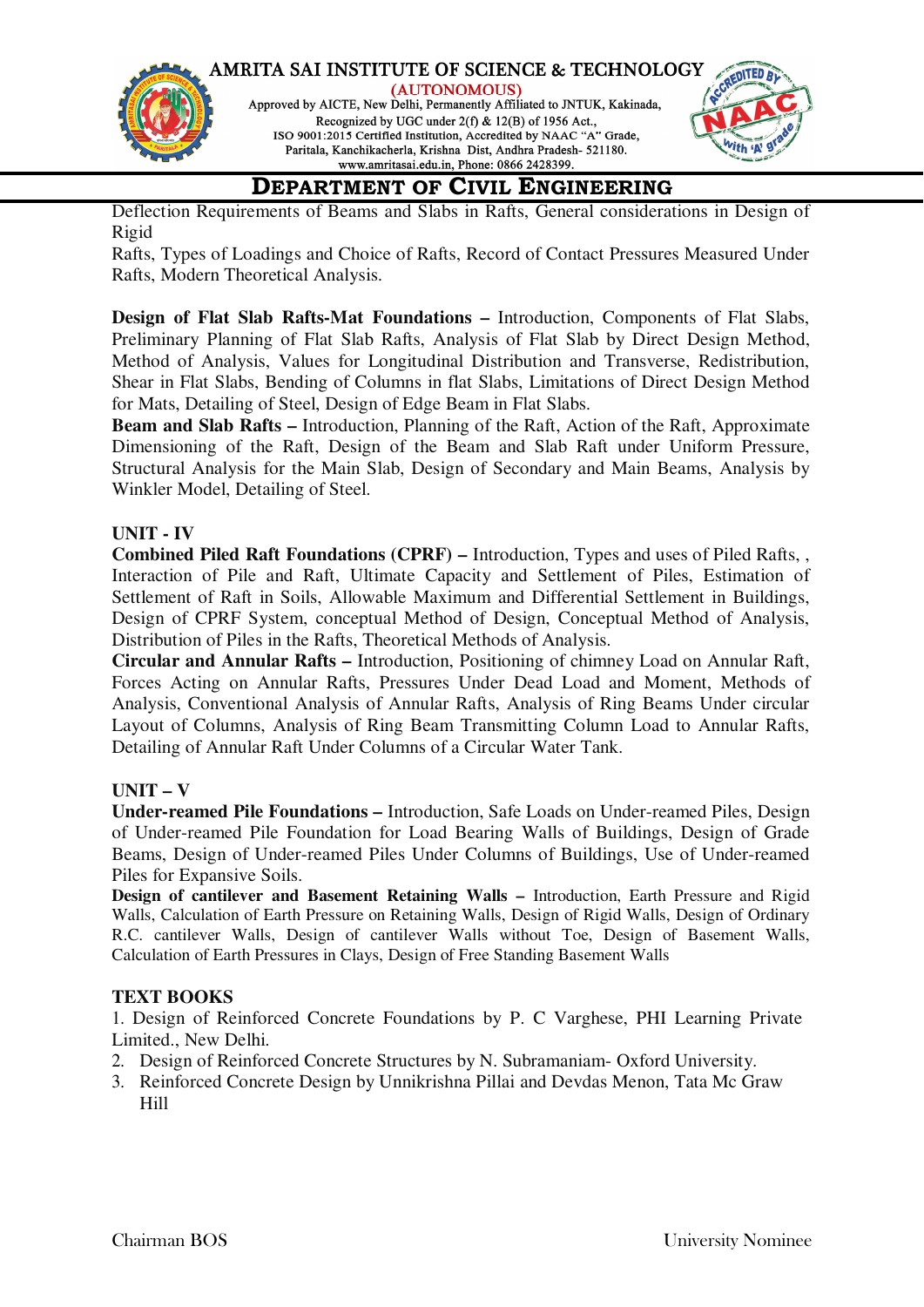



### **DEPARTMENT OF CIVIL ENGINEERING**

| I Year - l<br>- ~<br>Semester |         |         |  |  |                          | æ |   |  |
|-------------------------------|---------|---------|--|--|--------------------------|---|---|--|
| -                             |         |         |  |  | $\overline{\phantom{a}}$ |   | υ |  |
|                               | _______ | _______ |  |  |                          |   |   |  |

### **Elective III – DESIGN OF BRIDGES**

**Course Outcomes:** At the end of the course, the student will be able to

| CO <sub>1</sub> | Design theories for super structure and substructure of bridges                       |
|-----------------|---------------------------------------------------------------------------------------|
| CO <sub>2</sub> | Design Culvert, R.C.C T Beam Bridge.                                                  |
| CO <sub>3</sub> | Understand the behavior of continuous bridges, box girder bridges.                    |
| CO <sub>4</sub> | Possess the knowledge to design prestressed concrete bridges.                         |
|                 | Design Railway bridges, Plate girder bridges, different types of bearings, abutments, |
| CO <sub>5</sub> | piers and various types of foundations for Bridges                                    |

### **Mapping of Course Outcomes with Program Outcomes:**

| <b>Course Out Comes</b>  | <b>PO1</b> | PO <sub>2</sub> | PO <sub>3</sub> | PO <sub>4</sub> | <b>PO5</b> | <b>PO6</b> | PO <sub>7</sub> |
|--------------------------|------------|-----------------|-----------------|-----------------|------------|------------|-----------------|
|                          | $ -$       |                 |                 |                 | $ -$       |            | - -             |
| $\overline{CO2}$         | - -        |                 |                 |                 | - -        |            |                 |
| $\overline{\phantom{1}}$ | $ -$       |                 |                 |                 | $ -$       |            |                 |
|                          | - -        |                 |                 |                 | - -        |            |                 |
|                          | $- -$      |                 |                 |                 | $- -$      |            |                 |

### **UNIT: I**

Concrete Bridges: Introduction-Types of Bridges-Economic span length-Types of loading-Dead load-live load-Impact Effect-Centrifugal force-wind loads-Lateral loads-Longitudinal forces- Seismic loads- Frictional resistance of expansion bearings-Secondary Stresses-Temperature Effect-Erection Forces and effects-Width of roadway and footway-General Design Requirements.

### **UNIT: II**

Pigeaud"s method‐ design of longitudinal girders‐ Guyon‐ Messonet method‐ Hendry Jaegar method‐ Courbon"s theory. (Ref: IRC‐ 21), voided slabs,

Super Structure: Slab bridge‐ Wheel load on slab‐ effective width method‐ slabs supported on two edges‐ cantilever slabs‐ dispersion length‐ Design of interior panel of slab‐ T‐ Beam bridges.

### **UNIT: III**

Box Culverts- Single Cell Box Culvert – Design Loads, Design Moments, Shears and Thrusts. Design of Critical sections.

### **UNIT-IV**

Plate girder bridges- Elements of plate girder and their design- web- flange- intermediate stiffener‐ vertical stiffeners‐ bearing stiffener‐ design problem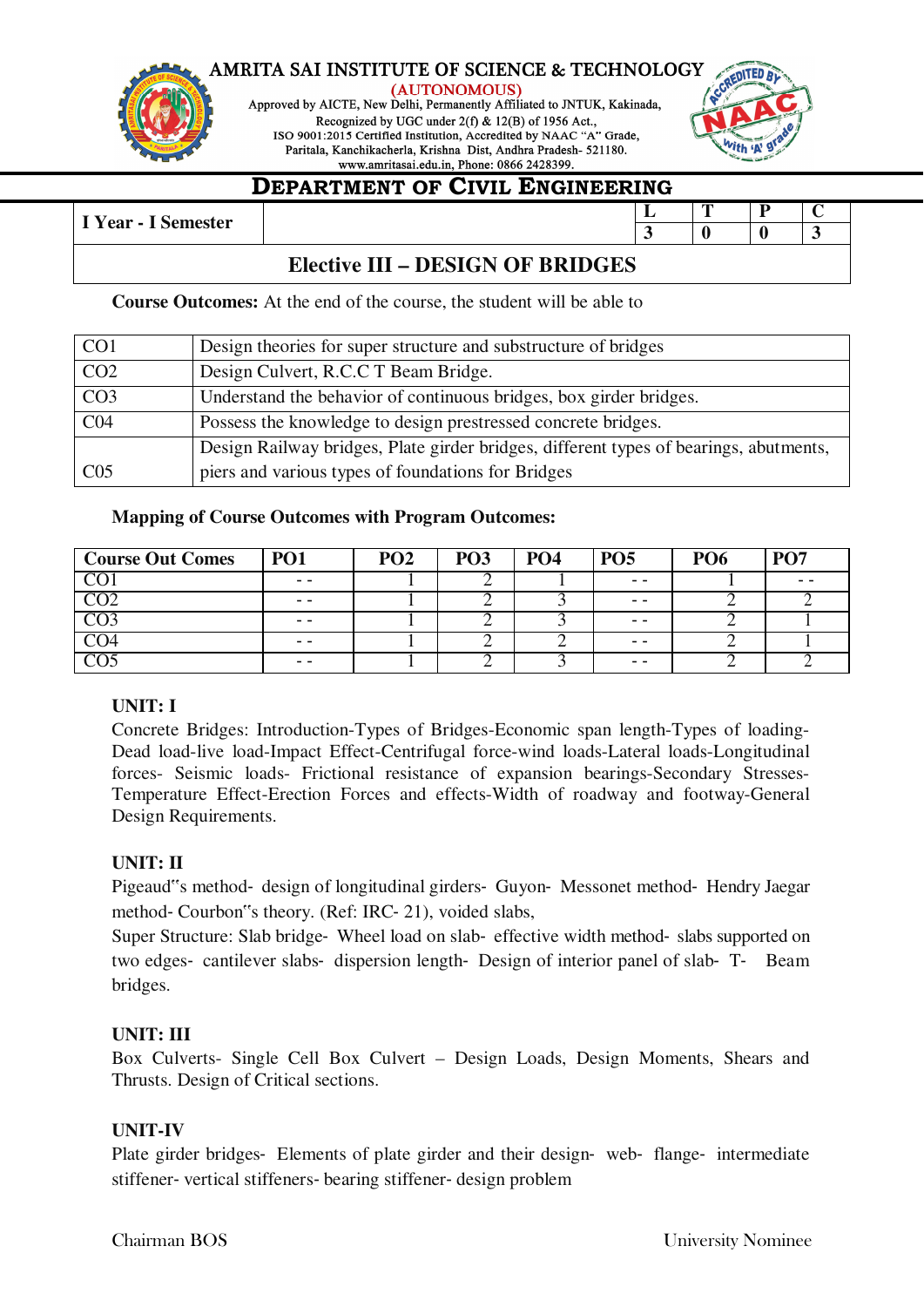

(AUTONOMOUS) Approved by AICTE, New Delhi, Permanently Affiliated to JNTUK, Kakinada, Recognized by UGC under 2(f) & 12(B) of 1956 Act., ISO 9001:2015 Certified Institution, Accredited by NAAC "A" Grade, Paritala, Kanchikacherla, Krishna Dist, Andhra Pradesh- 521180.



# **DEPARTMENT OF CIVIL ENGINEERING**

### **UNIT: 5**

Sub structure‐ Abutments‐ Stability analysis of abutments‐ piers‐ loads on piers – Analysis of piers‐ Design problem(Ref: IRC‐ 13, IRC‐ 21, IRC‐ 78)‐ Pipe culvert‐ Flow pattern in pipe culvers‐ culvert alignment‐ culvert entrance structure‐ Hydraulic design and structural design of pipe culverts‐ reinforcements in pipes .(Ref: IRC: SP‐ 13)

### **TEXT BOOKS**

- 1. Design of Bridges by N. Krishna Raju CBS Publishers and Distributors
- 2. Design of Concrete Bridges‐ M.G. Aswini, V.N. Vazirani, M.M Ratwani, Khanna Publishers
- 3. Essentials of Bridge Engineering‐ Jhonson Victor D, 7e, Oxford IBH Publications

### **REFERENCES:**

- 1. Bridge Deck Behavior- E.C. Hambly 2e- CRC Press
- 2. Concrete Bridge Design and Practice- V.K. Raina, Tata McGraw- Hill Publishing Company Limited
- 3. Bridge Engineering by S. Ponnuswamy, Mc Grawhill Publications
- 4. IRC 6- 2016 Standard Specifications and Code of Practice for Road bridges
- 5. IRC 112-2011 Code of Practice for Concrete Road Bridges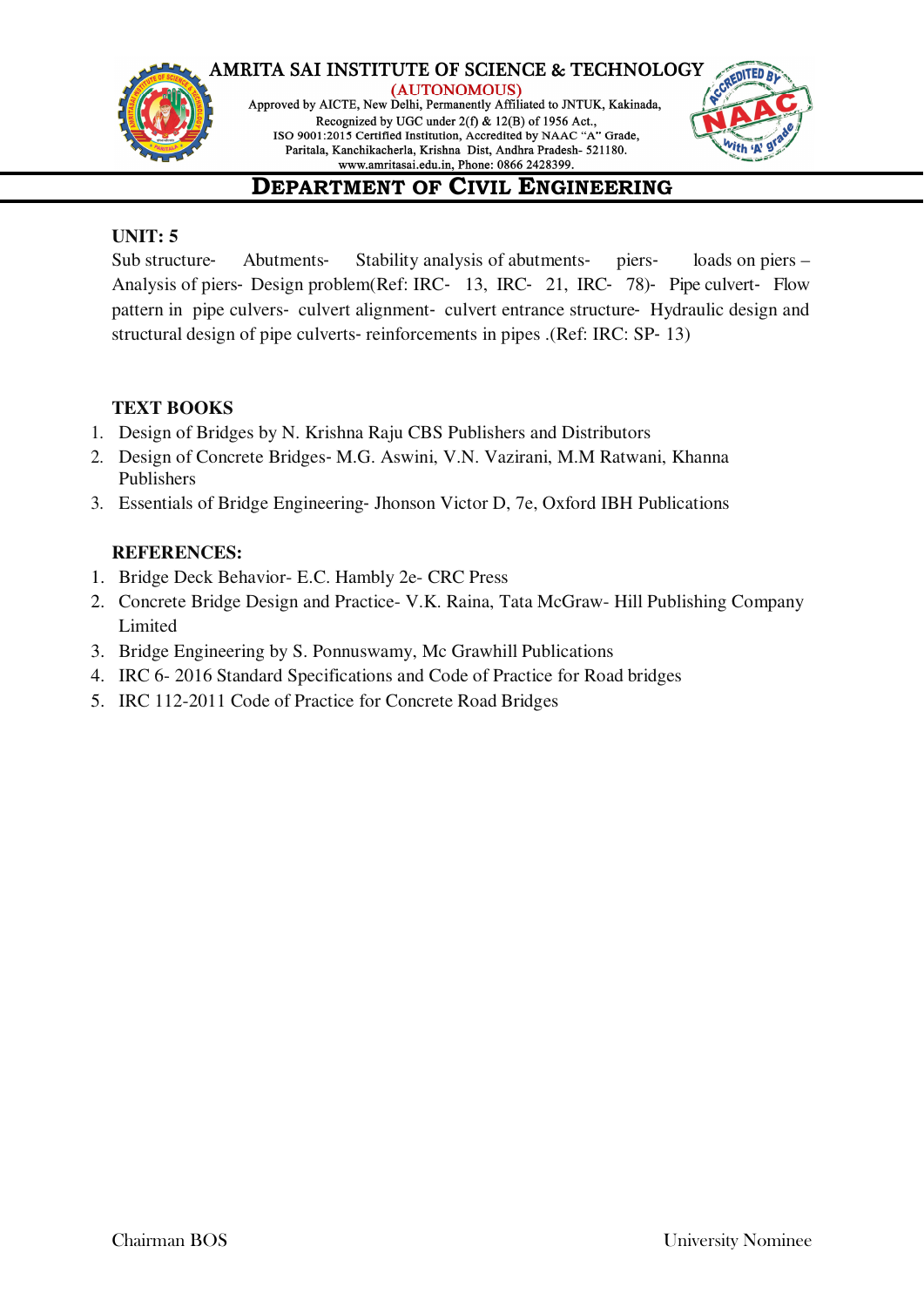

(AUTONOMOUS) Approved by AICTE, New Delhi, Permanently Affiliated to JNTUK, Kakinada, Recognized by UGC under 2(f) & 12(B) of 1956 Act., ISO 9001:2015 Certified Institution, Accredited by NAAC "A" Grade,

Paritala, Kanchikacherla, Krishna Dist, Andhra Pradesh- 521180.



### **DEPARTMENT OF CIVIL ENGINEERING**

| $\mathbf{v}$<br>$-22.25$ | -- | -- |  |
|--------------------------|----|----|--|
| ear                      |    |    |  |
|                          |    |    |  |

### **REPAIR AND REHABILITATION OF STRUCTURES**

**Course Outcomes:** At the end of the course, the student will be able to

| CO <sub>1</sub> | Recognize the mechanisms of degradation of concrete structures and to design durable          |
|-----------------|-----------------------------------------------------------------------------------------------|
|                 | concrete structures.                                                                          |
| CO <sub>2</sub> | Conduct field monitoring and non-destructive evaluation of concrete structures.               |
| CO <sub>3</sub> | Design and suggest repair strategies for deteriorated concrete structures including repairing |
|                 | with composites.                                                                              |
| CO <sub>4</sub> | Understand the methods of strengthening methods for concrete structures                       |
| CO <sub>5</sub> | Assessment of the serviceability and residual life span of concrete structures by Visual      |
|                 | inspection and in situ tests                                                                  |
| CO <sub>6</sub> | Evaluation of causes and mechanism of damage                                                  |
| CO7             | Evaluation of actual capacity of the concrete structure Maintenance strategies                |

### **Mapping of Course Outcomes with Program Outcomes:**

| <b>Course Out Comes</b> | PO1 | PO <sub>2</sub>              | <b>PO3</b> | <b>PO4</b> | <b>PO5</b> | <b>PO6</b> | PO <sub>7</sub> |
|-------------------------|-----|------------------------------|------------|------------|------------|------------|-----------------|
| $\overline{\text{CO}}$  | - - |                              | - -        |            | - -        |            |                 |
| CO <sub>2</sub>         | - - |                              |            |            | $ -$       |            |                 |
| CO <sub>3</sub>         | - - |                              |            |            | - -        |            |                 |
| CO <sub>4</sub>         | - - | $\sim$ $\sim$                |            |            | - -        |            |                 |
| $\overline{CO5}$        |     | $\sim$ $\sim$                |            |            | - -        |            |                 |
| CO6                     | - - | $\qquad \qquad \blacksquare$ |            |            | - -        |            |                 |
| $\overline{\text{C}07}$ | - - | $- -$                        | - -        |            | - -        |            |                 |

### **UNIT: 1**

Materials for repair and rehabilitation - Admixtures types of admixtures purposes of using admixtures‐ chemical composition‐ Natural admixtures‐ Fibres‐ wraps‐ Glass and Carbon fibre wraps‐ Steel Plates‐ Non destructive evaluation: Importance‐ Concrete behavior under corrosion, disintegrated mechanisms- moisture effects and thermal effects – Visual investigation-Acoustical emission methods-<br>
Corrosion activity measurement-<br>
chloride content – Depth of carbonation- Impact echo methods- Ultrasound pulse velocity methods-Pull out tests.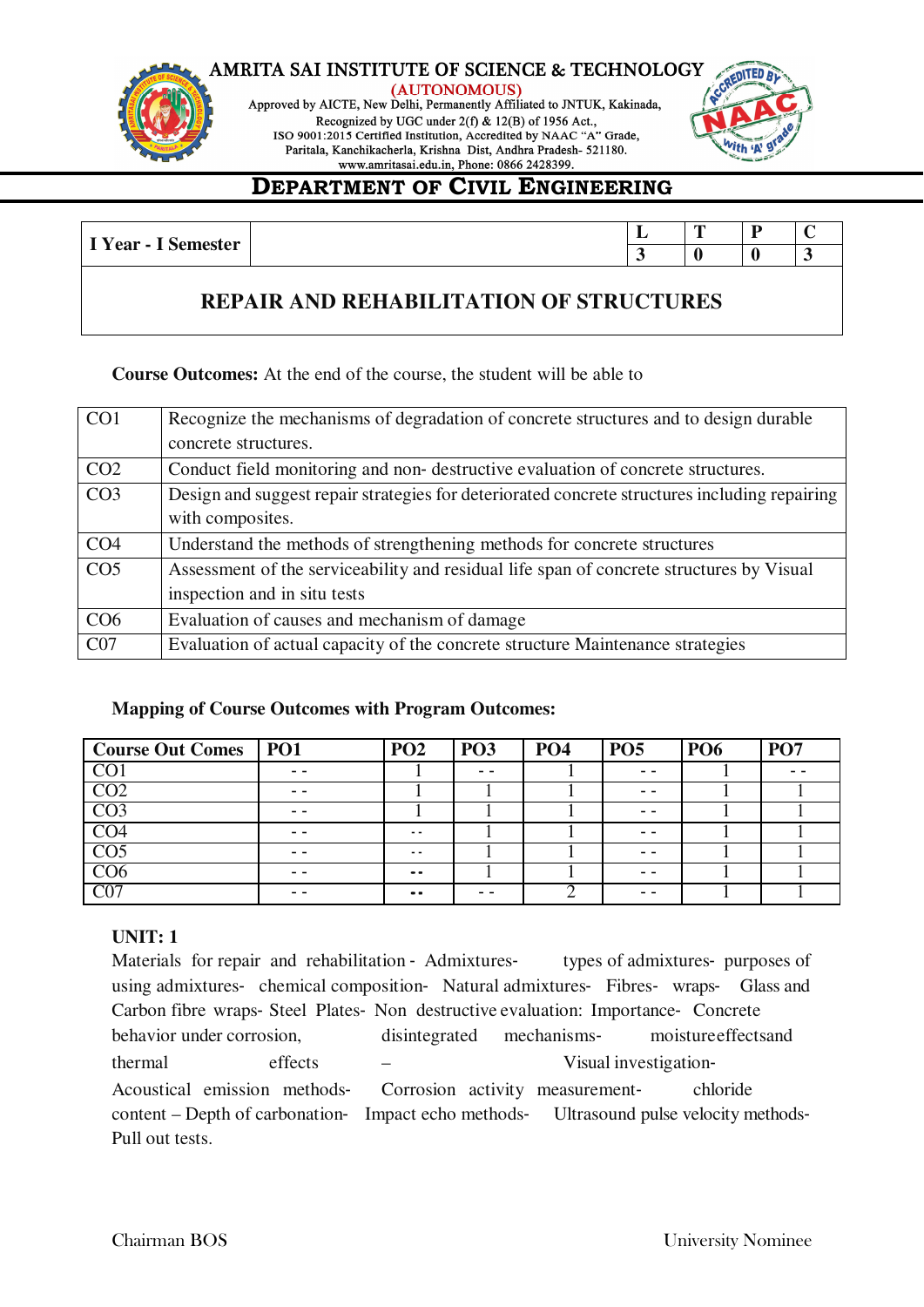



# **DEPARTMENT OF CIVIL ENGINEERING**

### **UNIT: 2**

Strengthening and stabilization‐ Techniques‐ design considerations‐ Beam shear capacity strengthening- Shear Transfer strengthening- stress reduction techniques- Column strengthening‐ flexural strengthening‐ Connection stabilization and strengthening, Crack stabilization.

### **UNIT: 3**

Bonded installation techniques‐ Externally bonded FRP‐ Wet layup sheet, bolted plate, near surface mounted FRP, fundamental debonding mechanisms- intermediate crack debonding-CDC debonding‐ plate end debonding‐ strengthening of floor of structures

### **UNIT: 4**

Fibre reinforced concrete- Properties of constituent materials- Mix proportions, mixing and casting methods‐ Mechanical properties of fiber reinforced concrete‐ applications of fibre reinforced concretes‐ Light weight concrete‐ properties of light weight concrete‐ No fines concrete‐ design of light weight concrete‐ Flyash concrete‐ Introduction‐ classification of flyash- properties and reaction mechanism of flyash- Properties of flyash concrete in fresh state and hardened state‐ Durability of flyash concretes

### **UNIT: 5**

High performance concretes-<br>Introduction-<br>Development of high performance concretes‐ Materials of high performance concretes‐ Properties of high performance concretes— Self Consolidating concrete- properties qualifications.

### **TEXT BOOKS**

- 1. Maintenance Repair Rehabilitation & Minor works of Buildings- P.C. Varghese, PHI Publications
- 2. Repair and Rehabilitation of Concrete Structures P.I. Modi, C.N. Patel, PHI Publications
- 3. Rehabilitation of Concrete Structures- B. Vidivelli, Standard Publishers Distributors
- 4. Concrete Bridge Practice Construction Maintenance & Rehabilitation- V.K. Raina, Shroff Publishers and Distributors.

### **REFERENCE:**

- 1. Concrete Technology Theory and Practice- M.S. Shetty, S Chand and Company
- 2. Concrete Repair and Maintenance illustrated‐ Peter H Emmons
- 3. Concrete Chemical Theory and Applications- Santa Kumar A.R. , Indian Society for Construction Engineering and Technology, Madras
- 4. Handbook on Repair and Rehabilitation of RC Buildings published by CPWD, Delhi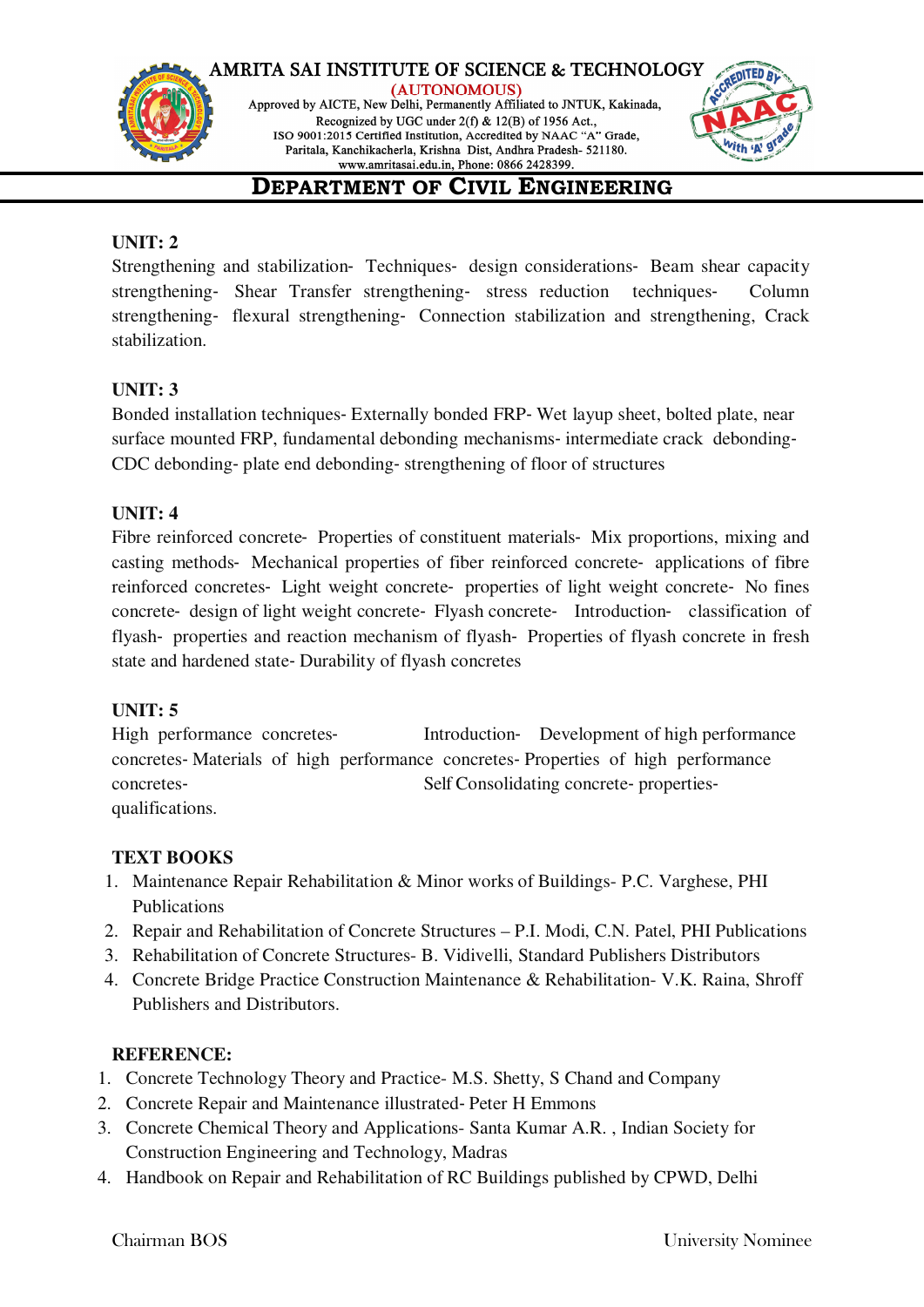

(AUTONOMOUS) Approved by AICTE, New Delhi, Permanently Affiliated to JNTUK, Kakinada, Recognized by UGC under 2(f) & 12(B) of 1956 Act., ISO 9001:2015 Certified Institution, Accredited by NAAC "A" Grade, Paritala, Kanchikacherla, Krishna Dist, Andhra Pradesh- 521180.



# **DEPARTMENT OF CIVIL ENGINEERING**

| $\mathbf{v}$<br>$\sim$                 |  | m | - |  |
|----------------------------------------|--|---|---|--|
| <b>Semester</b><br>$\chi$ ear - $\chi$ |  |   |   |  |

### **ADVANCED REINFORCED CONCRETE DESIGN** (Elective-II)

**Course Outcomes:** At the end of the course, the student will be able to

| CO <sub>1</sub> | Estimate the deflection of Concrete beams and slabs |
|-----------------|-----------------------------------------------------|
| CO <sub>2</sub> | Estimate crack width and its affects                |
| CO <sub>3</sub> | Design flat slabs, bunkers, silos and chimneys      |
| CO <sub>4</sub> | Understand the thermal effect on concrete members   |

**Mapping of Course Outcomes with Program Outcomes:**

| <b>Course Out Comes</b> | <b>PO1</b> | PO <sub>2</sub> | PO <sub>3</sub> | <b>PO4</b> | <b>PO5</b> | <b>PO6</b> | <b>PO7</b> |
|-------------------------|------------|-----------------|-----------------|------------|------------|------------|------------|
|                         | $ -$       |                 |                 |            | $ -$       |            |            |
|                         | $ -$       | $\sim$          |                 |            | $ -$       |            |            |
|                         | $ -$       | $\sim$          |                 |            | $ -$       |            |            |
|                         | $ -$       | $\sim$ $\sim$   |                 |            | $ -$       |            |            |

### **UNIT I**

**Limit Analysis of R C Structures:** Rotation of a plastic hinge, Redistribution of moments, moment rotation characteristics of RC member, I.S. code provisions, loading pattern, Bending Moment Envelop, Application for Fixed Beams and Continuous Beams. Inelastic Analysis of Slabs, Moment Redistribution.

### **UNIT II**

Yield line analysis for slabs: Yield line criterion – Virtual work and equilibrium methods of analysis – For square circular, Rectangular, Triangular and Hexagonal with simple and continuous end conditions.

### **UNIT III**

**Ribbed slabs :** Analysis of the Slabs for Moment and Shears, Ultimate Moment of Resistance, Design for shear, Deflection, Arrangement of Reinforcements.

**Flat slabs:** Direct design method – Distribution of moments in column strips and middle stripmoment and shear transfer from slabs to columns – Shear in Flat slabs-Check for one way and two way shears-Introduction to Equivalent frame method. Limitations of Direct design method, Distribution of moments in column strips and middle strip sketch showing reinforcement details.

### **UNIT IV**

**Design of Reinforced Concrete Deep Beams & Corbels:** Steps of Designing Deep Beams, Design by IS 456. Checking for Local Failures, Detailing of Deep Beams, Analysis of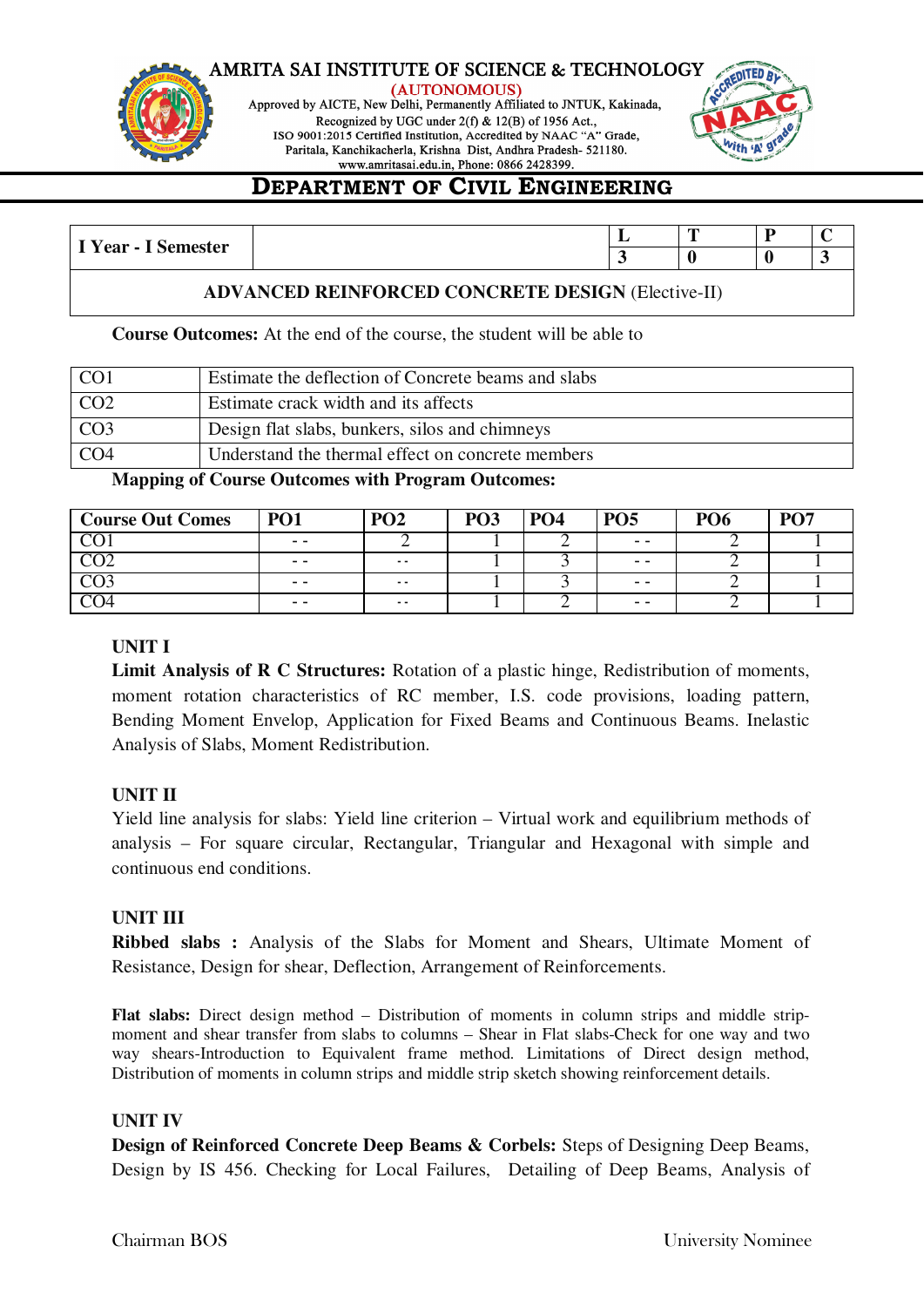



# **DEPARTMENT OF CIVIL ENGINEERING**

Forces in a Corbels, Design of Procedure of Corbels, Design of Nibs. Detailing of reinforcement.

### **UNIT V**

**Design of Slender Columns** – Slenderness limits, Methods of Design of Slender Columns, Additional Moment Method, Procedure for Design of Slender Columns. Detailing of reinforcement.

**Eccentrically Loaded columns- development of interaction Diagrams**

### **TEXT BOOKS**

- 1. Advanced Reinforced Concrete Design, by P.C. Varghese Prentice Hall India Limited
- 2. Design of Reinforced Concrete Structures by N.Subramanian, Oxford University Press.
- 3. Reinforced Concrete Design, by S. Unnikrishna Pillai & Devdas Menon Tata Mc. Graw-Hill Publishing Company Ltd. New Delhi 2010.

### **REFERENCE**

1. Limit State Theory and Design of Reinforced Concrete S. R. Karve and V.L Shah. Standard Publishers

2. Reinforced concrete structural elements – behavior, Analysis and design by P. Purushotham, Tata Mc.Graw-Hill, 1994.

3. Design of concrete structures – Arthus H. Nilson, David Darwin, and Chorles W. Dolar, Tata Mc. Graw-Hill, 3rd Edition, 2005.

4. Reinforced Concrete design by Kennath Leet, Tata Mc. Graw-Hill International, editions,  $2<sup>nd</sup>$  edition, 1991.

5. Design Reinforced Concrete Foundations P.C. Varghese Prentice Hall of INDIA Private Ltd.

- 6. IS 456-2000 Plain and Reinforced concrete book of Practice.
- 7. SP 16- Design Aids for Reinforced Concrete to IS 456
- 8. SP 34 Hand Book as Concrete Reinforcement and retaining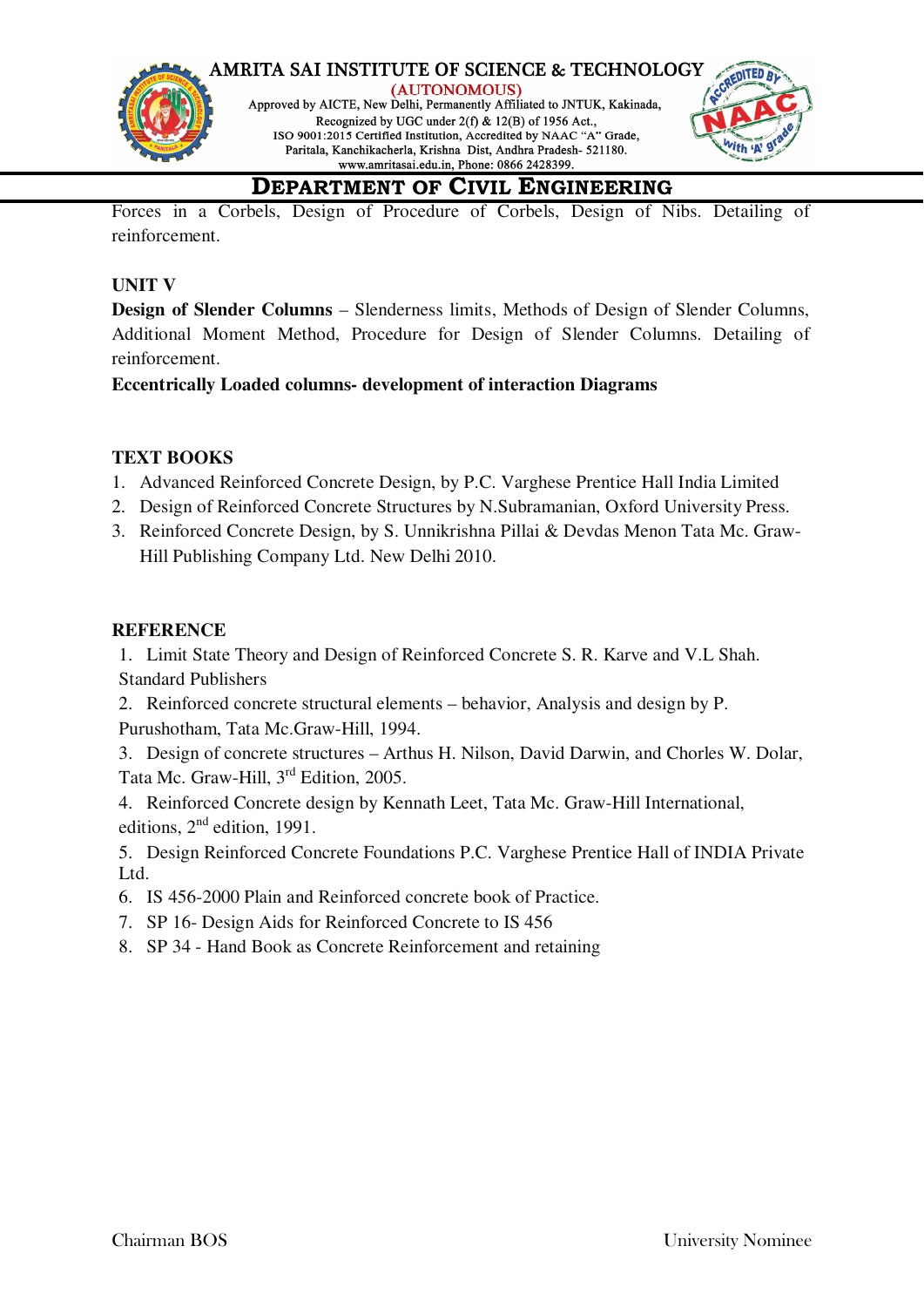

(AUTONOMOUS) Approved by AICTE, New Delhi, Permanently Affiliated to JNTUK, Kakinada, Recognized by UGC under 2(f) & 12(B) of 1956 Act., ISO 9001:2015 Certified Institution, Accredited by NAAC "A" Grade, Paritala, Kanchikacherla, Krishna Dist, Andhra Pradesh- 521180.



# **DEPARTMENT OF CIVIL ENGINEERING**

|                     |  | œ |  |
|---------------------|--|---|--|
| I Year - I Semester |  |   |  |
|                     |  |   |  |

### **ADVANCED CONCRETE TECHNOLOGY**

### **Objectives:**

To impart knowledge on concrete making materials, concrete mix design for proportioning and their testing.

### **Outcomes:**

The learner will be able to design concrete mixes of different grades and also use the special concretes.

### **UNIT – I**

**Concrete Making Materials** : Cement – Bogus Compounds – Hydration Process – Types of Cement – Aggregates – Gradation Charts – Combined Aggregate – Alakali Silica Reaction – Admixtures – Chemical and Mineral Admixtures. Bureau of Indian Standards (BIS) Provisions.

### **UNIT – II**

**Fresh And Hardened Concrete**: Fresh Concrete – workability tests on Concrete – Setting Times of Fresh Concrete – Segregation and bleeding.

**Hardened Concrete** : Abrams Law, Gel space ratios, Maturity concept – Stress strain Behaviour

– Creep and Shrinkage – Durability Tests on Concrete – Non Destructive Testing of Concrete. BIS Provisions.

### **UNIT – III**

High Strength Concrete – Microstructure – Manufacturing and Properties – Design of HSC Using Erintroy Shaklok method – Ultra High Strength Concrete.

High Performance Concrete – Requirements and Properties of High Performance Concrete – Design Considerations. BIS Provisions.

### **UNIT – IV**

**Special Concretes:** Self Compacting concrete, Polymer Concrete, Fibre Reinforced Concrete – Reactive Powder Concrete – Requirements and Guidelines – Advantages and Applications. **Concrete Mix Design**: Quality Control – Quality Assurance – Quality Audit - Mix Design Method – BIS Method – IS.10262 – 2019 Concrete Mix proportion guidelines. DOE Method– Light Weight Concrete, Self Compacting Concrete.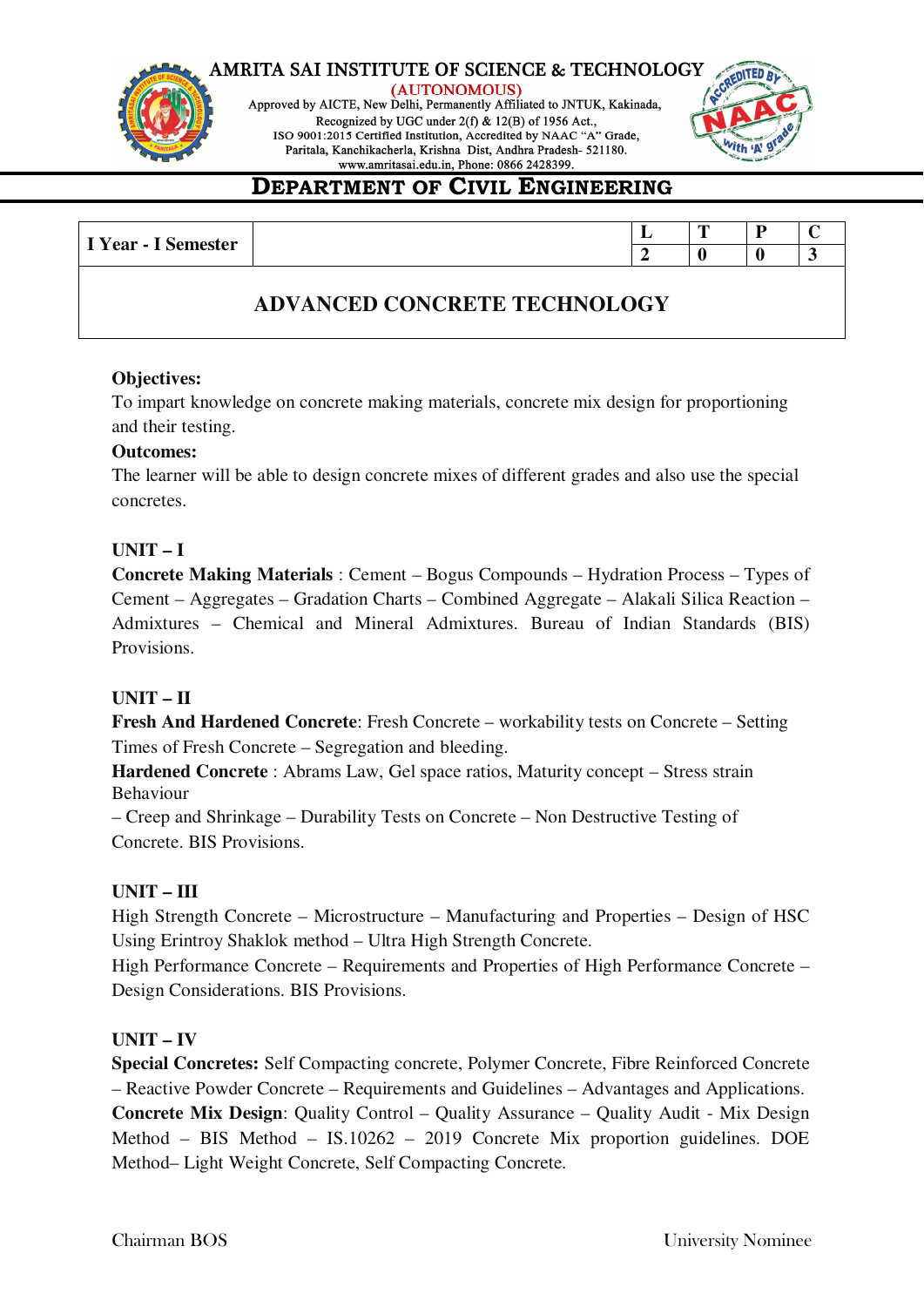

(AUTONOMOUS) Approved by AICTE, New Delhi, Permanently Affiliated to JNTUK, Kakinada, Recognized by UGC under 2(f) & 12(B) of 1956 Act., ISO 9001:2015 Certified Institution, Accredited by NAAC "A" Grade, Paritala, Kanchikacherla, Krishna Dist, Andhra Pradesh- 521180.



# **DEPARTMENT OF CIVIL ENGINEERING**

### **UNIT – V**

Form work – materials – structural requests – form work systems – connections – specifications – design of form work – shores – removal for forms - shores – reshoring – failure of form work.

### **TEXT BOOKS**

- 1. Properties of Concrete by A. M. Neville, ELBS publications Oct 1996.
- 2. Concrete Technology by A. R. Santhakumar, 2<sup>nd</sup> Edition, Oxford University Press.
- 3. Concrete Technology by M.S. Shetty, S.Chand & Co 2009.

### **1. REFERENCES**

- 2. Concrete: Micro Structure, Properties and Materials by P. K. Mehta and P. J. Monteiro,. Mc. Graw-Hill Publishing Company Ltd. New Delhi
- 3. Design of Concrete Mixes by N. Krishna Raju, CBS Publications, 2000.
- 4. Special Structural concretes by Rafat Siddique, Galgotia Publications 2000. 4. IS 10262-2009
- 5. Relevant BIS Codes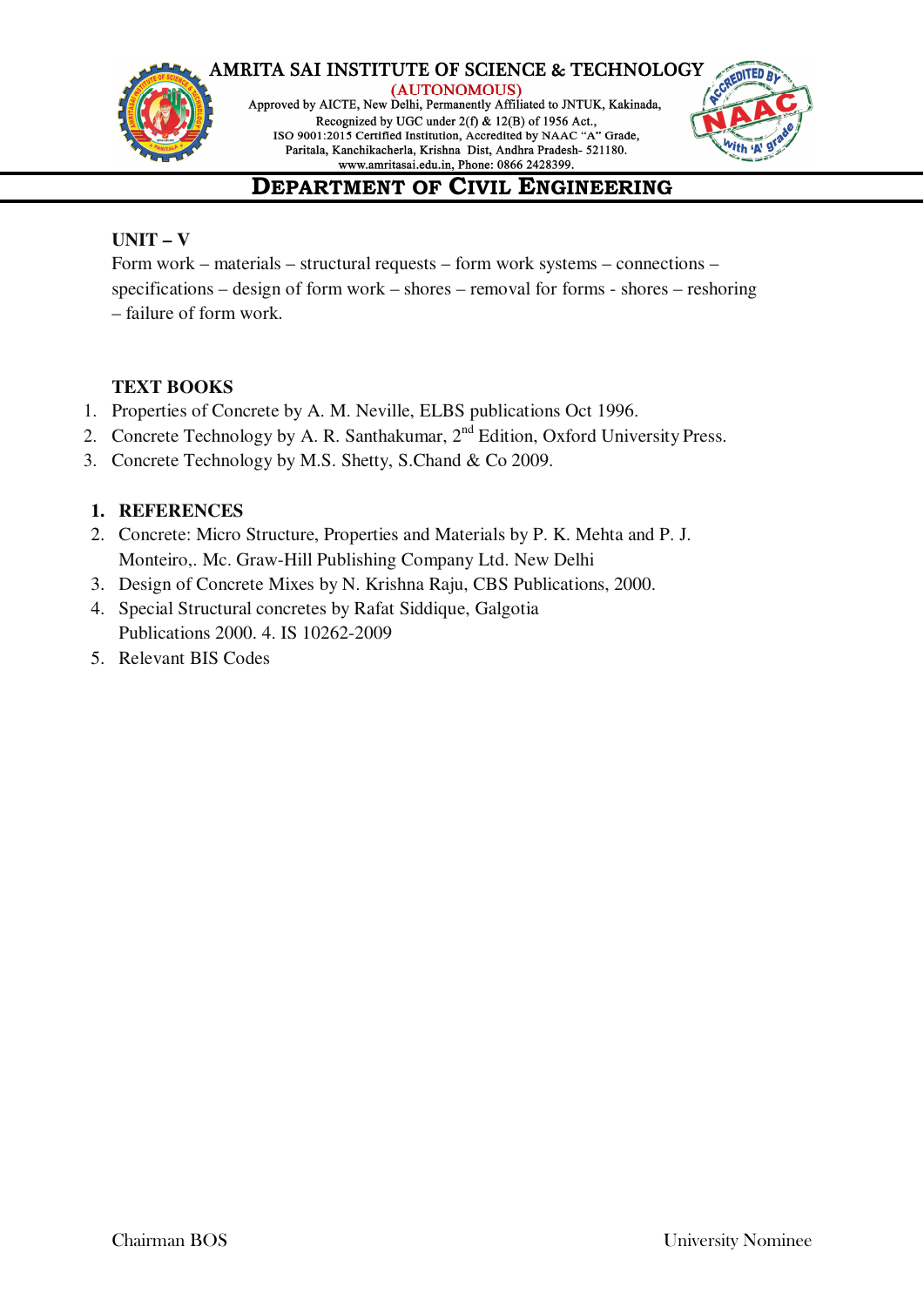



# **DEPARTMENT OF CIVIL ENGINEERING**

| ADVANCED CONCRETE TECHNOLOGY LABORATORY | I Year - I Semester |  |  | ю |  |
|-----------------------------------------|---------------------|--|--|---|--|
|                                         |                     |  |  |   |  |
|                                         |                     |  |  |   |  |

### **Course Outcomes:** At the end of the course, the student will be able to able to

| CO1   Conduct various laboratory tests on Cement, Aggregates |
|--------------------------------------------------------------|
| CO2   Know strain measurement                                |
| C03   Non- destructive testing                               |
| CO4   Chemical analysis on concrete and Aggregate and Sand   |

### **Mapping of Course Outcomes with Program Outcomes:**

| <b>Course Out Comes</b> | P <sub>01</sub> | <b>PO2</b> | PO <sub>3</sub> | <b>PO4</b> | <b>PO5</b> | <b>PO6</b> | P <sub>O</sub> 7 |
|-------------------------|-----------------|------------|-----------------|------------|------------|------------|------------------|
|                         | - -             | - -        | - -             | - -        |            |            |                  |
|                         | - -             | - -        | - -             | - -        |            |            |                  |
|                         | - -             | - -        | - -             | - -        |            |            |                  |
|                         | - -             | - -        | - -             | - -        |            |            |                  |

### **List of Experiments**:

- 1. Study on Water / Cement Ratios Vs Workability of different concretes
- 2. Study on Water / Cement Ratios Vs Strength of different concretes
- 3. Study of variation of Coarse Aggregate to Fine Aggregates on Workability
- 4. Study of variation of Coarse Aggregate to Fine Aggregates on Strength
- 5. Strain measurement ‐ Electrical resistance strain gauges
- 6. Non destructive testing‐ Impact Hammer test, UPV test
- 7. Qualifications tests on Self compaction concrete‐ L Box , J Box , U box and Slump tests

### **NOTE: A minimum of five experiments from the above set have to be conducted**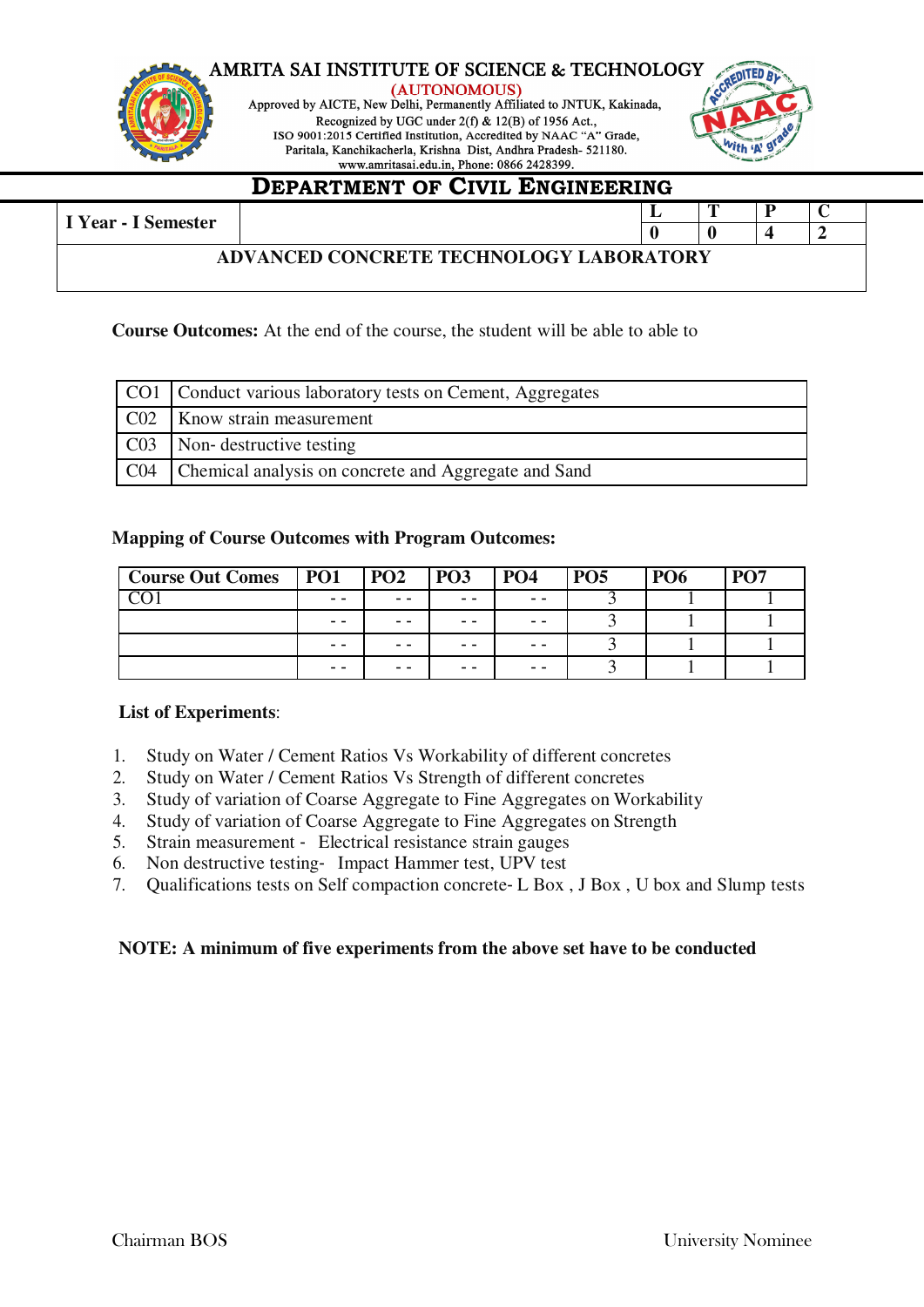





# **DEPARTMENT OF CIVIL ENGINEERING**

| I Year - I<br>Semester | . . | -- |  |
|------------------------|-----|----|--|
|                        |     |    |  |

### **ADVANCED STRUCTURAL ENGINEERING LABORATORY**

### **Course Outcomes:** At the end of the course, the student will be able to

| CO1   conduct various laboratory tests on Cement, Aggregates |
|--------------------------------------------------------------|
| C02   Know strain measurement                                |
| C03 Non-destructive testing                                  |
| C04   Chemical analysis on concrete and Aggregate and Sand   |

### **Mapping of Course Outcomes with Program Outcomes:**

|                              |     |            |            |            |            | P( |
|------------------------------|-----|------------|------------|------------|------------|----|
| Course Out Comes   PO1   PO2 |     | <b>PO3</b> | <b>PO4</b> | <b>PO5</b> | <b>PO6</b> |    |
|                              | - - |            |            |            |            |    |
|                              | - - | - -        |            |            |            |    |
|                              | - - |            |            |            |            |    |
|                              | - - |            |            |            |            |    |

### **List of Experiments**:

- 1. Study on Deflection and Cracks on a Under Reinforced Over Reinforced and Balanced Sections
- 2. Study on Performance of RCC Beams designed for Bending and failing in Shear
- 3. Study on Performance of RCC Beams designed for Shear and failing in Bending
- 4. Study on Performance of RCC One way slabs
- 5. Study on Performance of RCC Two way slabs with simply supported edge conditions
- 6. Study on Performance of RCC Two way slabs with fixed edge conditions
- 7. Calculation of Young"s Modulus of Elasticity of Concrete
- 8. Extraction and Study of Concrete Core samples from pavements

### **NOTE: A minimum of five experiments from the above set have to be conducted as demonstration to entire class.**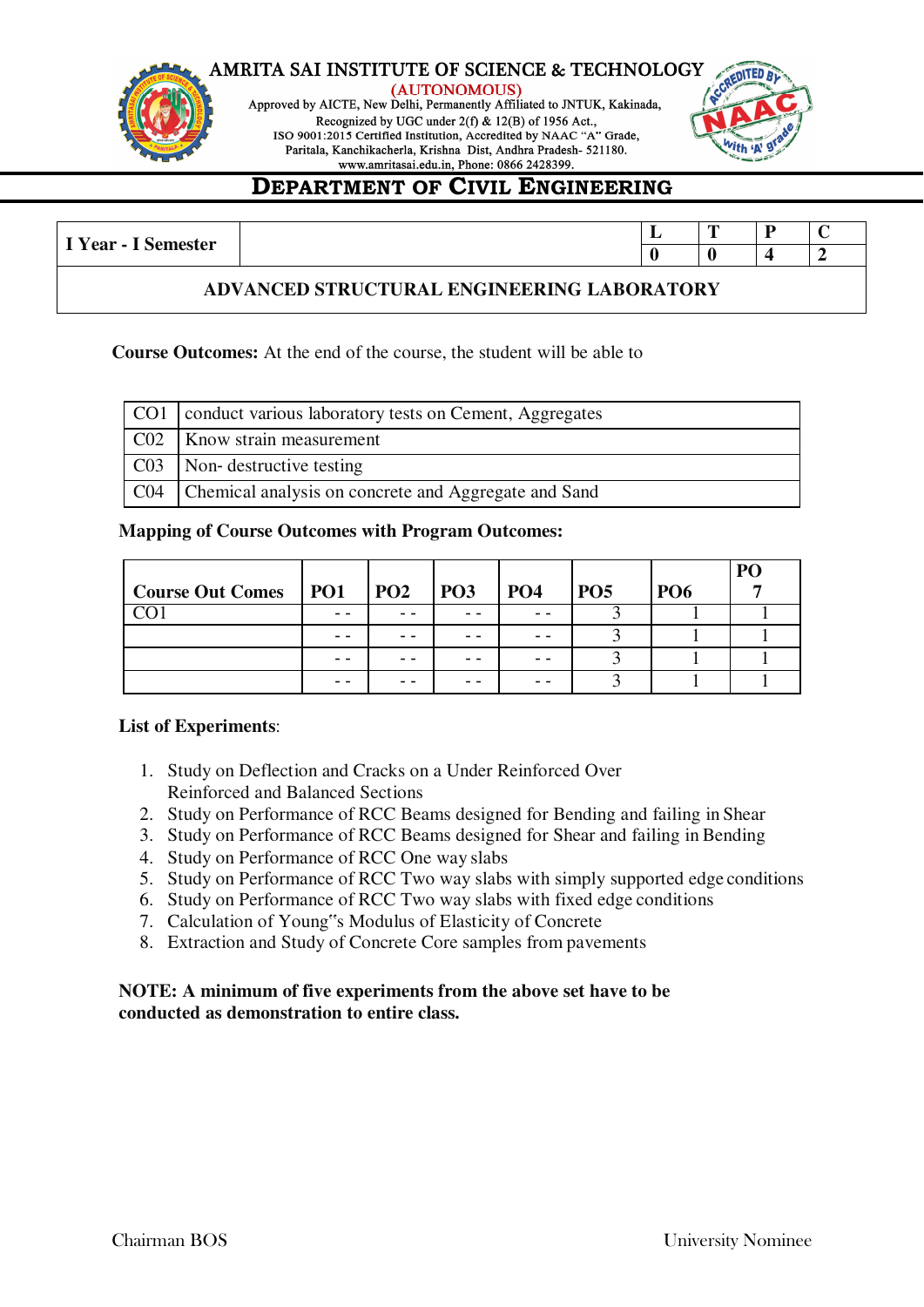

(AUTONOMOUS) Approved by AICTE, New Delhi, Permanently Affiliated to JNTUK, Kakinada, Recognized by UGC under 2(f) & 12(B) of 1956 Act., ISO 9001:2015 Certified Institution, Accredited by NAAC "A" Grade, Paritala, Kanchikacherla, Krishna Dist, Andhra Pradesh- 521180.



# **DEPARTMENT OF CIVIL ENGINEERING**

| $\mathbf{v}$<br>--<br>$\sim$<br>$Year -$<br>nester<br>ΩИ<br>--<br>$\ddotsc$ | . . | - |                          |
|-----------------------------------------------------------------------------|-----|---|--------------------------|
|                                                                             |     |   | $\overline{\phantom{a}}$ |

### **FINITE ELEMENT METHODS IN STRUCTURAL ENGINEERING**

### **Course Outcomes:** At the end of the course, the student will be able to

| CO <sub>1</sub>  | Develop finite element formulations of 1 degree of freedom problems and solve them   |
|------------------|--------------------------------------------------------------------------------------|
| CO <sub>2</sub>  | Understand any Finite Element software to perform stress, thermal and modal analysis |
| $\overline{CO3}$ | Compute the stiffness matrices of different elements and system                      |
| CO <sub>4</sub>  | Interpret displacements, strains and stress resultants                               |

### **Mapping of Course Outcomes with Program Outcomes:**

| <b>Course Out Comes</b> | PO1 | PO <sub>2</sub> | <b>PO3</b> | <b>PO4</b> | PO <sub>5</sub>   | <b>PO6</b> | PO <sub>7</sub> |
|-------------------------|-----|-----------------|------------|------------|-------------------|------------|-----------------|
| CΩ1                     |     |                 |            | $ -$       | $- -$             |            |                 |
|                         |     | ∸               |            | $ -$       | $\qquad \qquad -$ |            |                 |
|                         |     | ∸               |            | - -        | $ -$              |            |                 |
|                         |     | ∸               |            | $ -$       | $ -$              |            | - -             |

### **UNIT: 1**

Introduction: Review of stiffness method‐ Principle of Stationary potential energy‐ Potential energy of an elastic body‐ Rayleigh‐ Ritz method of functional approximation ‐ variational approaches ‐ weighted residual methods

### **UNIT: 2**

Finite Element formulation of truss element: Stiffness matrix- properties of stiffness matrix – Selection of approximate displacement functions- solution of a plane truss- transformation matrix and stiffness matrix for a 3- D truss- Inclined and skewed supports- Galerkin"s method for 1‐ D truss – Computation of stress in a truss element.

### **UNIT: 3**

Finite element formulation of Beam elements: Beam stiffness- assemblage of beam stiffness matrix- Examples of beam analysis for concentrated and distributed loading- Galerkin<sup>or</sup>s method ‐ 2‐ D Arbitrarily oriented beam element – inclined and skewed supports –rigid plane frame examples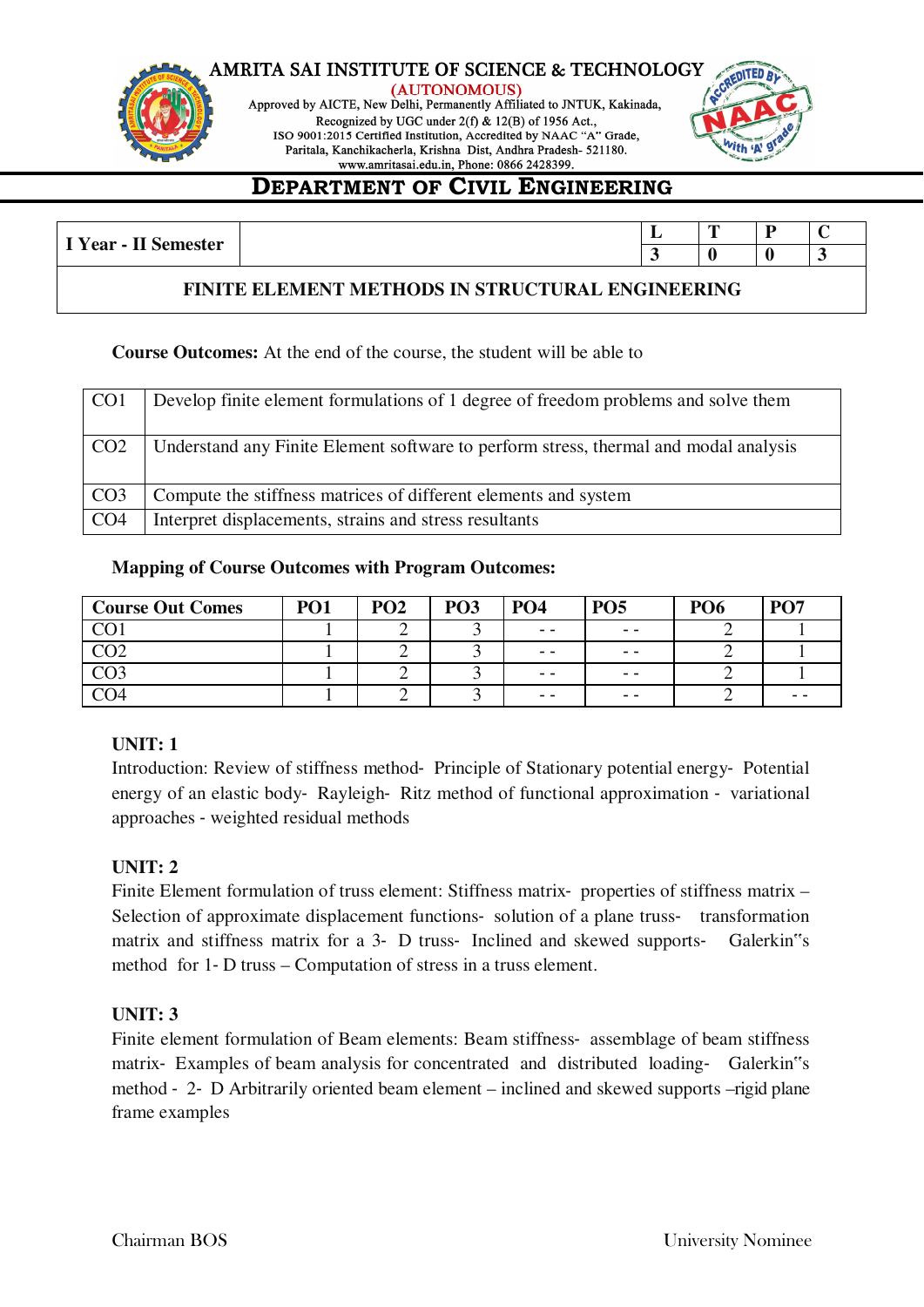



### **UNIT: 4**

Finite element formulation for plane stress, plane strain and axi-<br>symmetric problems-Derivation of CST and LST stiffness matrix and equations‐ treatment of body and surface forces– Finite Element solution for plane stress and axi- symmetric problems-comparison of CST and LST elements –convergence of solution‐ interpretation of stresses.

### **UNIT: 5**

Iso‐ parametric Formulation: Iso‐ parametric bar element‐ plane bilinear Iso‐ parametric element – quadratic plane element ‐ shape functions, evaluation of stiffness matrix, consistent nodal load vector ‐ Gauss quadrature‐ appropriate order of quadrature – element and mesh instabilities – spurious zero energy modes, stress computation‐ patch test.

### **TEXT BOOKS:**

- 1. A first course in the Finite Element Method Daryl L. Logan, Thomson Publications.
- 2. Concepts and applications of Finite Element Analysis Robert D. Cook, Michael E Plesha, John Wiley & Sons Publications
- 3. Fundamental Finite Element Analysis and Applications: with Mathematica and Matlab Computations, Bhatti, M.A. Wiley Publications

### **REFERENCES:**

- 1. Introduction to Finite Elements in Engineering-<br>
Tirupati R. Chandrupatla, Ashok D. Belgunda, PHI publications.
- 2. Finite Element Methods (For Structural Engineers) Wail N Rifaie, Ashok K Govil, New Age International (P) Limited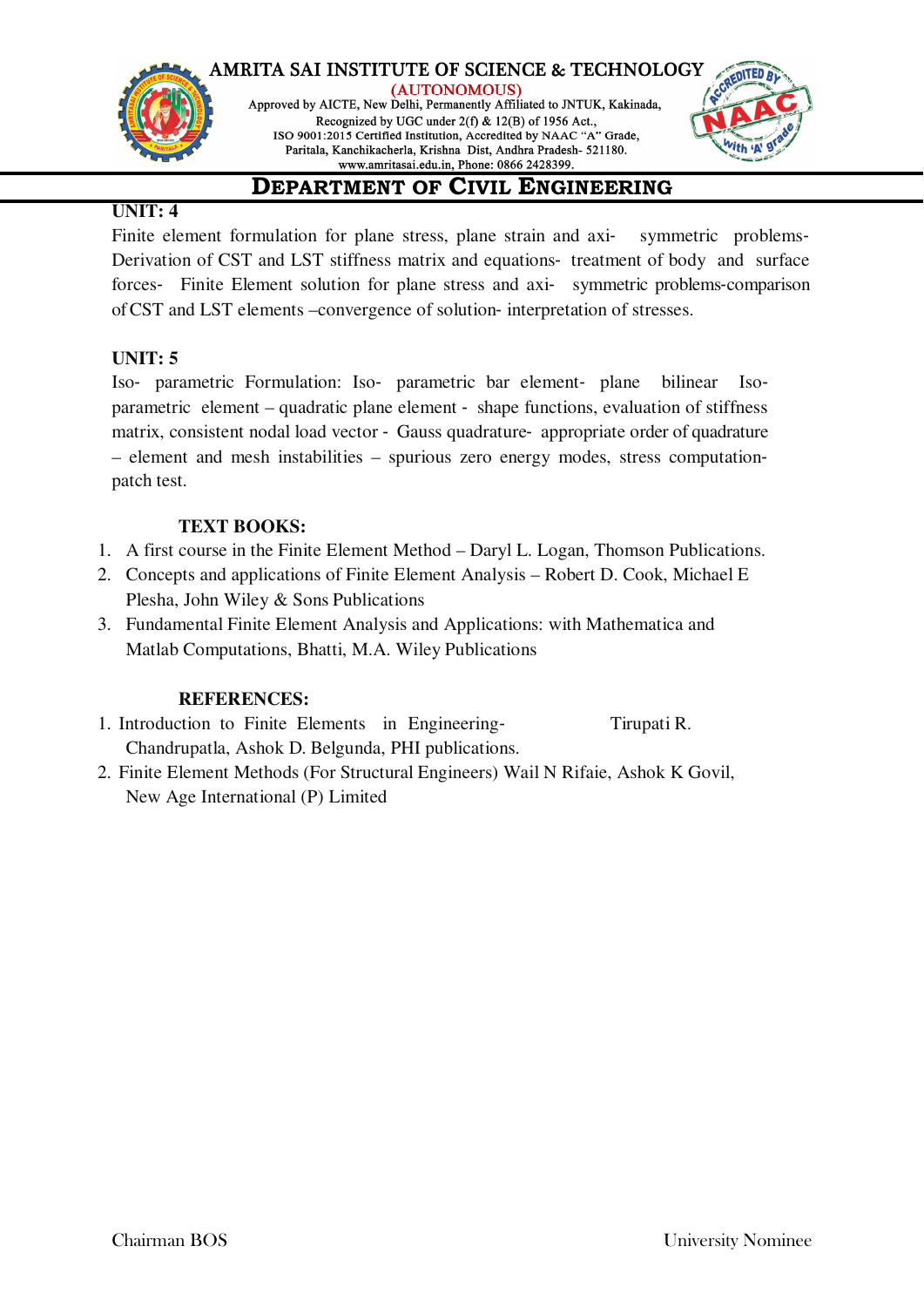

(AUTONOMOUS) Approved by AICTE, New Delhi, Permanently Affiliated to JNTUK, Kakinada, Recognized by UGC under 2(f) & 12(B) of 1956 Act., ISO 9001:2015 Certified Institution, Accredited by NAAC "A" Grade, Paritala, Kanchikacherla, Krishna Dist, Andhra Pradesh- 521180.



# **DEPARTMENT OF CIVIL ENGINEERING**

| I Year - II Semester |                             |  | D |  |
|----------------------|-----------------------------|--|---|--|
|                      |                             |  |   |  |
|                      | THEORY OF PLATES AND SHELLS |  |   |  |
|                      |                             |  |   |  |

### **Course Outcomes:** At the end of the course, the student will be able to

| CO <sub>1</sub> | Have a knowledge about various plate theories due to bending                                  |
|-----------------|-----------------------------------------------------------------------------------------------|
| CO <sub>2</sub> | Gain the knowledge of Navier"s solution, Levy"s solution and solve for the rectangular and    |
|                 | square plates                                                                                 |
| CO <sub>3</sub> | Analyze circular plates with various boundary conditions.                                     |
| CO <sub>4</sub> | Focus on the finite difference method of solving plate problems.                              |
| CO <sub>5</sub> | Ability to realize the potential energy principle and find the solution of rectangular plates |
|                 | for various loadings                                                                          |
| CO6             | Understand the behaviour of folded plates and shells.                                         |

### **Mapping of Course Outcomes with Program Outcomes:**

| <b>Course Out Comes</b> | <b>PO1</b>    | PO <sub>2</sub> | PO <sub>3</sub> | PO <sub>4</sub> | PO <sub>5</sub> |
|-------------------------|---------------|-----------------|-----------------|-----------------|-----------------|
| CO <sub>1</sub>         |               | $\sim$ $\sim$   |                 |                 | $\sim$ $\sim$   |
|                         | $ -$          |                 |                 | $\sim$ $\sim$   | $\sim$ $\sim$   |
|                         | $\sim$ $\sim$ | $\sim$ $\sim$   |                 | $\sim$ $\sim$   | $\sim$ $\sim$   |
|                         | $ -$          | $\sim$ $\sim$   |                 |                 | $\sim$ $\sim$   |
|                         | $ -$          |                 |                 | $\sim$ $\sim$   |                 |

### **UNIT: 1**

Derivation of governing differential equation for plate– in plane bending and transverse bending effects- Rectangular plates: Plates under various loading conditions like concentrated, uniformly distributed load and hydrostatic pressure. Navier and Levy"s type of solutions for various boundary condition.

### **UNIT: 2**

Circular plates: Symmetrically loaded, circular plates under various loading conditions, Annular plates.

### **UNIT: 3**

Introduction to Shells‐ Single and double curvature‐ Equations of Equilibrium of Shells: Derivation of stress resultants, Principles of membrane theory and bending theory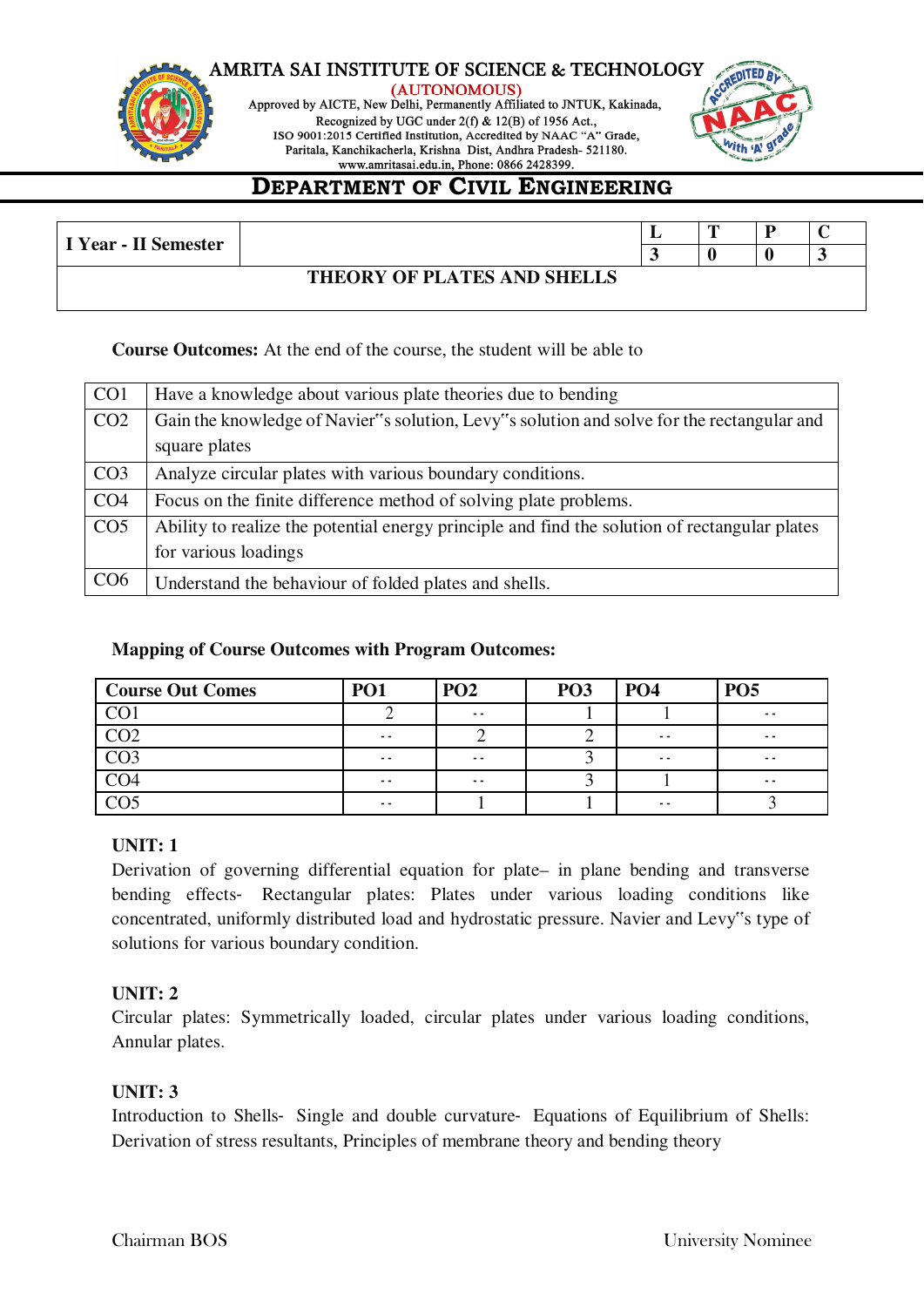





# **DEPARTMENT OF CIVIL ENGINEERING**

### **UNIT: 4**

Cylindrical Shells: Derivation of the governing DKJ equation for bending theory, details of Schorer's theory. Application to the analysis and design of short and long shells. Use of ASCE Manual coefficients for the design.

### **UNIT: 5**

Beam theory of cylindrical shells: Beam and arch action. Design of diaphragms ‐ Geometry analysis and design of elliptic Paraboloid, Conoidal and Hyperbolic Paraboloid shapes by membrane theory.

### **TEXT BOOKS**

- 1. Theory of Plates and Shells 2e S. Timoshenko and S. Woinowsky Krieger, McGraw-Hill book company, INC, New York.
- 2. Reinforced Concrete Shells and Folded Plates by P.C. Varghese, Prentice Hall India Publications
- 3. Analysis of Thin Concrete Shells by K. Chandrasekhara, New Age International (P) Ltd

### **REFERENCES**:

- 1. Theory and Analysis of Elastic Plates and Shells by J. N. Reddy, CRS Press
- 2. A Text Book of Shell Analysis Bairagi, K, Khanna Publisher, New Delhi. Design and Construction of Concrete Shell Roofs – Ramaswamy, G.S, Mc Graw Hill, New York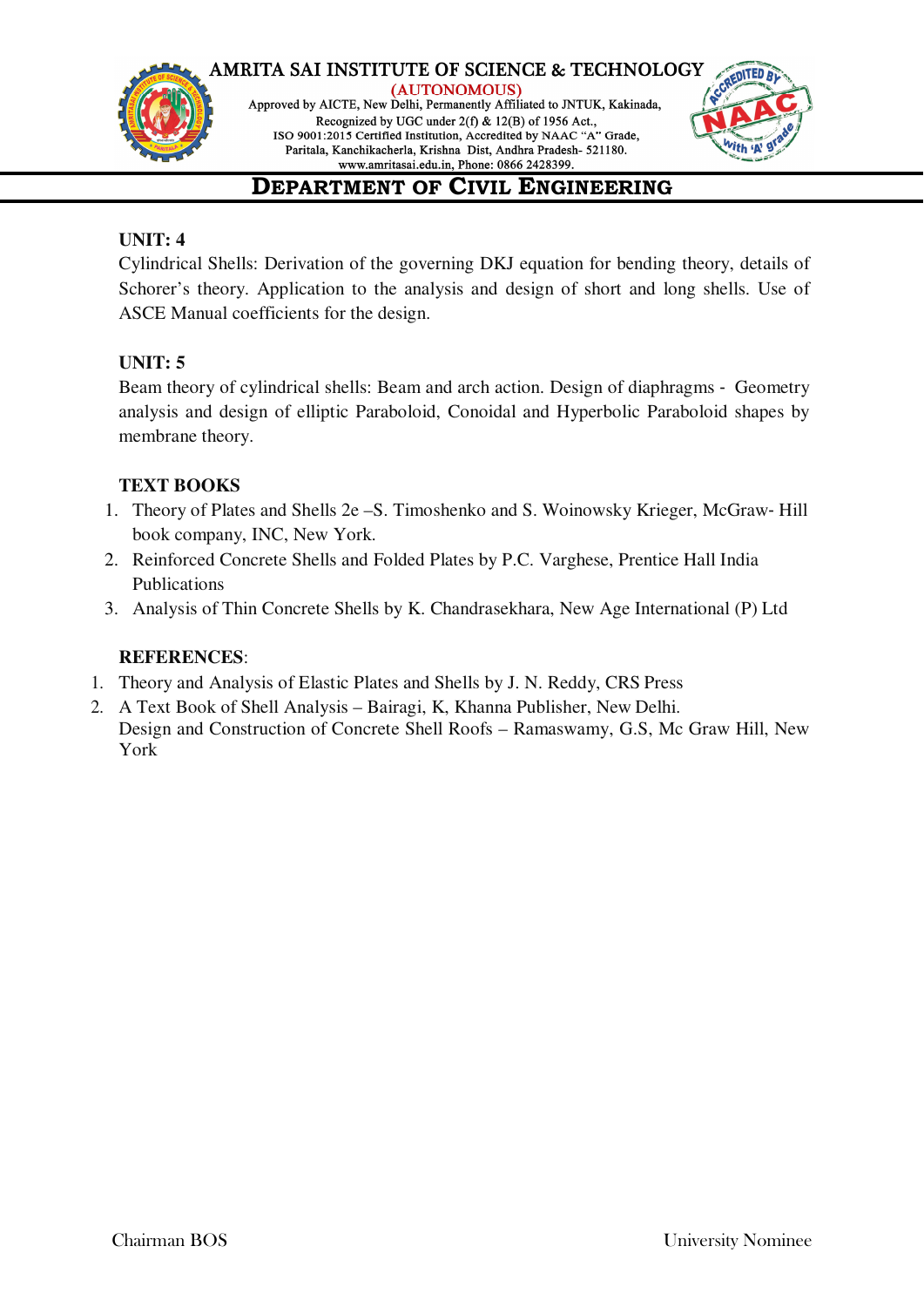

(AUTONOMOUS) Approved by AICTE, New Delhi, Permanently Affiliated to JNTUK, Kakinada, Recognized by UGC under 2(f) & 12(B) of 1956 Act., ISO 9001:2015 Certified Institution, Accredited by NAAC "A" Grade, Paritala, Kanchikacherla, Krishna Dist, Andhra Pradesh- 521180.



# **DEPARTMENT OF CIVIL ENGINEERING**

| I Year - II Semester |                                               | m |  |
|----------------------|-----------------------------------------------|---|--|
|                      |                                               |   |  |
|                      | <b>Elective III - STABILITY OF STRUCTURES</b> |   |  |

**Course Outcomes:** At the end of the course, the student will be able to

| CO <sub>1</sub> | Analyze different types of structural instabilities                                           |
|-----------------|-----------------------------------------------------------------------------------------------|
| CO <sub>2</sub> | Execute and work out the inelastic buckling using various methodologies.                      |
| CO <sub>3</sub> | Examine the behaviour of beam columns and frames with and without side sway using             |
|                 | classical and stiffness methods                                                               |
| CO4             | To be well versed in the lateral buckling, torsional buckling, Flexural torsional buckling of |
|                 | various beams and non-circular sections.                                                      |

### **UNIT: 1**

Beam columns: Differential equation for beam columns – Beams column with concentrated loads – continuous lateral load – couples – Beam column with built in ends – continuous beams with axial load – application of Trigonometric series – Determination of allowable stresses

### **UNIT: 2**

Elastic buckling of bars : Elastic buckling of straight columns – Effect of shear stress on buckling Eccentrically and laterally loaded columns –Sway & Non Sway mode ‐ Energy methods – Buckling of a bar on elastic foundation – Buckling of bar with intermediate compressive forces and distributed axial loads – Buckling of bars with change in cross section – Effect of shear force on critical load – Built up columns – Effect of Initial curvature on bars – Buckling of frames – Sway & Non Sway mode

### **UNIT: 3**

In‐ elastic buckling: Buckling of straight bars – Double modulus theory Tangent modulus theory. Experiments and design formulae: Experiments on columns – Critical stress diagram – Empirical formulae of design – various end conditions – Design of columns based on buckling. Mathematical Treatment of stability problems: Buckling problem orthogonality relation – Ritz method –Stiffness method and formulation of Geometric stiffness matrix‐ Applications to simple frames

### **UNIT: 4**

Torsional Buckling: Pure torsion of thin walled bars of open cross section – Non uniform torsion of thin walled bars of open cross section ‐ Torsional buckling – Buckling of Torsion and Flexure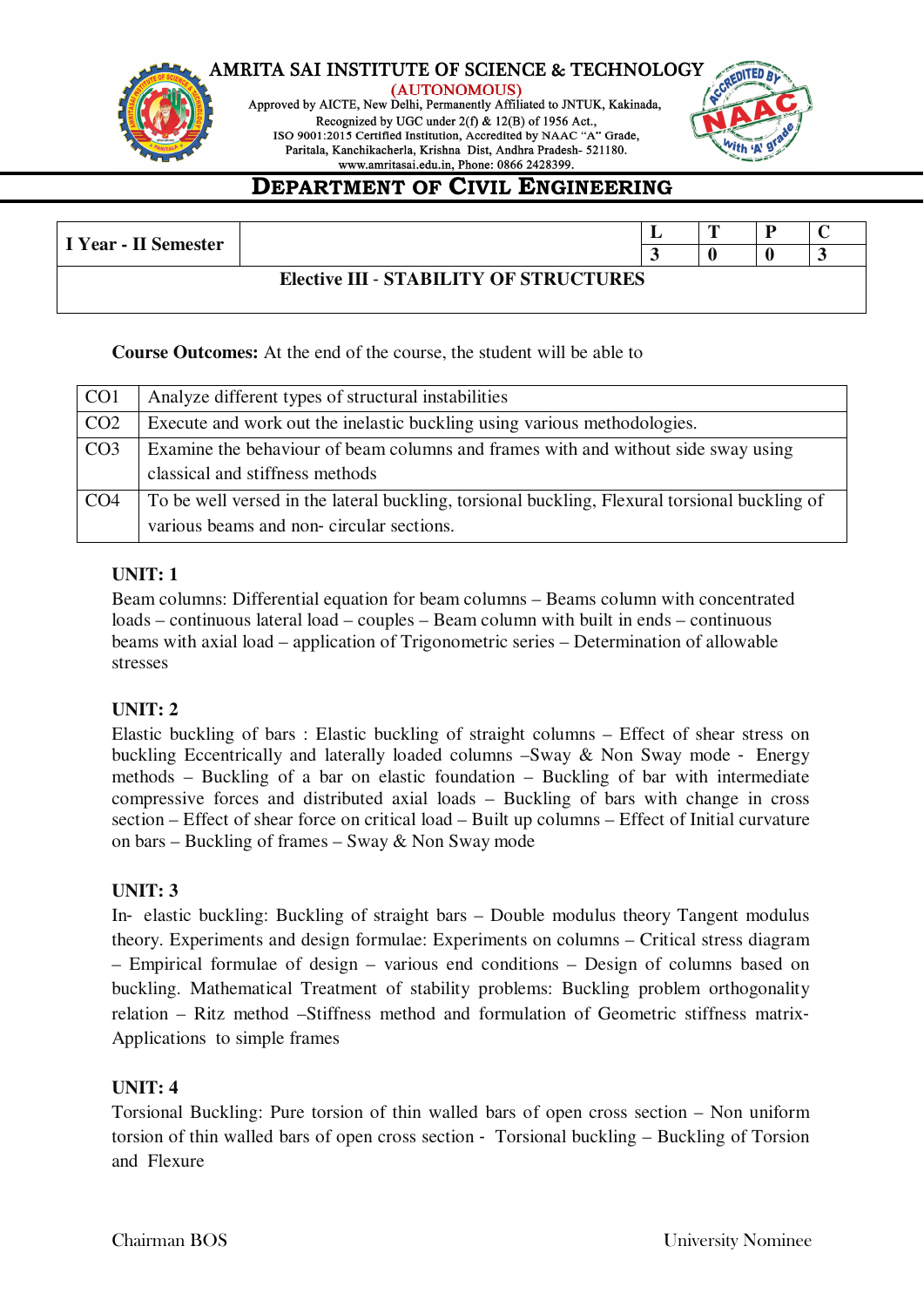



# **DEPARTMENT OF CIVIL ENGINEERING**

### **UNIT: 5**

Lateral Buckling of simply supported Beams: Beams of rectangular cross section subjected for pure bending, Buckling of I Section subjected to pure bending

### **TEXT BOOKS**

- 1. Theory of Stability of Structures by Alexander ChaJes.
- 2. Theory of Elastic Stability by S. P. Timshenko & J.M. Gere- Mc Graw Hill Publications
- 3. Theory of Elastic Stability by Manikaselvam

### **REFERENCES:**

- 1. Fundamentals of Structural Stability by George J Smith & Dewey H. Hodges, Elsevier Publications
- 2. Elastic Stability of Structural Elements, N.G.R. Iyengar Macmillan Publications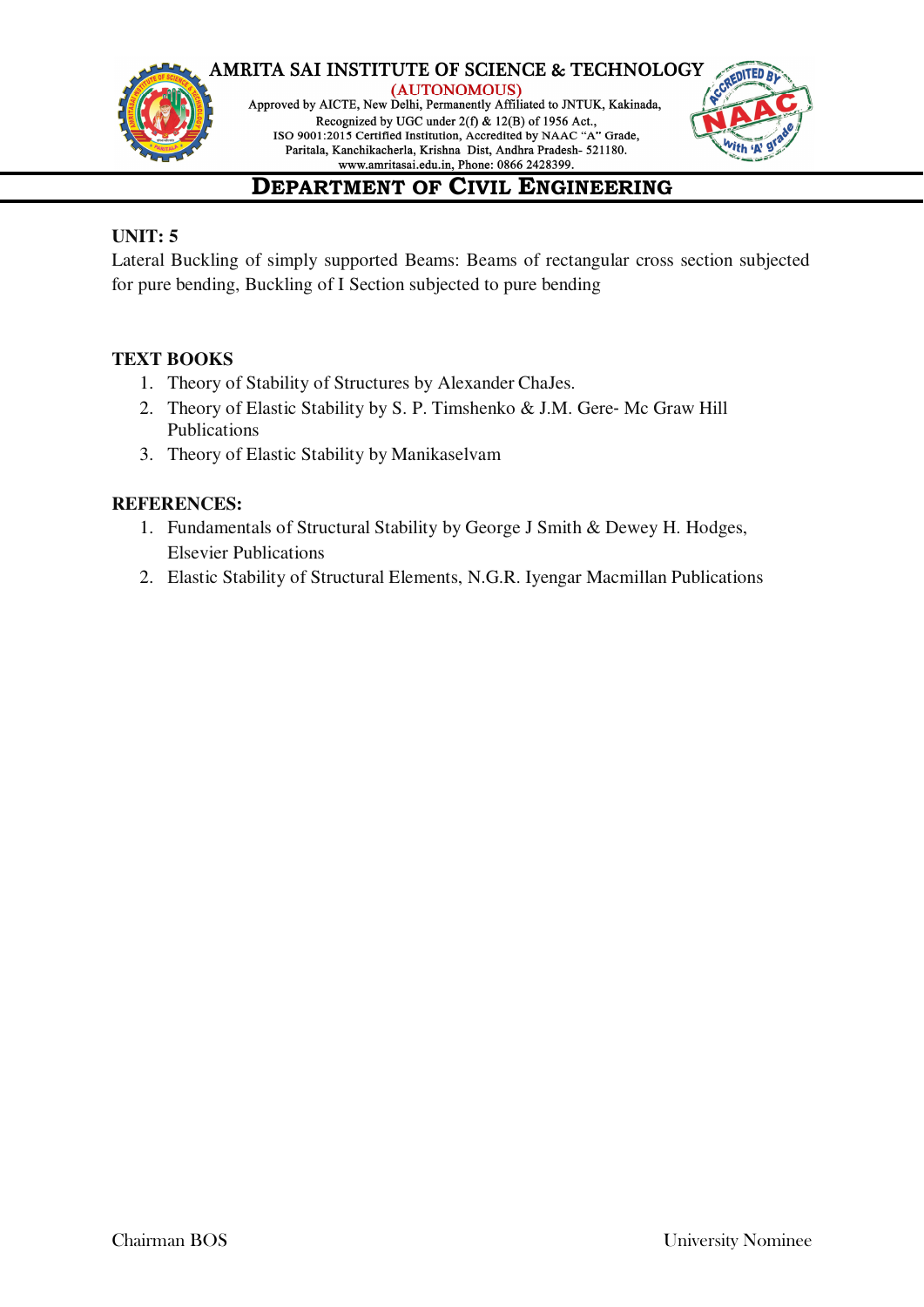

(AUTONOMOUS) Approved by AICTE, New Delhi, Permanently Affiliated to JNTUK, Kakinada, Recognized by UGC under 2(f) & 12(B) of 1956 Act., ISO 9001:2015 Certified Institution, Accredited by NAAC "A" Grade, Paritala, Kanchikacherla, Krishna Dist, Andhra Pradesh- 521180.



# **DEPARTMENT OF CIVIL ENGINEERING**

| I Year - II Semester |                                            | m |  |
|----------------------|--------------------------------------------|---|--|
|                      |                                            |   |  |
|                      | <b>Elective III -ADVANCED STEEL DESIGN</b> |   |  |
|                      |                                            |   |  |

### **Objectives:**

To impart knowledge on behavior and design of various connections, industrial and steel girders.

**Outcomes:** The learner will be able to design different steel structures.

### **UNIT-I**

**Simple Connections – Riveted, Bolted Pinned And Welded Connections:** Riveted Connections – Bolted Connections –Load Transfer Mechanism – Failure of Bolted Joints – Specifications for Bolted Joints – Bearing – Type Connections – Tensile Strength of Plate – Strength and Efficiency of the Joint – Combined Shear and Tension – Slip-Critical connections – Prying Action – Combined Shear and Tension for Slip-Critical Connections. Design of Groove Welds - Design of Fillet Welds – Design of Intermittent Fillet Welds – Failure of Welds.

### **UNIT-II**

**Plastic Analysis:** Introduction – Plastic Theory – Plastic neutral Axis plastic moment, Elastic & Plastic Section moduli - shape factors plastic Hinge – Fundamental condition conditions in plastic analysis, methods of plastic analysis – collapse load – simply supported, propped cantilever beam, fixed beams continuous beams, portal frame single bay single storey portal frame at different level subjected to vertical and horizontal loads.

### **UNIT-III**

**Eccentric And Moment Connections:** Introduction – Beams – Column Connections – Connections Subjected to Eccentric Shear – Bolted Framed Connections –Bolted Seat Connections – Bolted Bracket Connections. Bolted Moment Connections – Welded Framed Connections- Welded Bracket Connections – Moment Resistant Connections.

### **UNIT-IV**

**Analysis And Design Of Industrial Buildings:** Dead loads, live loads and wind loads on roofs. Design wind speed and pressure, wind pressure on roofs; wind effect on cladding and louvers; Design of angular roof truss, tubular truss, truss for a railway platform. Design of purlins for roofs, design of built up purlins, design of knee braced trusses and stanchions. Design of bracings.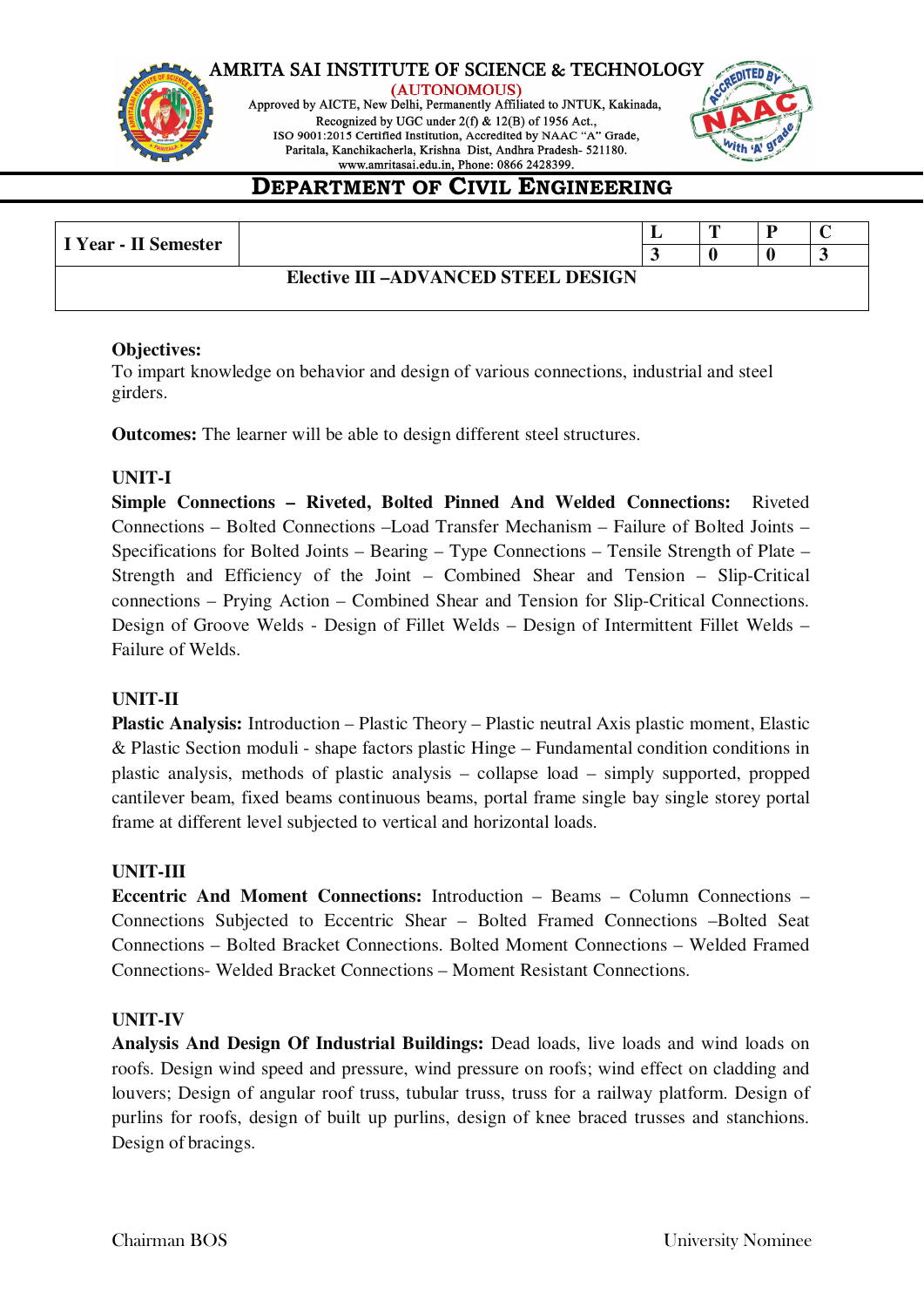

(AUTONOMOUS) Approved by AICTE, New Delhi, Permanently Affiliated to JNTUK, Kakinada, Recognized by UGC under 2(f) & 12(B) of 1956 Act., ISO 9001:2015 Certified Institution, Accredited by NAAC "A" Grade, Paritala, Kanchikacherla, Krishna Dist, Andhra Pradesh- 521180.



# **DEPARTMENT OF CIVIL ENGINEERING**

### **UNIT-V**

**Design Of Steel Truss Girder Bridges:** Types of truss bridges, component parts of a truss bridge, economic Proportions of trusses, self weight of truss girders, design of bridge Compression members, tension members; wind load on truss girder Bridges; wind effect on top lateral bracing; bottom lateral bracing; portal Bracing; sway bracing Design of Lacing.

### **TEXT BOOKS**

- 1. Limit State Design of Steel Structures S.K. Duggal Mc Graw Hill Education Private Ltd. New Delhi.
- 2. Design of steel structures by N. Subramanian, Oxford University Press
- 3. Design Steel Structures Volume-II, Ramachandra & Vivendra Gehlot, Scientific Publishes Journals Department..

### **REFERENCE**

- 1. Design of Steel Structures. P. Dayaratnam, S. Chand, Edition 2011-12.
- 2. Design of Steel Structures Galyord & Gaylord, Tata Mc Graw Hill, Education, Edition 2012.
- 3. Indian Standard Code IS 800-2007.
- 4. Indian Standard Code IS  $875$  Part III 2015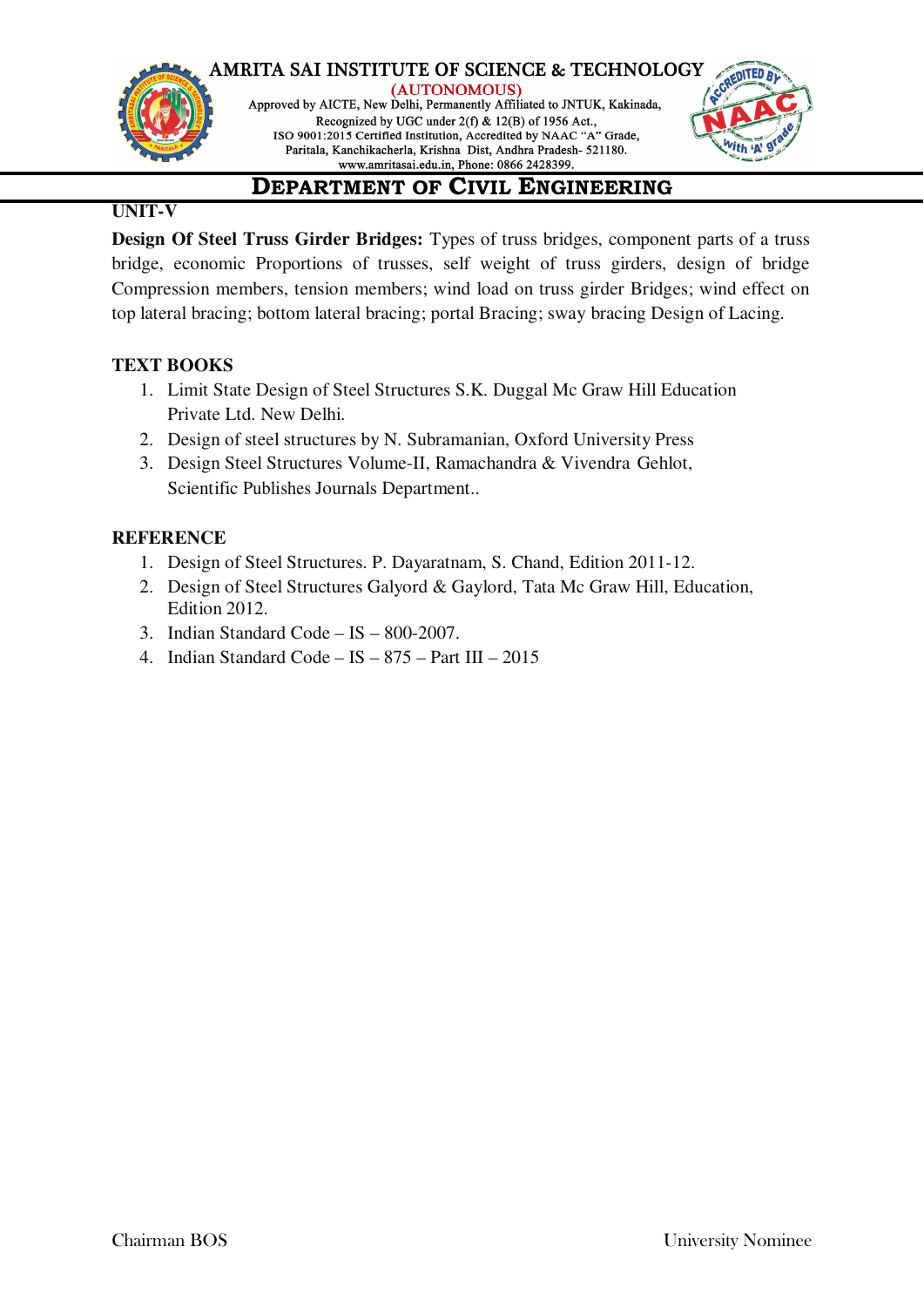



# **DEPARTMENT OF CIVIL ENGINEERING**

| I Year - II Semester |                                                |  |  |
|----------------------|------------------------------------------------|--|--|
|                      | Elective III – ANALYSIS OF OFFSHORE STRUCTURES |  |  |

### **Course Outcomes:** At the end of the course, the student will be able to

| CO <sub>1</sub> | Perform concept development of offshore structure               |
|-----------------|-----------------------------------------------------------------|
| CO <sub>2</sub> | Find the wave force on vertical cylinder                        |
| CO <sub>3</sub> | Perform static and dynamic analysis of fixed offshore structure |

### **Mapping of Course Outcomes with Program Outcomes:**

| <b>Course Out Comes</b> | <b>PO1</b>    | PO <sub>2</sub> | PO <sub>3</sub> | $\overline{O}$ <sub>04</sub> | <b>PO5</b> | <b>PO6</b> | $\mathbf{P}\Omega$ |
|-------------------------|---------------|-----------------|-----------------|------------------------------|------------|------------|--------------------|
| $\sim$                  | $\cdots$      | $ -$            | $ -$            |                              | $ -$       |            |                    |
| $\cap$                  | $\sim$ $\sim$ | $ -$            | ∸               |                              | $- -$      | ؎          |                    |
| $\sim$ $\sim$           | $\sim$ $\sim$ | $ -$            |                 |                              | $- -$      | ∼          |                    |

### **UNIT: 1**

Introduction to different types of offshore structures, Concept of fixed, compliant and floating structures, Law of floatation, fluid pressure and centre of pressure, estimation of centre of gravity, hydrostatic particulars, stability criteria of floating bodies, and motions of a floating body.

### **UNIT: 2**

Conservation mass and momentum, Euler equation, Bernoullis Equation, Potential flow, Classification of waves, small amplitude or Linear Airy"s theory, dispersion relationship, water particle kinematics, wave energy.

### **UNIT: 3**

Wave force estimation Wave force on small bodies Morison equation, Estimation of wave force on a vertical cylinder, Force due to current, Effect of marine growth on vertical cylinders.

### **UNIT: 4**

Wave force on large bodies- Froude- krylov theory, Diffraction theory.

### **UNIT: 5**

Static and dynamic analysis of fixed offshore structures.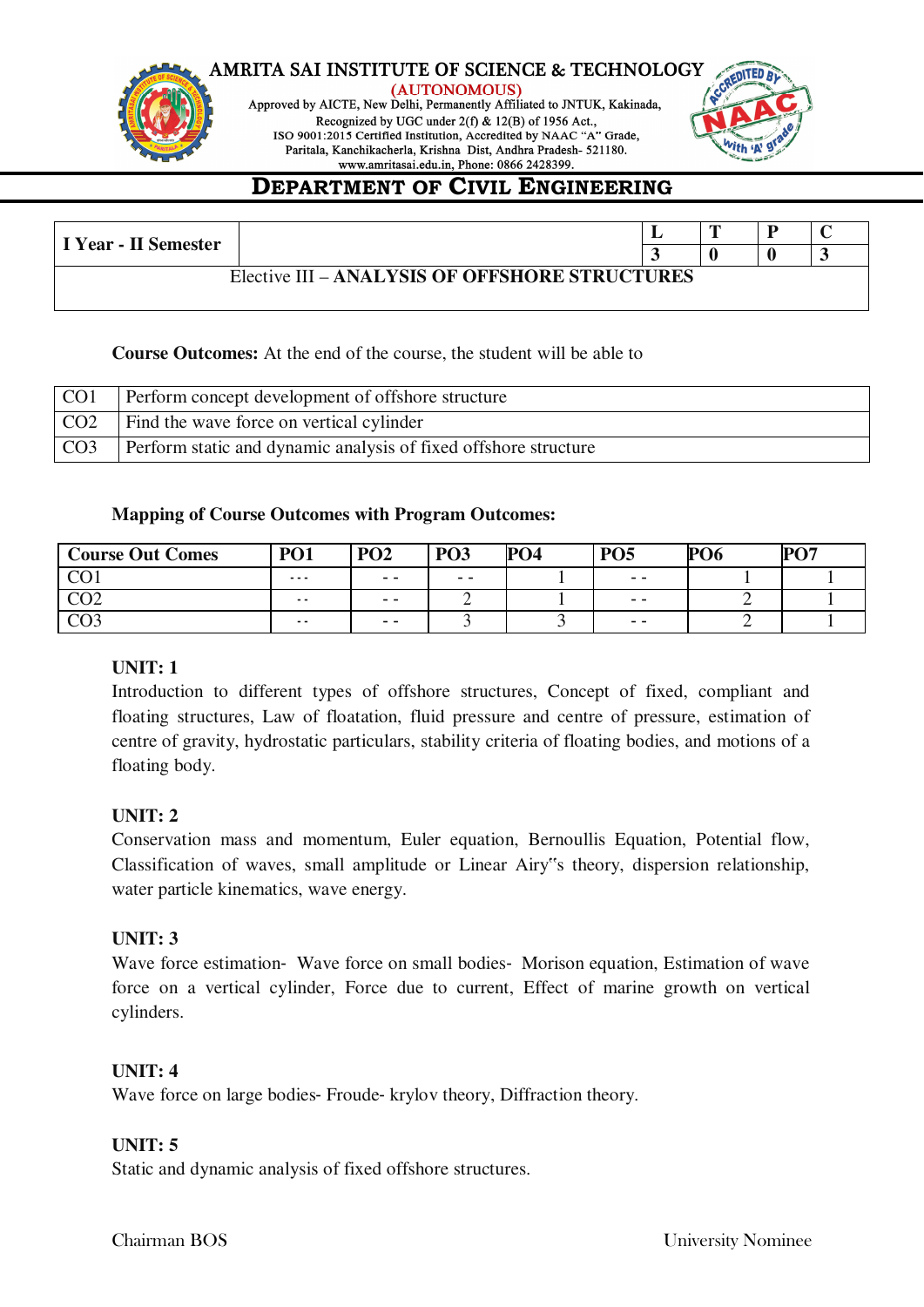



# **DEPARTMENT OF CIVIL ENGINEERING**

### **TEXT BOOKS**

- 1. Graff, W. J., Introduction to Offshore Structures, Gulf Publ. Co.1981.
- 2. Dawson, T. H., Offshore Structural Engineering, Prentice Hall, 1983.

### **REFERENCES**

- 1. Hand book of offshore Engineering, Vol I, Subrata Chakrabarti, Offshore Structure Analysis, Inc., Plainfield, Illinois, USA.
- 2. API RP 2A., Planning, Designing and Constructing Fixed Offshore Platforms, API.
- 3. McClelland, B & Reifel, M. D., Planning & Design of fixed Offshore Platforms, Van Nostrand, 1986.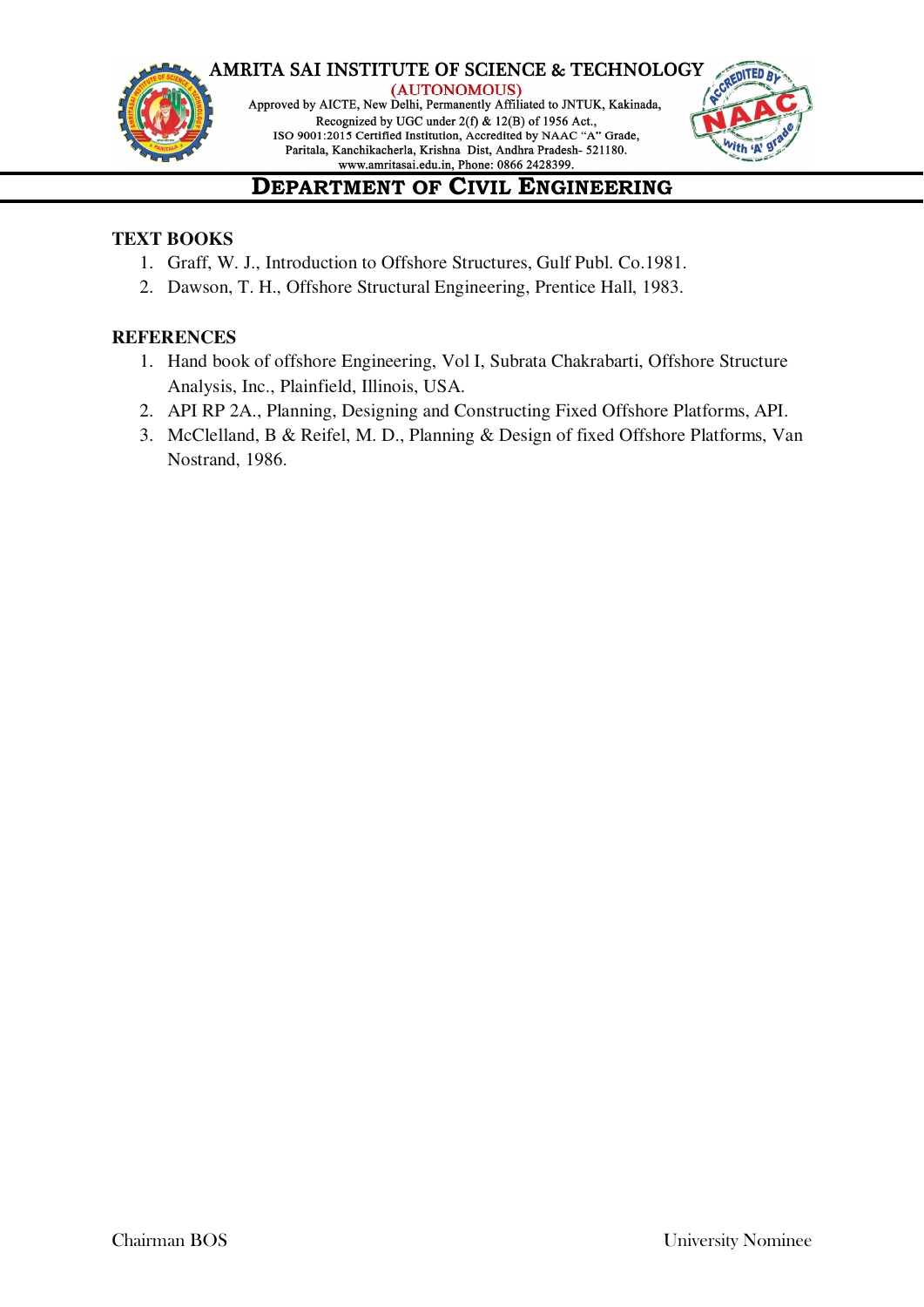

(AUTONOMOUS) Approved by AICTE, New Delhi, Permanently Affiliated to JNTUK, Kakinada, Recognized by UGC under 2(f) & 12(B) of 1956 Act., ISO 9001:2015 Certified Institution, Accredited by NAAC "A" Grade, Paritala, Kanchikacherla, Krishna Dist, Andhra Pradesh- 521180.



# **DEPARTMENT OF CIVIL ENGINEERING**

| T T<br>$ \sim$<br>+^ ** |  | -- | -<br>- | $\sim$ |
|-------------------------|--|----|--------|--------|
| Year<br>-<br>--         |  |    |        |        |

### **Elective 4** ‐ **EARTHQUAKE RESISTANT DESIGN OF BUILDINGS**

**Course Outcomes:** At the end of the course, the student will be able to

| CO <sub>1</sub> | To learn the fundamentals of seismology and basic earthquake mechanisms, tectonics types of         |
|-----------------|-----------------------------------------------------------------------------------------------------|
|                 | ground motion, and propagation of ground motion.                                                    |
| CO <sub>2</sub> | Understand qualitative and quantitative representations of earthquake magnitude                     |
| CO <sub>3</sub> | Determine the natural frequency of a single degree of freedom dynamic system for given mass,        |
|                 | stiffness and damping properties.                                                                   |
| CO <sub>4</sub> | Determine the maximum dynamic response of an elastic vibrating structure to a given forcing         |
|                 | function                                                                                            |
| CO <sub>5</sub> | Learn the fundamentals of building code based structural design                                     |
| CO6             | Determine the static design base shear based on the type of structural system, irregularity,        |
|                 | location and occupancy.                                                                             |
| CO <sub>7</sub> | Distribute the static base shear to the structure based on vertical distribution of mass horizontal |
|                 | distribution of mass, and centers of rigidity.                                                      |
| CO8             | Recognize special conditions such as irregular buildings, building separation, P- delta             |
|                 |                                                                                                     |

### **UNIT: I**

Engineering seismology – rebound theory – plate tectonics – seismic waves ‐ earthquake size and various scales – local site effects – Indian seismicity – seismic zones of India – theory of vibrations – near ground and far ground rotation and their effects

### **UNIT: II**

Seismic design concepts – EQ load on simple building – load path – floor and roof diaphragms – seismic resistant building architecture – plan configuration – vertical configuration – pounding effects – mass and stiffness irregularities – torsion in structural system–Provision of seismic code (IS 1893  $& 13920$ ) – Building system – frames – shear wall – braced frames – layout design of Moment Resisting Frames(MRF) – ductility of MRF – Infill wall – Non‐ structural elements

### **UNIT: III**

Calculation of EQ load – 3D modeling of building systems and analysis (theory only) Design and ductile detailing of Beams and columns of frames Concept of strong column weak beams, Design and ductile detailing of shear walls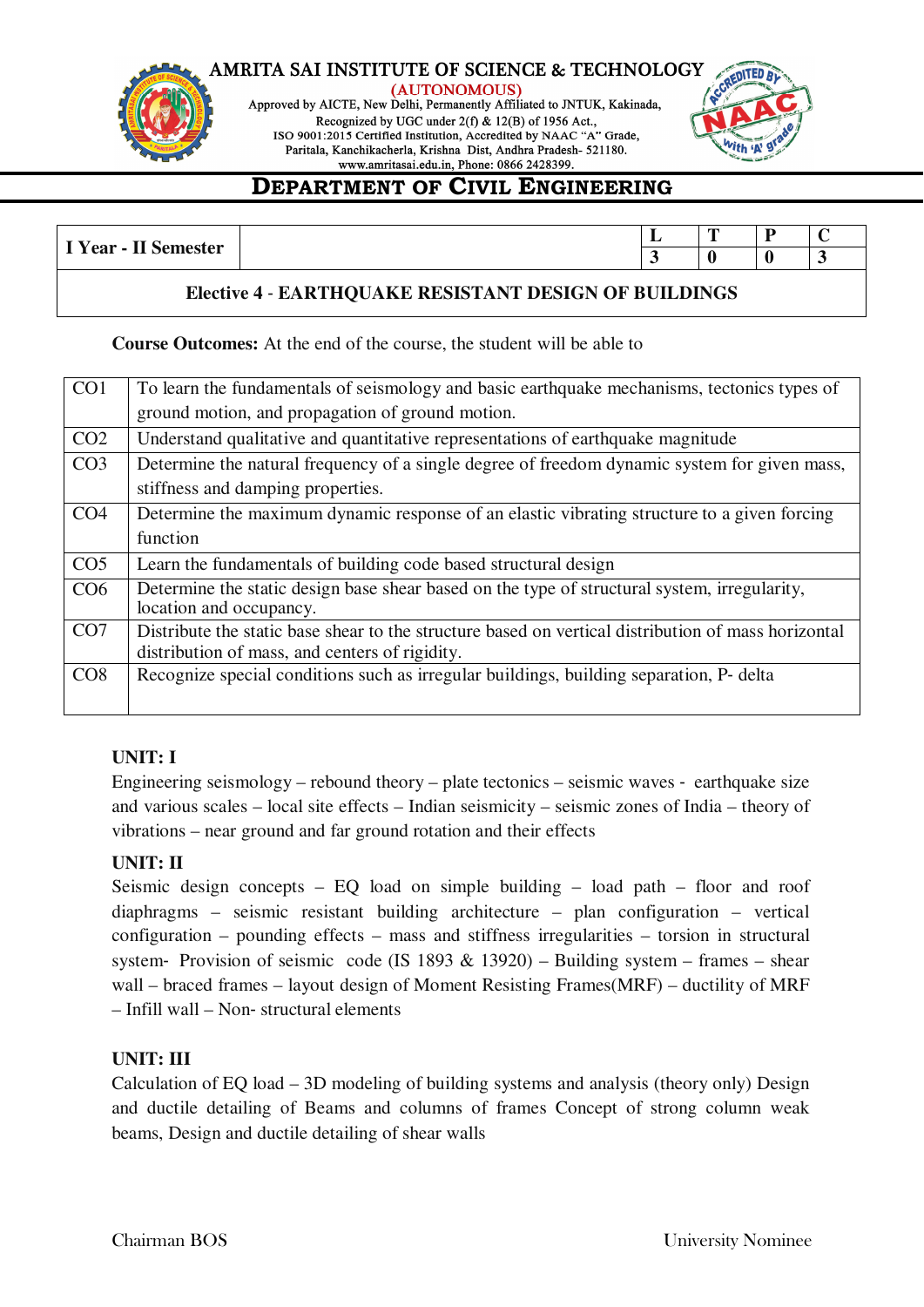

(AUTONOMOUS) Approved by AICTE, New Delhi, Permanently Affiliated to JNTUK, Kakinada, Recognized by UGC under 2(f) & 12(B) of 1956 Act., ISO 9001:2015 Certified Institution, Accredited by NAAC "A" Grade, Paritala, Kanchikacherla, Krishna Dist, Andhra Pradesh- 521180.



# **DEPARTMENT OF CIVIL ENGINEERING**

### **UNIT: IV**

Cyclic loading behavior of RC, steel and pre‐ stressed concrete elements ‐ modern concepts‐ Base isolation – Adaptive systems – case studies

### **UNIT: V**

Retrofitting and restoration of buildings subjected to damage due to earthquakes- effects of earthquakes – factors related to building damages due to earthquake- methods of seismic retrofitting‐ restoration of buildings

### **TEXT BOOKS**

- 1. Earthquake Resistant Design of Structures Pankaj Agarwal and Manish ShriKhande, Prentice Hall of India, 2007, New Delhi.
- 2. Earthquake Resistant Design of Structures- S.K. Duggal, Oxford Publications

### **REFERENCE**

- 1. Seismic design of reinforced concrete and masonry buildings by Paulay and Priestley
- 2. Earthquake Resistant Design and Risk Reduction- David Dowrick
- 3. IS 4326 -1998: Earthquake Resistant Design and Construction of Buildings
- 4. IS 1893 (Part 1 to 5)- 2016: General Provisions and Building
- 5. IS 4928–1993: Code of practice for Earthquake Resistant Design and Construction of Buildings
- 6. IS 13920-2016: Code of Practice for Ductile Detailing of Reinforced Concrete Structures subjected to Seismic Forces
- 7. IS13935-1993:Guidelines for Repair and Seismic Strengtheningof Building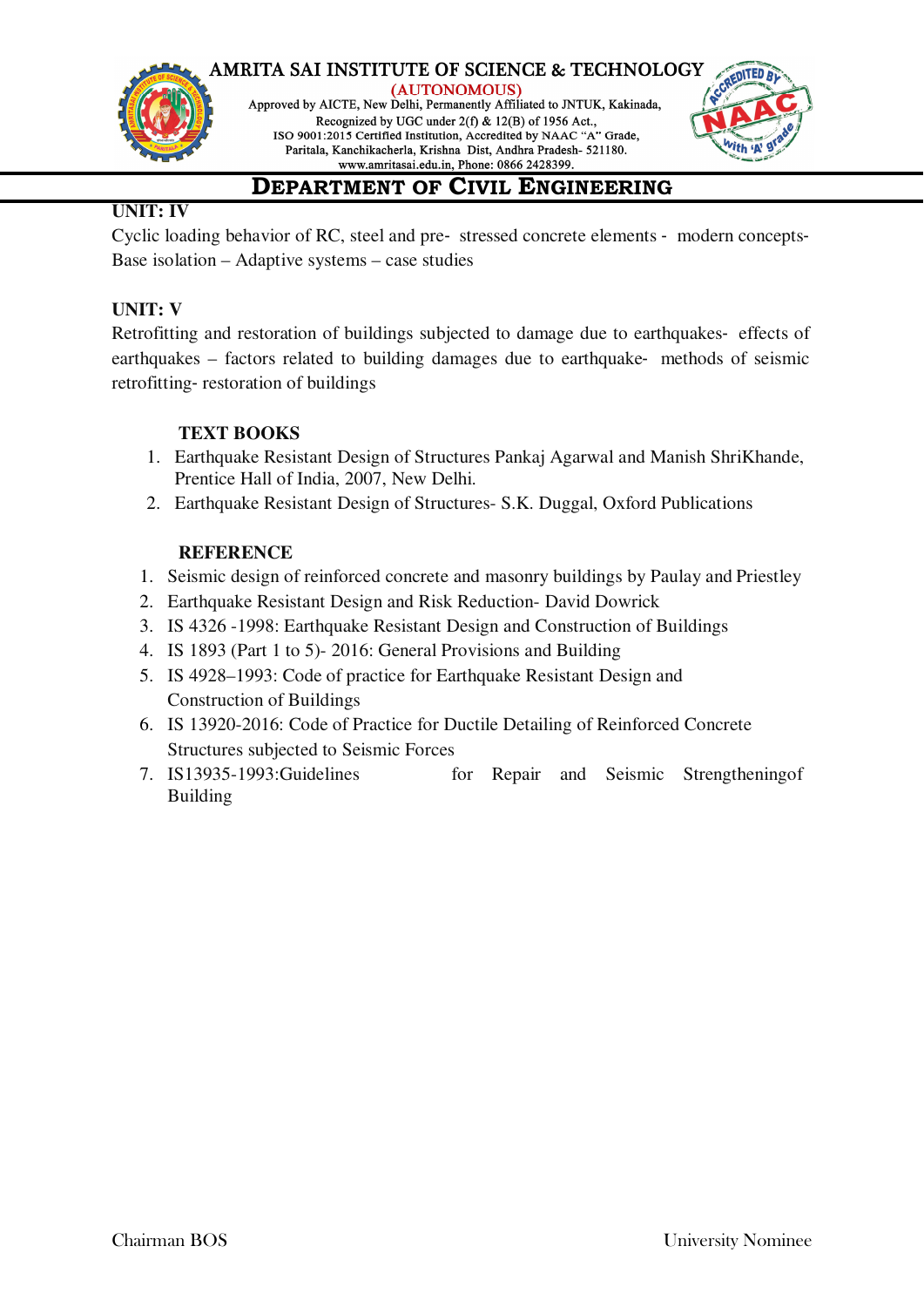

(AUTONOMOUS) Approved by AICTE, New Delhi, Permanently Affiliated to JNTUK, Kakinada, Recognized by UGC under 2(f) & 12(B) of 1956 Act., ISO 9001:2015 Certified Institution, Accredited by NAAC "A" Grade, Paritala, Kanchikacherla, Krishna Dist, Andhra Pradesh- 521180.



### **DEPARTMENT OF CIVIL ENGINEERING**

### **I** Year - II Semester **L T P C**

### **3 0 0 3 Elective IV**: **PRECAST AND PREFABRICATED STRUCTURES**

**Course Outcomes:** At the end of the course, the student will be able to:

| CO <sub>1</sub> | Analyze the prefabricated load carrying members     |
|-----------------|-----------------------------------------------------|
| CO <sub>2</sub> | Analyze the production technology of prefabrication |
| CO <sub>3</sub> | Design and detailing of precast UNIT for factories  |
| CO <sub>4</sub> | Design single storied simple frames                 |

### **UNIT -I**

Need for prefabrication – General Principles of Prefabrication - Comparison with monolithic construction, types of prefabrication, site and plant prefabrication, economy of prefabrication, modular coordination, standardization – Materials – Modular coordination – Systems – Production – Transportation – Erection.

### **UNIT -II**

Prefabricated Load Carrying Members-Planning for components of prefabricated structures, disuniting of structures, design of simple rectangular beams and I-beams, handling and erection stresses, elimination of erection stresses, beams, columns, symmetric frames. Behaviour of structural components – Large panel constructions – Construction of roof and floor slabs – Wall panels – Columns – Shear walls.

### **UNIT -III**

Joints - Joints for different structural connections, effective sealing of joints for water proofing, provisions for non-structural fastenings, expansion joints in precast construction.

### **UNIT -IV**

Production Technology - Choice of production setup, manufacturing methods, stationary and mobile production, planning of production setup, storage of precast elements, dimensional tolerances, acceleration of concrete hardening. Hoisting Technology - Equipment for hoisting and erection, techniques for erection of different types of members like beams, slabs, wall panels and columns, vacuum lifting pads.

### **UNIT -V**

Applications - Designing and detailing of precast UNIT for factory structures, purlins, principal rafters, roof trusses, lattice girders, gable frames, singe span single storied simple frames, single storied buildings, slabs, beams and columns. Progressive collapse – Code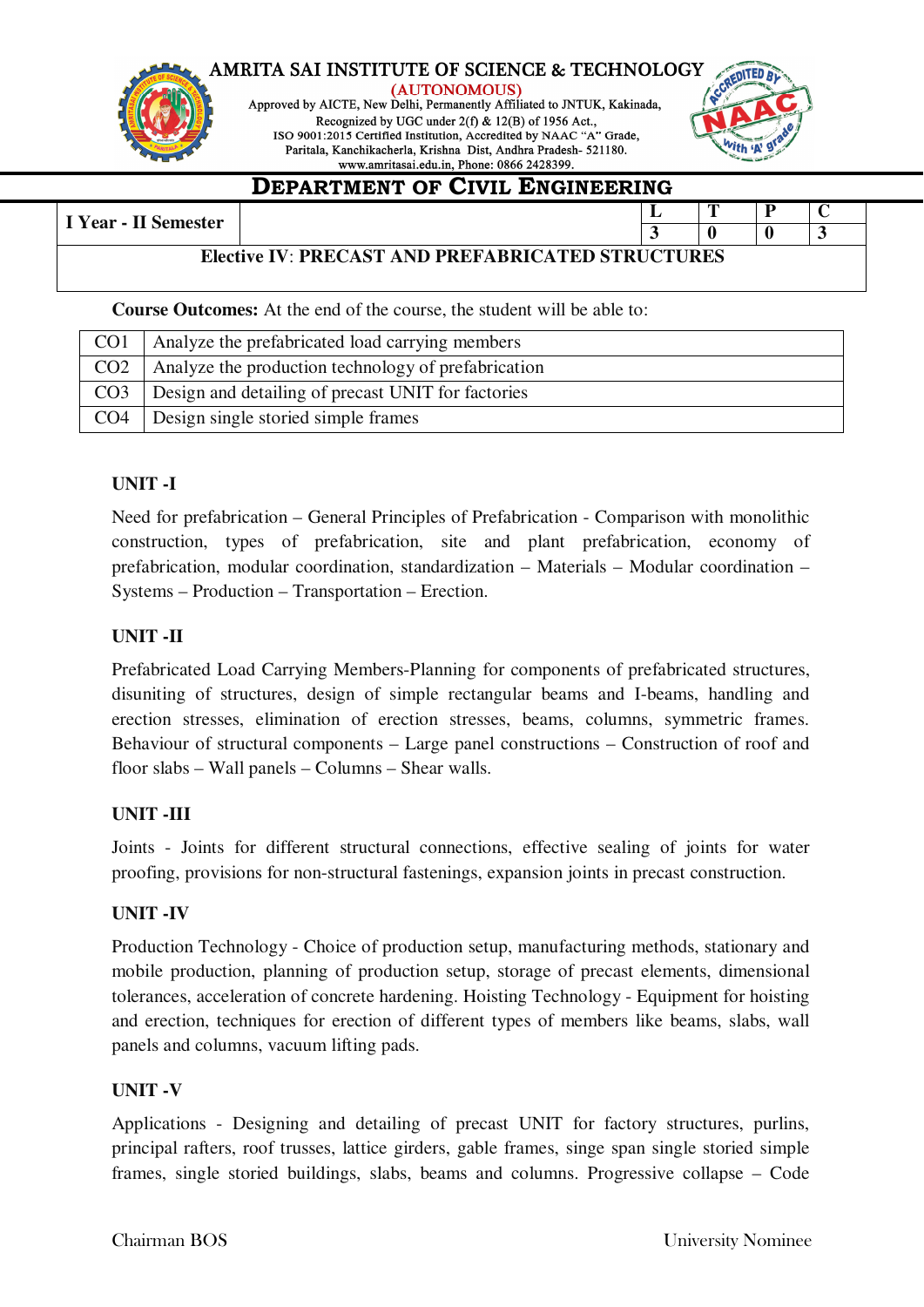

# **DEPARTMENT OF CIVIL ENGINEERING**

provisions – Equivalent design loads for considering abnormal effects such as earthquakes, cyclones, etc., - Importance of avoidance of progressive collapse.

### **TEXT BOOKS**

- 1. Precast Concrete Structures- Kim S Elliott, CRC Press
- 2. CBRI, Building materials and components, India, 1990
- 3. Gerostiza C.Z., Hendrikson C. and Rehat D.R., Knowledge based process planning for construction and manufacturing, Academic Press Inc., 1994
- 4. Koncz T., Manual of precast concrete construction, Vols. I, II and III, Bauverlag, GMBH, 1971.

### **REFERENCES**

- 1. Structural design manual, Precast concrete connection details, Society for the studies in the use of precast concrete, Netherland Betor Verlag, 1978.
- 2. Mokk. L, (1964), Prefabricated Concrete for Industrial and Public Structures, Publishing House of the Hungarian Academy of Sciences, Budapest.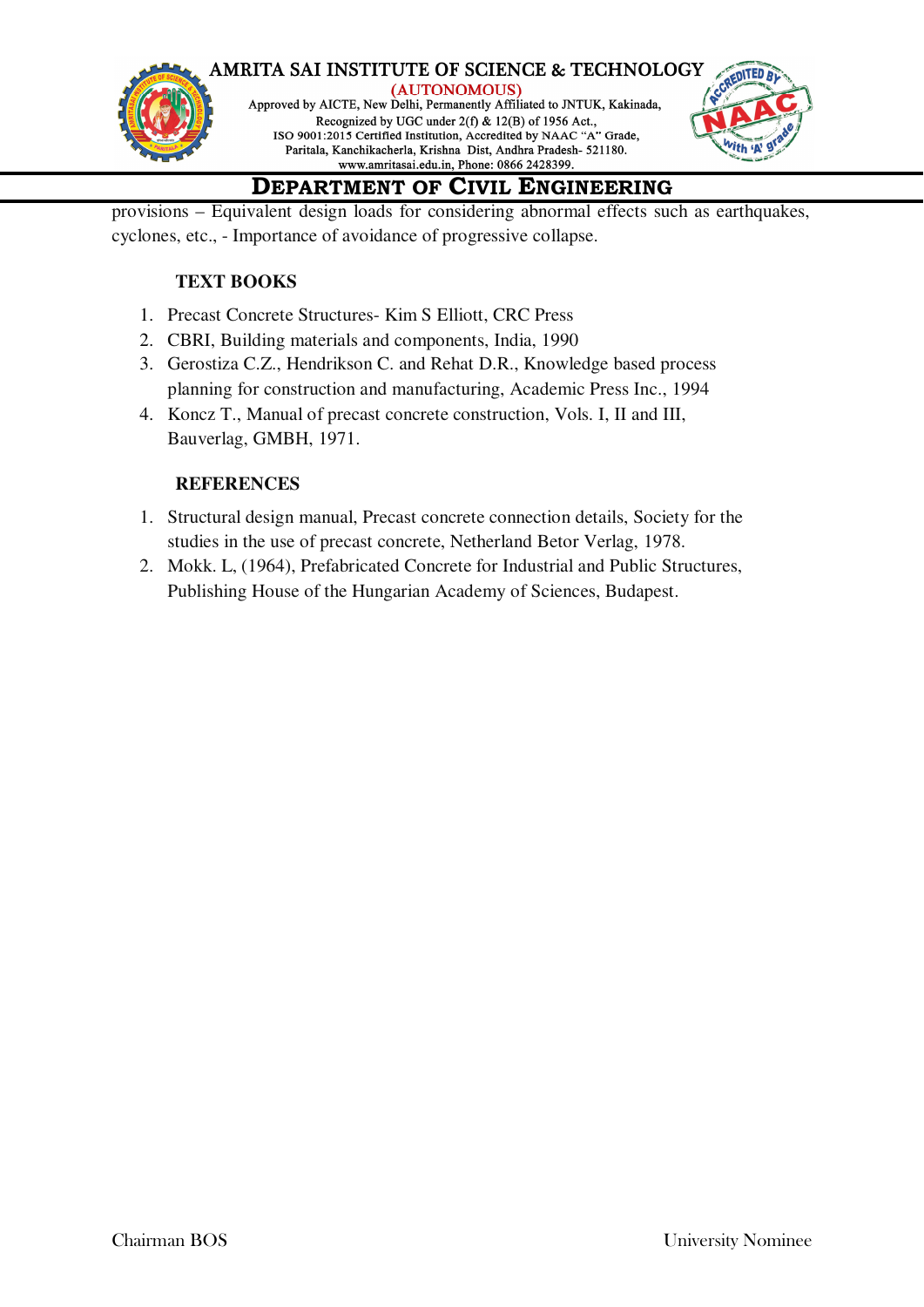





# **DEPARTMENT OF CIVIL ENGINEERING**

| I Year - II Semester                     |  |  |  |  |  |  |  |
|------------------------------------------|--|--|--|--|--|--|--|
| Elective IV - EARTH RETAINING STRUCTURES |  |  |  |  |  |  |  |

**Course Outcomes:** At the end of the course, the student will be able to

| CO <sub>1</sub> | Quantify the lateral earth pressures associated with different earth systems              |
|-----------------|-------------------------------------------------------------------------------------------|
| CO <sub>2</sub> | Evaluate the mechanical properties of geosynthetics used for soil reinforcement           |
| CO <sub>3</sub> | Identify the merits and demerits of different earth retaining systems.                    |
|                 | Select the most technically appropriate type of retaining wall for the application from a |
| CO <sub>4</sub> | thorough knowledge of available systems                                                   |
| CO <sub>5</sub> | Design of retaining structures using appropriate design methods, factors of safety, earth |
|                 | pressure diagrams and field verification methods                                          |
| CO <sub>6</sub> | Aware of current guidelines regarding the design of earth retaining structures.           |
| CO <sub>7</sub> | Design retaining structures considering both external and internal stability aspects      |

### **Mapping of Course Outcomes with Program Outcomes:**

| <b>Course Out Comes</b>  | <b>PO1</b> | <b>PO2</b> | PO <sub>3</sub> | <b>PO4</b> | <b>PO5</b> | <b>PO6</b> | PO <sub>7</sub> |
|--------------------------|------------|------------|-----------------|------------|------------|------------|-----------------|
| $\overline{\mathrm{CO}}$ | - -        | - -        |                 |            | - -        |            |                 |
| $\overline{CO2}$         | - -        | - -        |                 |            | - -        |            |                 |
| $\overline{CO3}$         | - -        |            |                 |            | - -        |            |                 |
| CO <sub>4</sub>          |            |            |                 |            | - -        |            |                 |
| CO <sub>5</sub>          | - -        | - -        |                 |            | - -        |            |                 |
| CO <sub>6</sub>          |            |            |                 |            | - -        |            |                 |
| C07                      | - -        | - -        |                 |            | - -        |            |                 |

### **UNIT: I**

**Earth pressures** – Different types and their coefficients‐ Classical Theories of Earth pressure – Rankine"s and Coulomb"s Theories for Active and Passive earth pressure‐ Computation of Lateral Earth Pressure in Homogeneous and Layered soils‐ Graphical solutions for Coulomb"s Theory in active and passive conditions.

### **UNIT: II**

**Retaining walls** – different types ‐ Type of Failures of Retaining Walls – Stability requirements Drainage behind Retaining walls – Provision of Joints – Relief Shells.

### **UNIT: III**

**Sheet Pile Structures** – Types of Sheet piles – Cantilever sheet piles in sands and clays –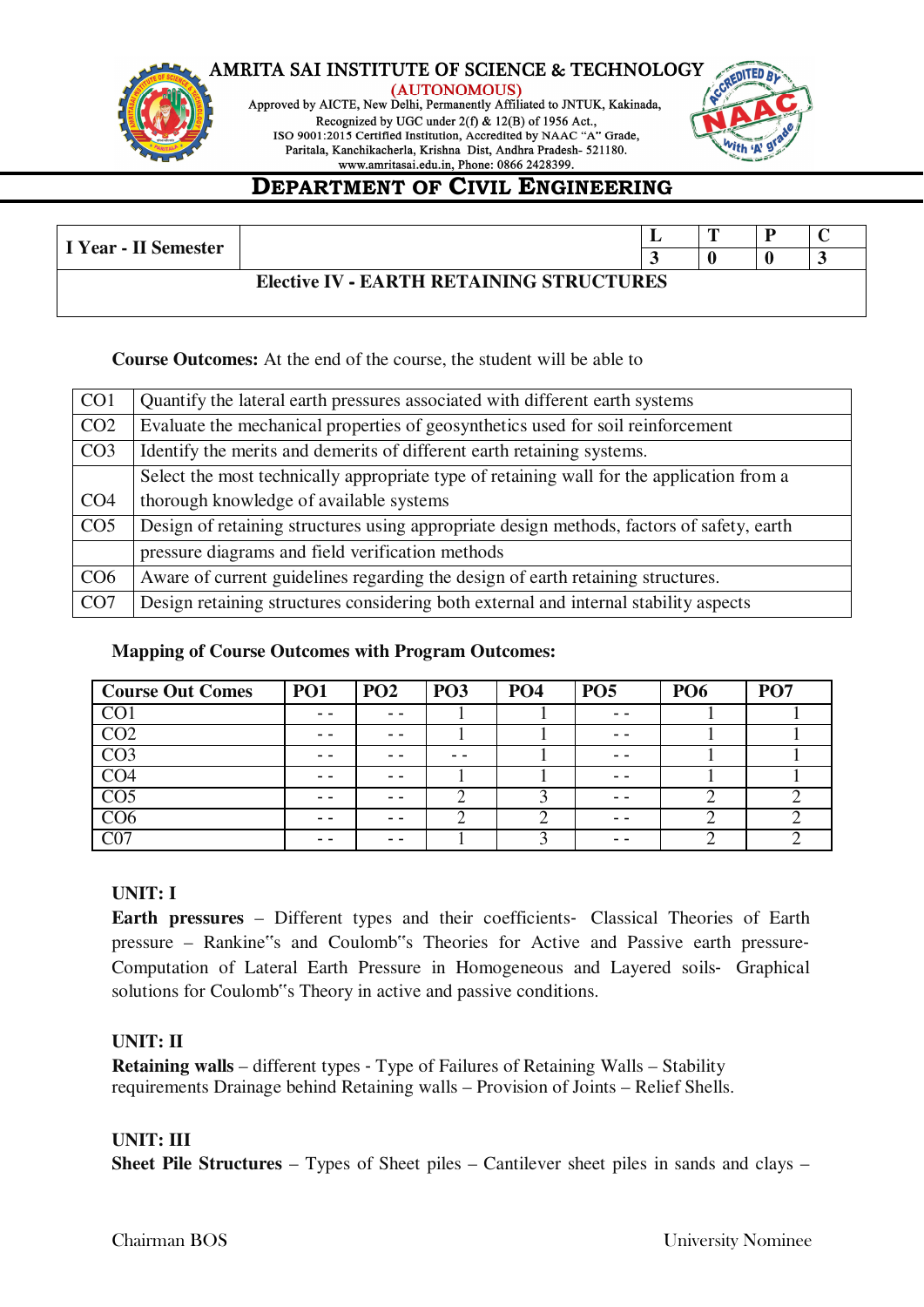



# **DEPARTMENT OF CIVIL ENGINEERING**

Anchored sheet piles – Free earth and Fixed earth support methods – Rowe"s moment reduction method – Location of anchors and Design of Anchorage system.

### **UNIT: IV**

**Soil reinforcement** – Reinforced earth ‐ Different components – their functions – Design principles of reinforced earth retaining walls.

### **UNIT: V**

**Braced cuts and Cofferdams**: Lateral Pressure in Braced cuts – Design of Various Components of a Braced cut – Stability of Braced cuts – Bottom Heave in cuts. – types of cofferdam, suitability, merits and demerits – Design of single – wall cofferdams and their stability aspects – TVA method and Cummins" methods.

### **TEXT BOOKS**

- 1. Principles of Foundation Engineering 7e by Braja Das, Cengage Learning
- 2. Foundation analysis and design by Bowles, J.E. McGraw Hill

### **REFERENCE**S

- 1. Soil Mechanics in Engineering Practice Terzaghi, K and Ralph, B. Peck  $2^e$ . – John Wiley & Sons.,
- 2. Analysis and Design of Foundations and Retaining Structures, Samsher Prakash, Gopal Ranjan and Swami Saran, Saritha Prakashan, New Delhi
- 3. NPTEL course materials on Geo-synthetics and Earth Retaining Structures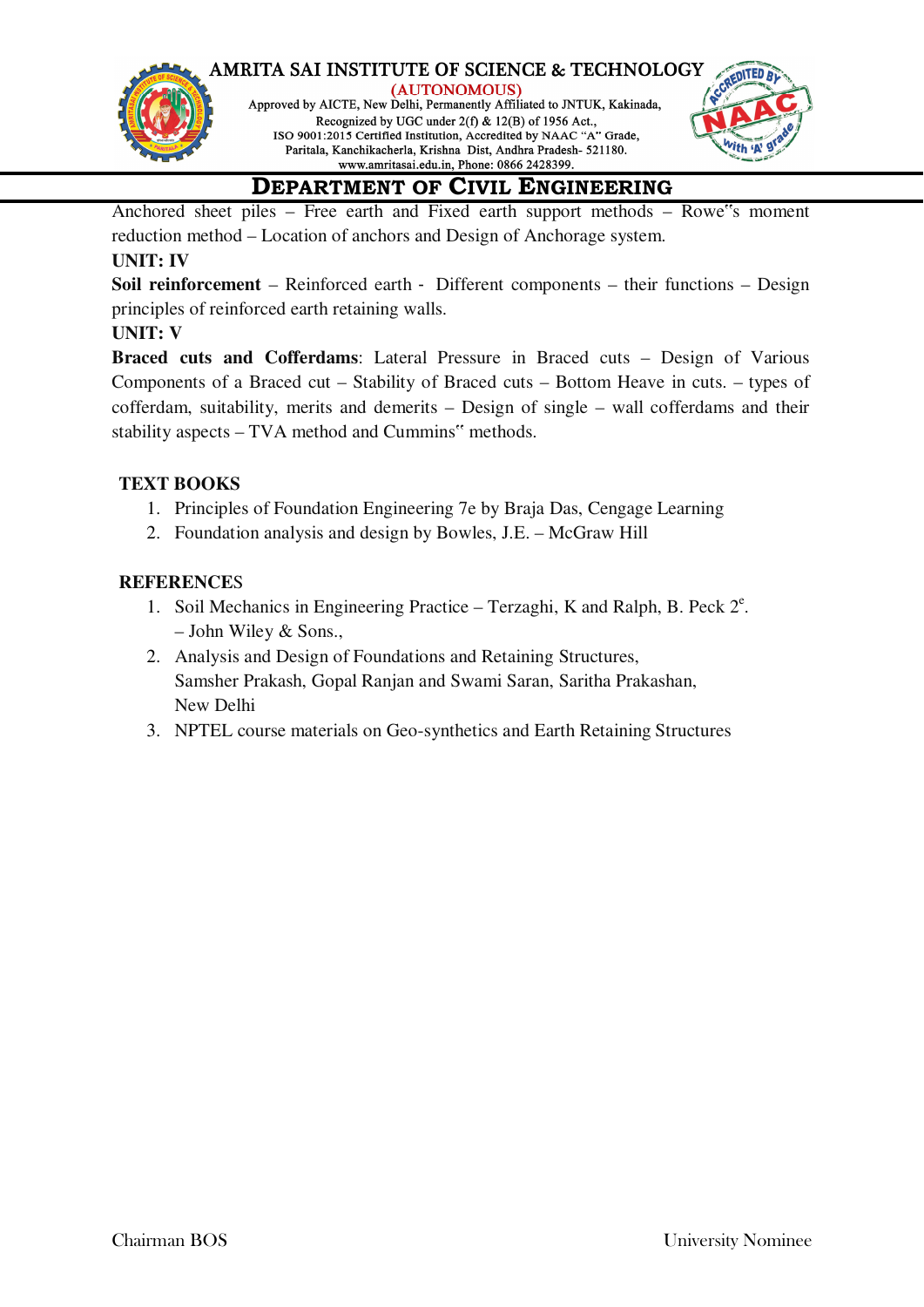

(AUTONOMOUS) Approved by AICTE, New Delhi, Permanently Affiliated to JNTUK, Kakinada, Recognized by UGC under 2(f) & 12(B) of 1956 Act., ISO 9001:2015 Certified Institution, Accredited by NAAC "A" Grade, Paritala, Kanchikacherla, Krishna Dist, Andhra Pradesh- 521180.



# **DEPARTMENT OF CIVIL ENGINEERING**

|                                                 |  |  | m |  |  |  |  |  |
|-------------------------------------------------|--|--|---|--|--|--|--|--|
| I Year - II Semester                            |  |  |   |  |  |  |  |  |
| Laboratory 3 - COMPUTER AIDED DESIGN LABORATORY |  |  |   |  |  |  |  |  |

### **Course Outcomes:** At the end of the course, the student will be able to

| CO1   Develop Computer Programs for Analysis and Design of various Structural Elements            |
|---------------------------------------------------------------------------------------------------|
| CO2   Use different Structural Engineering software"s to solve various civil Engineering programs |

### **Mapping of Course Outcomes with Program Outcomes:**

| <b>Course Out Comes</b> | PO <sub>1</sub> | PO <sub>2</sub> | PO <sub>3</sub> | PO <sub>4</sub> | <b>PO5</b> | PO <sub>6</sub> | PO <sub>7</sub> |
|-------------------------|-----------------|-----------------|-----------------|-----------------|------------|-----------------|-----------------|
| $\overline{C}$<br>UV 1  |                 |                 |                 |                 |            |                 |                 |
| നാ<br>◡◡▵               |                 |                 | ∽               |                 |            |                 |                 |

### **Analysis and Design using STADD, STADD FOUNDATION, ETABS, ANSYS**

- 1. Programming for beams subject to different loading
- 2. Analysis and Design of reinforced concrete multistoried building
- 3. Analysis of plane and space truss
- 4. Analysis of plane and space frame
- 5. Determination of mode shapes and frequencies of tall buildings using lumped mass (stick model) approximation

### **NOTE: A minimum of Four from the above set have to be conducted.**

### **REFERENCE:**

1. Computer aided design laboratory (Civil Engineering) by Shesha Prakash and Suresh.S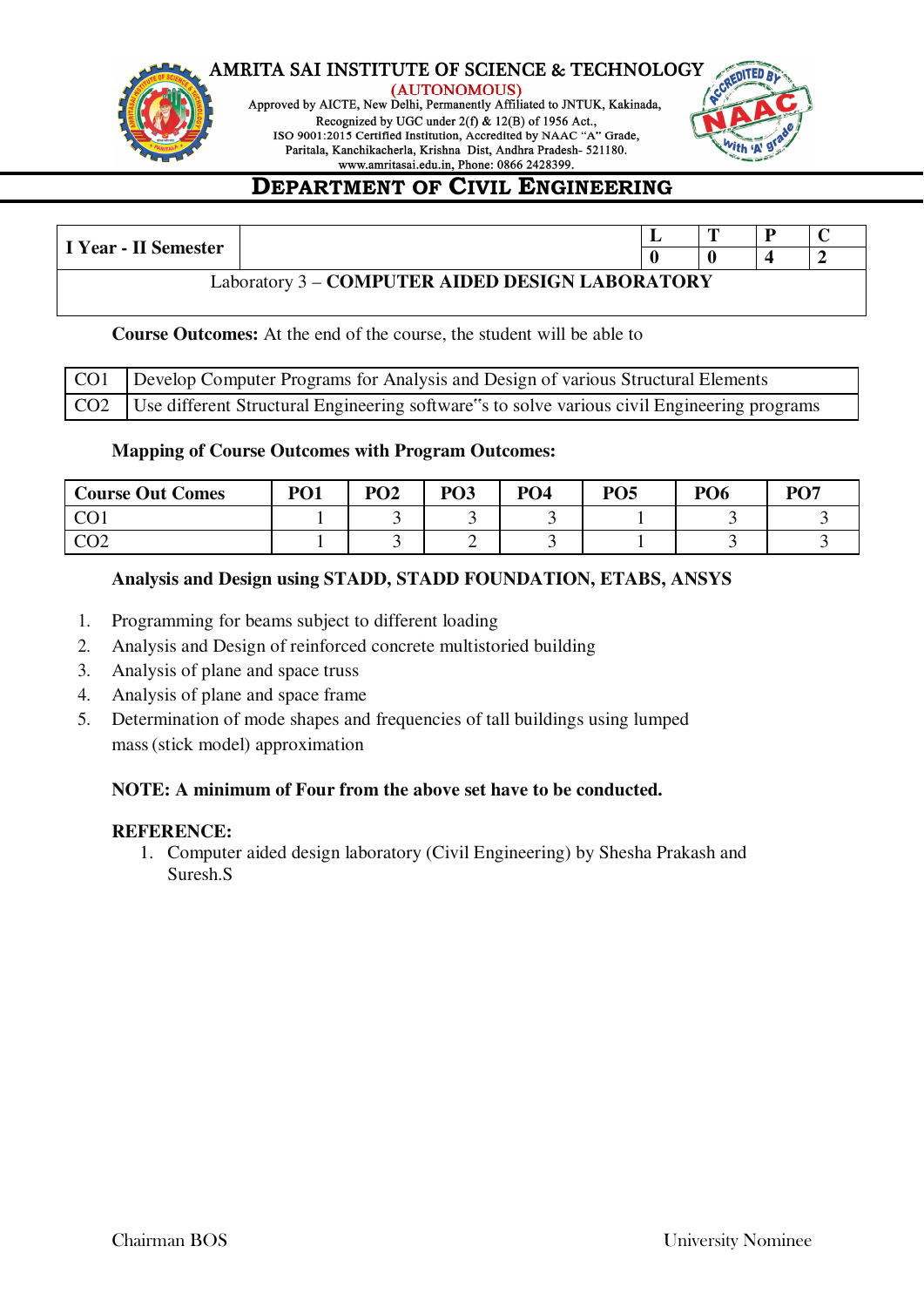

(AUTONOMOUS) Approved by AICTE, New Delhi, Permanently Affiliated to JNTUK, Kakinada, Recognized by UGC under 2(f) & 12(B) of 1956 Act., ISO 9001:2015 Certified Institution, Accredited by NAAC "A" Grade, Paritala, Kanchikacherla, Krishna Dist, Andhra Pradesh- 521180.



# **DEPARTMENT OF CIVIL ENGINEERING**

| I Year - II Semester                               |  |  |  |  |  |  |  |
|----------------------------------------------------|--|--|--|--|--|--|--|
|                                                    |  |  |  |  |  |  |  |
| <b>Laboratory 4 - STRUCTURAL DESIGN LABORATORY</b> |  |  |  |  |  |  |  |

### **Course Outcomes:** At the end of the course, the student will be able to

| Develop Computer Programs for Analysis and Design of various Structural            |
|------------------------------------------------------------------------------------|
| CO1 Elements                                                                       |
| Use different Structural Engineering software"s to solve various civil Engineering |
| $CO2$   programs                                                                   |

### **Mapping of Course Outcomes with Program Outcomes:**

| <b>Course Out Comes</b> | <b>PO1</b> | PO <sub>2</sub> | PO <sub>3</sub> | PO <sub>4</sub> | <b>PO5</b> | PO <sub>6</sub> | DA7 |
|-------------------------|------------|-----------------|-----------------|-----------------|------------|-----------------|-----|
|                         |            |                 |                 |                 |            |                 |     |
|                         |            |                 | -               |                 |            |                 |     |

### **Analysis and Design using STADD, STADD FOUNDATION, ETABS, ANSYS**

- 1. Wind analysis on tall structure
- 2. Analysis of pre stressed concrete bridge girder
- 3. Analysis of Cylindrical shell
- 4. Analysis of Bridge Pier and Abutment
- 5. Dynamic Analysis of Multistory structure

### **NOTE: A minimum of Four from the above set have to be conducted.**

### **REFERENCE:**

Computer aided design laboratory (Civil Engineering) by Shesha Prakash and Suresh.S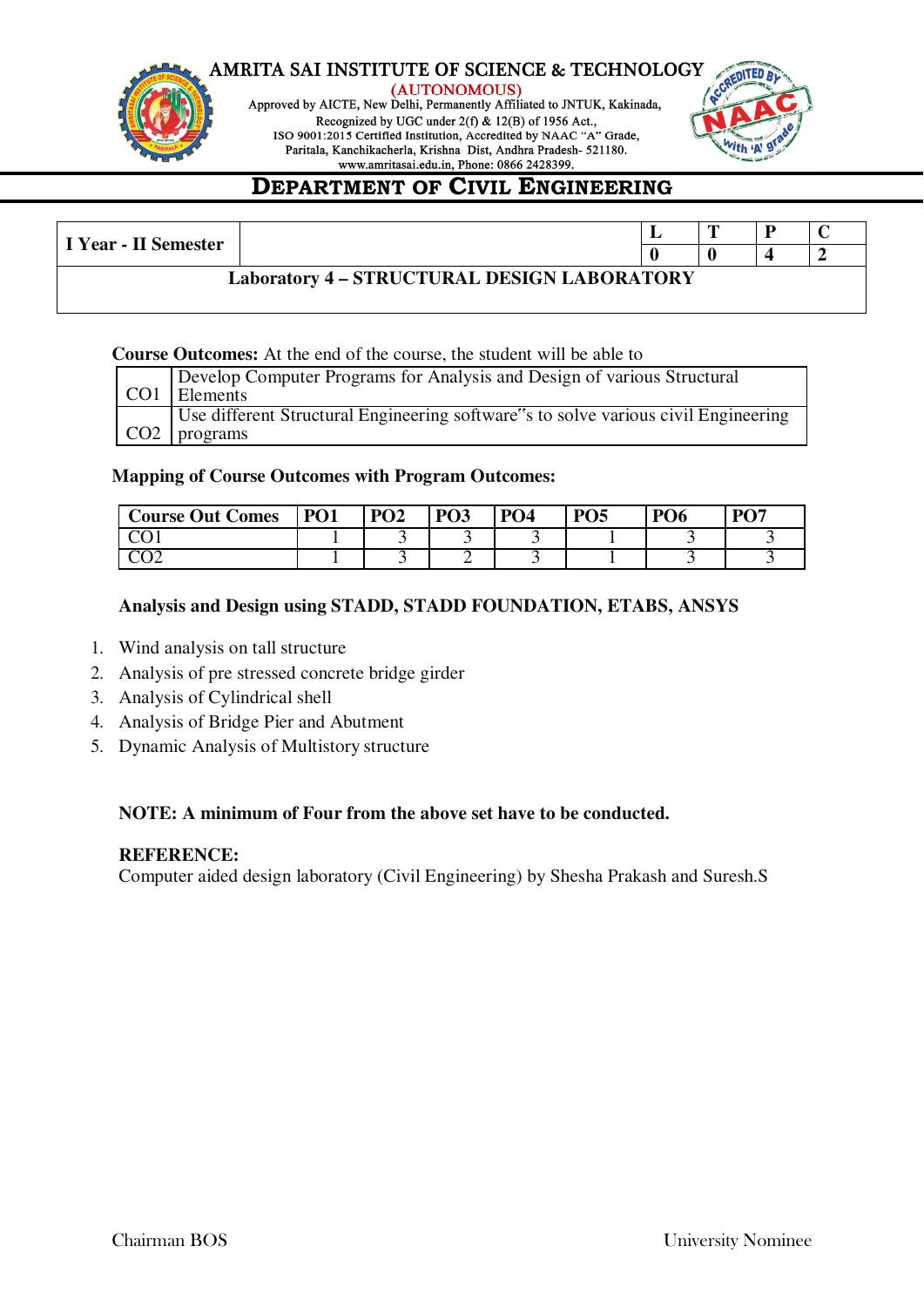



# **DEPARTMENT OF CIVIL ENGINEERING**

| I Year - II Semester |  |  | ≖ | m |  |  |  |  |
|----------------------|--|--|---|---|--|--|--|--|
|                      |  |  |   |   |  |  |  |  |
| <b>SEMINAR</b>       |  |  |   |   |  |  |  |  |
|                      |  |  |   |   |  |  |  |  |

**Course Outcomes:** At the end of the course, the student will be able to

| CO1   Collect research material on some topic and to summaries it report and give to |
|--------------------------------------------------------------------------------------|
| present the same                                                                     |

### **Mapping of Course Outcomes with Program Outcomes:**

|                             |       |            |            |            |                 |                 | <b>PC</b> |
|-----------------------------|-------|------------|------------|------------|-----------------|-----------------|-----------|
| <b>Course Out Comes</b> PO1 |       | <b>PO2</b> | <b>PO3</b> | <b>PO4</b> | PO <sub>5</sub> | PO <sub>6</sub> |           |
|                             | $- -$ | $- -$      |            |            |                 |                 |           |

### **DESIGN PROJECT**

**Course Outcomes:** At the end of the course, the student will be able to

| CO1   Analyse, design and prepare a report on Special Design topic related to Structural |
|------------------------------------------------------------------------------------------|
| Engineering                                                                              |

### **Mapping of Course Outcomes with Program Outcomes:**

|                         |                 |                 |                 |            |            |            | P <sub>C</sub> |
|-------------------------|-----------------|-----------------|-----------------|------------|------------|------------|----------------|
| <b>Course Out Comes</b> | P <sub>01</sub> | PO <sub>2</sub> | PO <sub>3</sub> | <b>PO4</b> | <b>PO5</b> | <b>PO6</b> |                |
|                         |                 |                 |                 |            |            |            |                |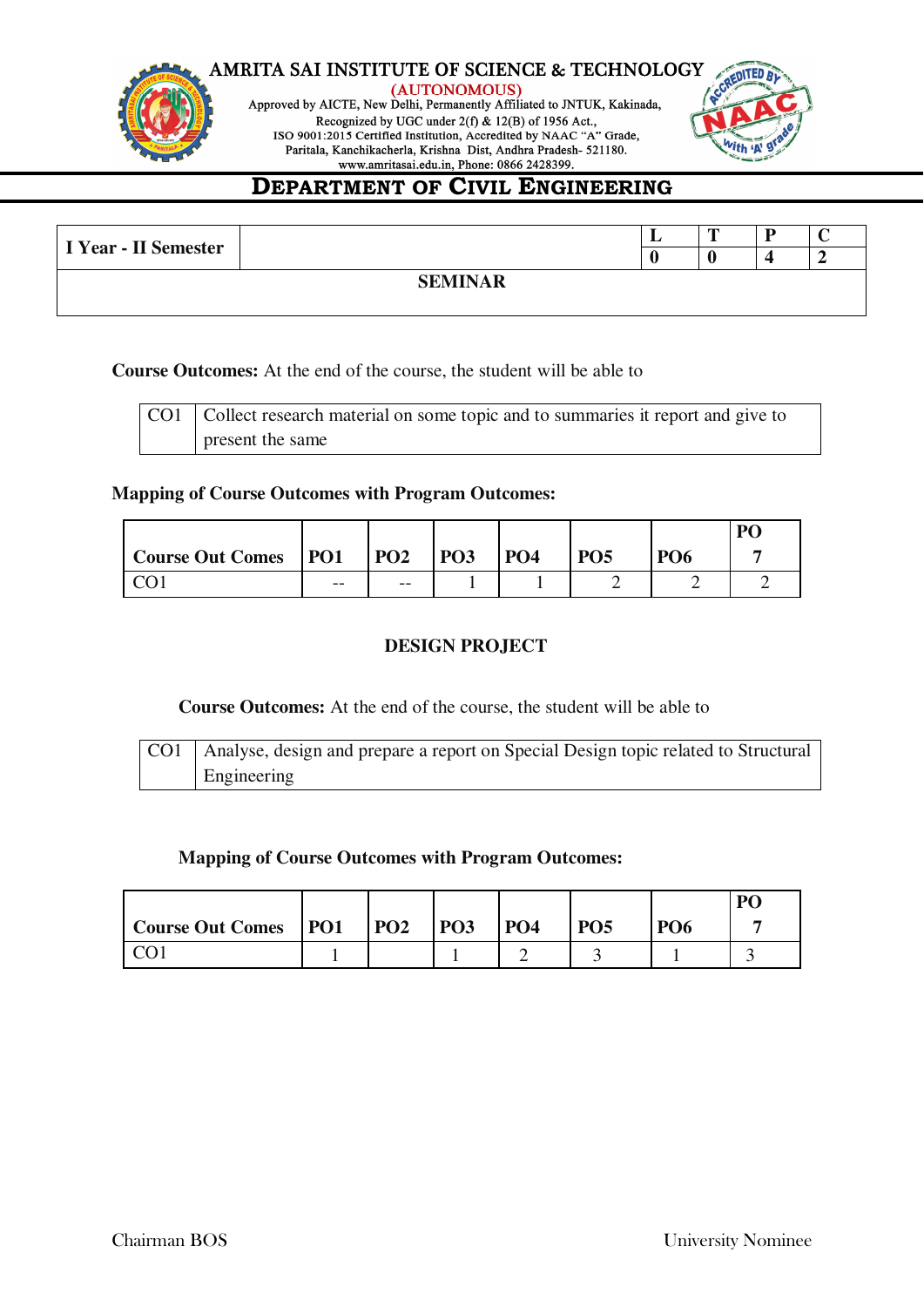

### **DISSERTATION / THESIS**

### **Course Outcomes:** At the end of the course, the student will be able to

| CO1   Identifying the topic after thorough review of literature on chosen topic and Can |
|-----------------------------------------------------------------------------------------|
| able to do the Project either Experimental Work or analytical Work                      |

### **Mapping of Course Outcomes with Program Outcomes:**

|                        |            |            |            |            |            | P <sub>O</sub> |
|------------------------|------------|------------|------------|------------|------------|----------------|
| Course Out Comes   PO1 | <b>PO2</b> | <b>PO3</b> | <b>PO4</b> | <b>PO5</b> | <b>PO6</b> |                |
|                        |            | ∸          |            |            |            |                |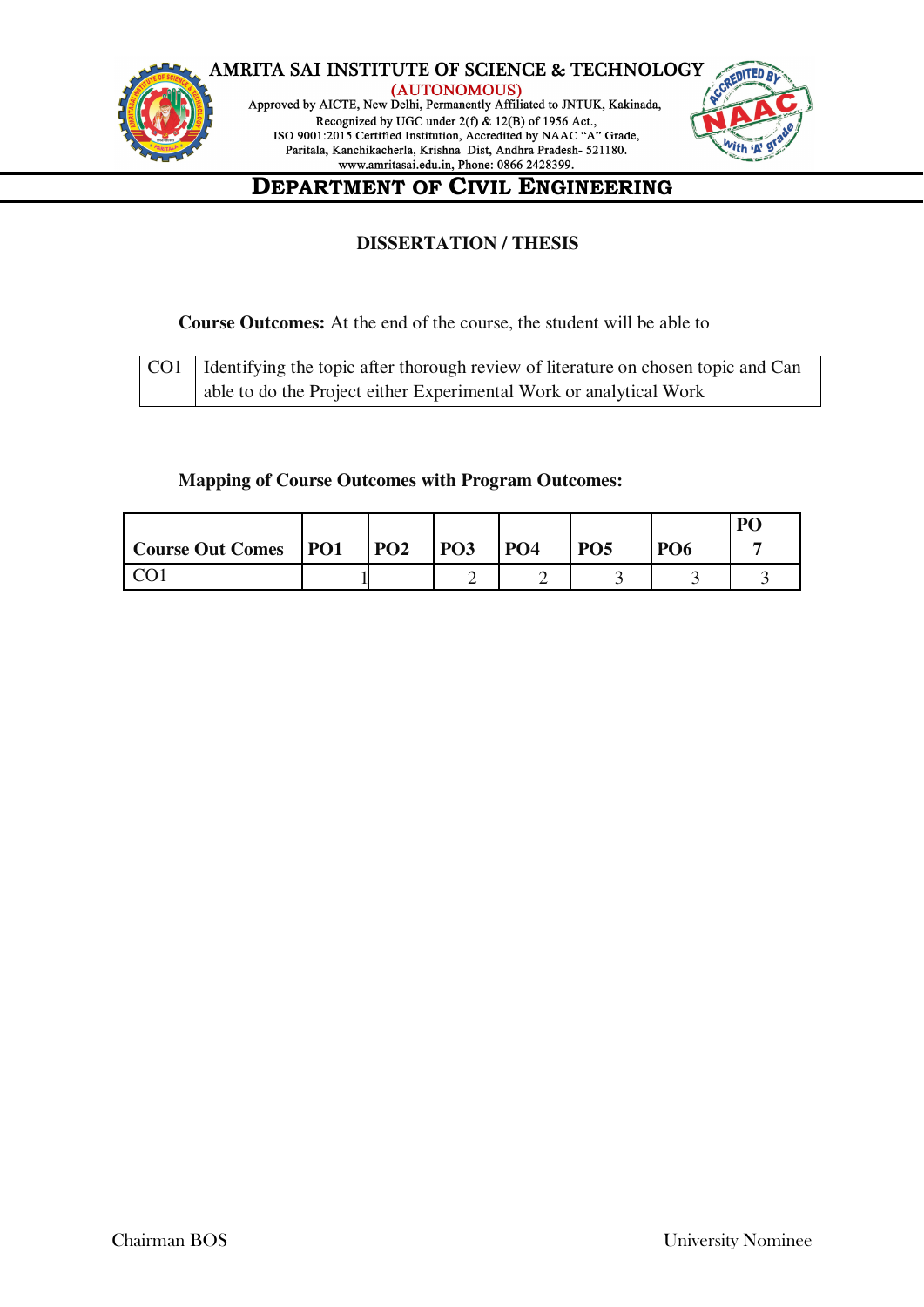

(AUTONOMOUS) Approved by AICTE, New Delhi, Permanently Affiliated to JNTUK, Kakinada, Recognized by UGC under 2(f) & 12(B) of 1956 Act., ISO 9001:2015 Certified Institution, Accredited by NAAC "A" Grade, Paritala, Kanchikacherla, Krishna Dist, Andhra Pradesh- 521180.



# **DEPARTMENT OF CIVIL ENGINEERING**

| II Year - I Semester                                                   |  |  | $\mathbf{r}$ |  |  |
|------------------------------------------------------------------------|--|--|--------------|--|--|
|                                                                        |  |  |              |  |  |
| <b>Program Elective 5- DESIGN OF PRE- STRESSED CONCRETE STRUCTURES</b> |  |  |              |  |  |

**Course Outcomes:** At the end of the course, the student will be able to

| CO <sub>1</sub> | Explain the principle, types and systems of prestressing and analyze the deflections. |
|-----------------|---------------------------------------------------------------------------------------|
| CO <sub>2</sub> | Determine the flexural strength and design the flexural members, end blocks.          |
| CO <sub>3</sub> | Analyze the statically indeterminate structures and design the continuous beam.       |
| CO <sub>4</sub> | Design the tension and compression members and apply it for design of piles.          |
|                 | Analyze the stress, deflections, flexural and shear strength and apply it for the     |
| CO <sub>5</sub> | design of bridges.                                                                    |
| C <sub>06</sub> | Analyze the Composite construction of Pre-stressed and in-situ concrete.              |

### **Mapping of Course Outcomes with Program Outcomes:**

| Course Out Comes   PO1 |     | $P_{O2}$ | <b>PO3</b> | P <sub>04</sub> | <b>PO5</b> | <b>PO6</b> | PO <sub>7</sub> |
|------------------------|-----|----------|------------|-----------------|------------|------------|-----------------|
|                        |     |          |            |                 | - -        |            |                 |
|                        |     |          |            |                 | - -        |            |                 |
|                        |     |          |            |                 | - -        |            |                 |
| $\overline{1}$         | - - |          |            |                 | - -        |            |                 |
|                        |     |          |            |                 | - -        |            |                 |
|                        |     |          |            |                 |            |            |                 |

### **UNIT I:**

**Introduction –** Prestressing Systems – Pretensioning Systems – Postensioning Systems – High Strength Steel and Concrete - Analysis of Prestress - Resultant Stresses at a Section – Pressure Line or Thrust Line – Concept of Load Balancing - Losses of Prestress – Loss Due to Elastic Deformation of Concrete – Shrinkage of Concrete – Creep – Relaxation of Stress in Steel – Friction – Anchorage Slip.

### **UNIT II:**

**DEFLECTIONS OF PRESTRESSED CONCRETE MEMBERS :** Importance of Control of Deflections – Factors Influencing Deflection – Short-term Deflections of Uncracked Members – Prediction of Long-time Deflections – Deflections of Cracked Members – Requirements of IS 1343-2012.

**Ultimate Flexural Strength of Beams:** Introduction, Flexural theory using first principles – Simplified Methods – Ultimate Moment of Resistance of untensioned Steel.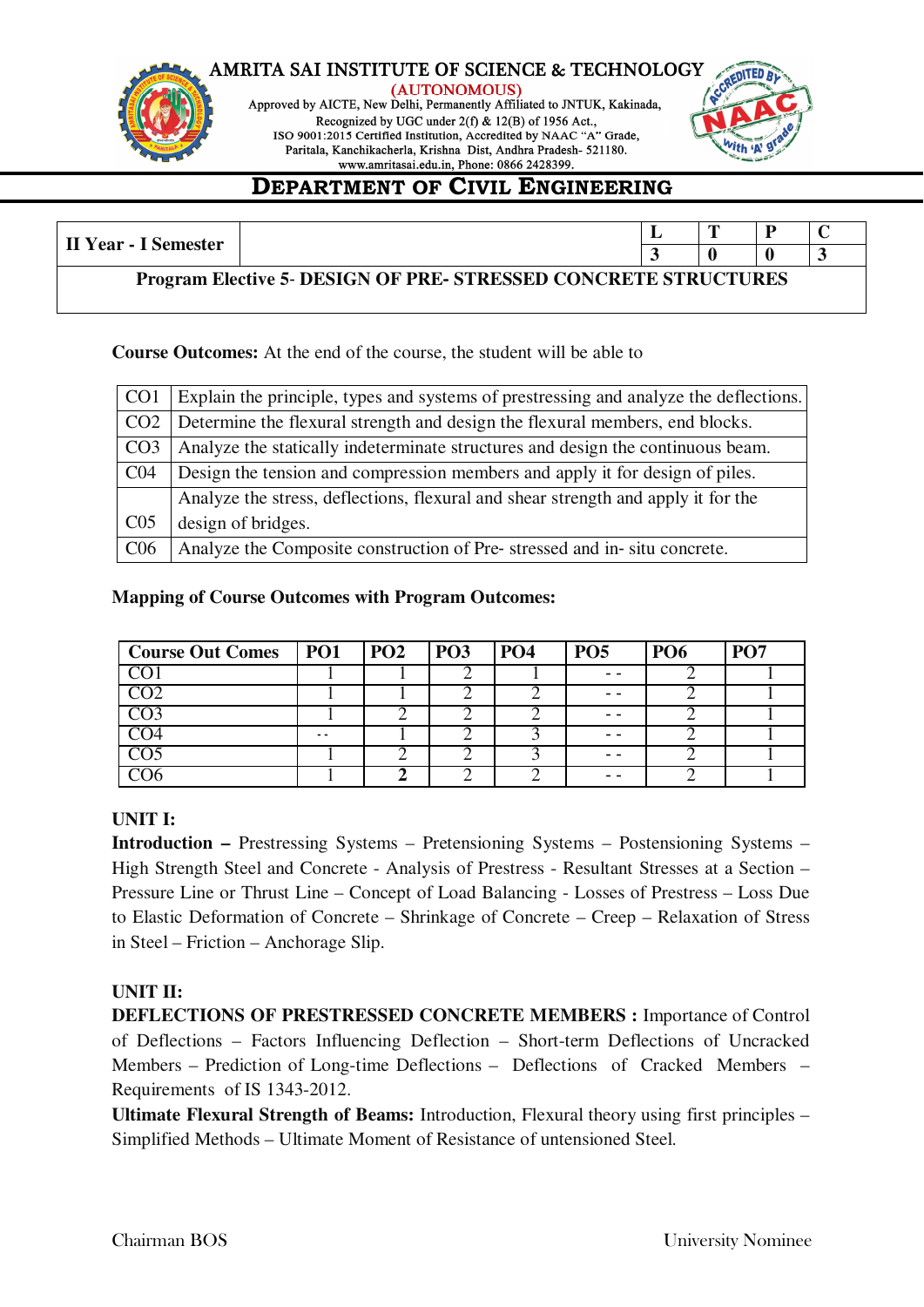

(AUTONOMOUS) Approved by AICTE, New Delhi, Permanently Affiliated to JNTUK, Kakinada, Recognized by UGC under 2(f) & 12(B) of 1956 Act., ISO 9001:2015 Certified Institution, Accredited by NAAC "A" Grade, Paritala, Kanchikacherla, Krishna Dist, Andhra Pradesh- 521180.



# **DEPARTMENT OF CIVIL ENGINEERING**

### **UNIT III:**

**COMPOSITE CONSTRUCTIONS:** Introduction, Advantages, Types of Composite Construction, Analysis of Composite beams- Differential shrinkage- Ultimate Flexural and shear strength of composite sections- Deflection of Composite Beams. Design of Composite sections.

### **UNIT IV:**

**PRESTRESSED CONCRETE SLABS:** Types Of Prestressed Concrete Floor Slabs**-**Design of Prestressed Concrete One Way and Two Way Slabs.

**Prestressed Concrete Pipes and Poles :** Circular prestressing- Types of Prestressed Concrete Pipes- Design of Prestressed Concrete Pipes - Prestressed Concrete Poles.

### **UNIT V:**

**CONTINUOUS BEAMS:** Advantage of Continuous Members – Effect of Prestressing Inderterminate Structures – Methods of Achieving Continuity – Methods of Analysis of Secondary Moments – Concordant Cable Profile – Guyon"s Theorem. Redistribution of moments in a continuous beam.

**Anchorage Zone Stresses in Beams** : Introduction, Stress distribution in End Block – Anchorage zone stresses –Magnel"s method- Guyon"s Method - Anchorage zone Reinforcement.

### **TEXT BOOKS**

- 2. Prestressed Concrete, 6e by N. Krishna Raju, Mc Graw Hill Publishers
- 3. Prestressed Concrete by K. U.Muthu, PHI Learning Pvt Limited

### REFERENCES:

- 1. Prestressed Concrete Analysis and Design, Antone E. Naaman 2e, Techno Press 3000
- 2. Design of Prestressed Concrete‐ T. Y. Lin, Ned H. Burns 3e, Wiley Publications
- 3. Design of prestressed Concrete by E.G. Nawy
- 4. Prestressed Concrete by N. Rajagopalan, Narosa Publishing
- 5. IS1343 2012 Prestressed concrete Code of Practice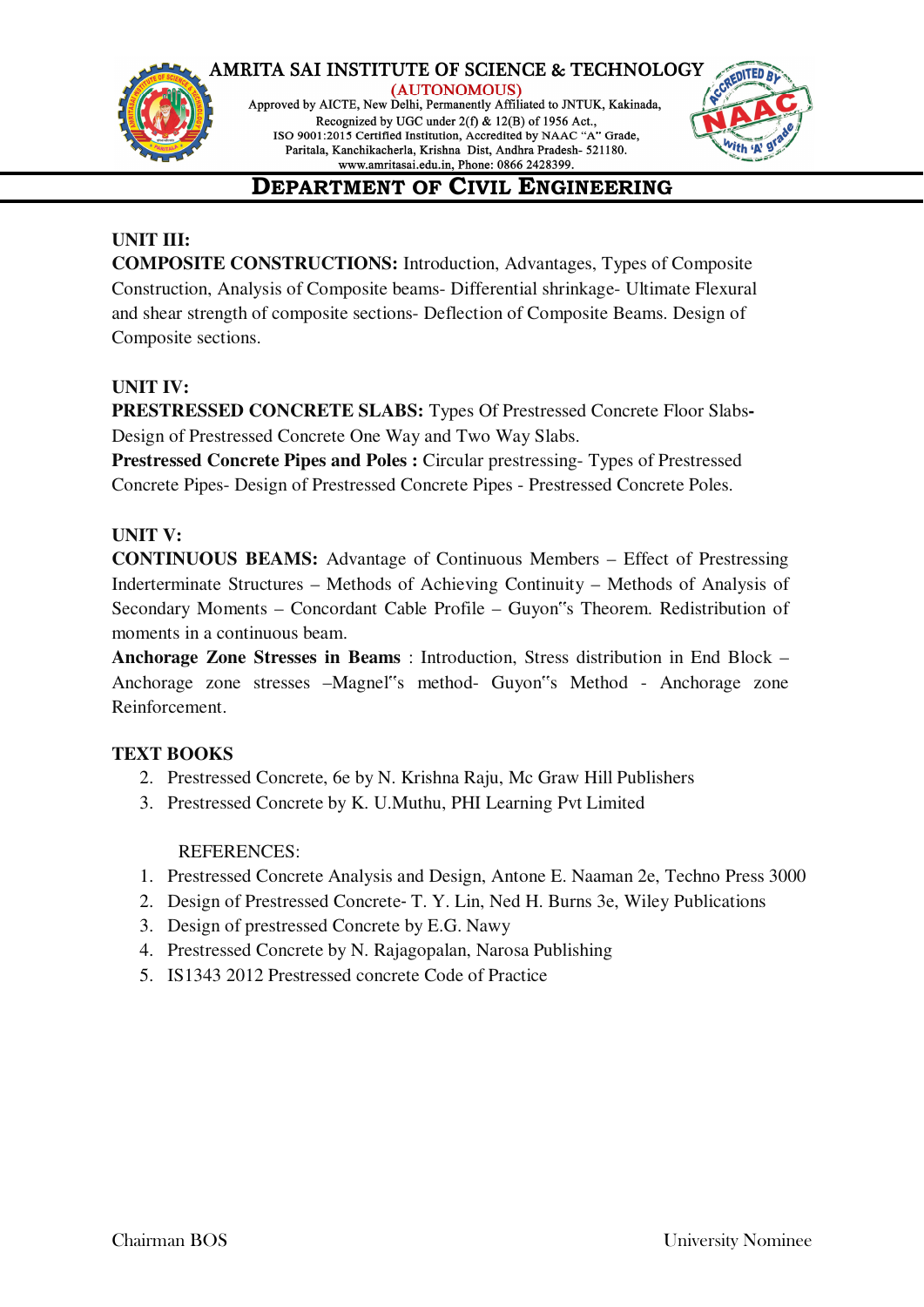





# **DEPARTMENT OF CIVIL ENGINEERING**

| <b>II Year - I Semester</b>                              |  |  |  |  |  |
|----------------------------------------------------------|--|--|--|--|--|
| <b>Program Elective 5 - STRUCTURAL HEALTH MONITORING</b> |  |  |  |  |  |

### **Course Outcomes:** At the end of the course, the student will be able to

| CO1 Diagnose the distress in the structure by understanding the causes and factors |
|------------------------------------------------------------------------------------|
| CO2   Assess the health of structure using static field methods.                   |
| CO3   Assess the health of structure using dynamic field tests                     |
| $CO4$ Carryout repairs and rehabilitation measures of the structure                |

### **Mapping of Course Outcomes with Program Outcomes:**

| <b>Course Out</b><br><b>Comes</b> | PO <sub>1</sub> | PO <sub>2</sub> | <b>PO3</b>     | PO <sub>4</sub> | PO <sub>5</sub>               | <b>PO6</b>    | PO <sub>7</sub> |
|-----------------------------------|-----------------|-----------------|----------------|-----------------|-------------------------------|---------------|-----------------|
| CO <sub>1</sub>                   |                 |                 | $\overline{2}$ |                 | -<br>-                        | $\mathcal{D}$ |                 |
| CO <sub>2</sub>                   |                 |                 | $\overline{2}$ | $\overline{2}$  |                               | ◠             |                 |
| CO <sub>3</sub>                   |                 | $\overline{2}$  | $\overline{2}$ | $\overline{2}$  | -<br>$\overline{\phantom{0}}$ | ◠             |                 |
| CO4                               | . .             |                 | ◠              | $\mathbf 3$     | -<br>-                        |               |                 |

### **UNIT-I**

**Structural Health:** Factors affecting Health of Structures, Causes of Distress,

Regular Maintenance

**Structural Audit:** Assessment of Health of Structure, Collapse and Investigation, Investigation Management, SHM Procedures

### **UNIT-II**

**Structural Health Monitoring: Concept, Various Measures, Structural Safety in Alteration Structural Audit:** Assessment of Health of Structure, Collapse and Investigation, Investigation Management, SHM Procedures

### **UNIT-III**

**Dynamic Field Testing:** Types of Dynamic Field Test, Stress History Data, Dynamic Response Methods, Hardware for Remote Data Acquisition Systems, Remote Structural Health Monitoring.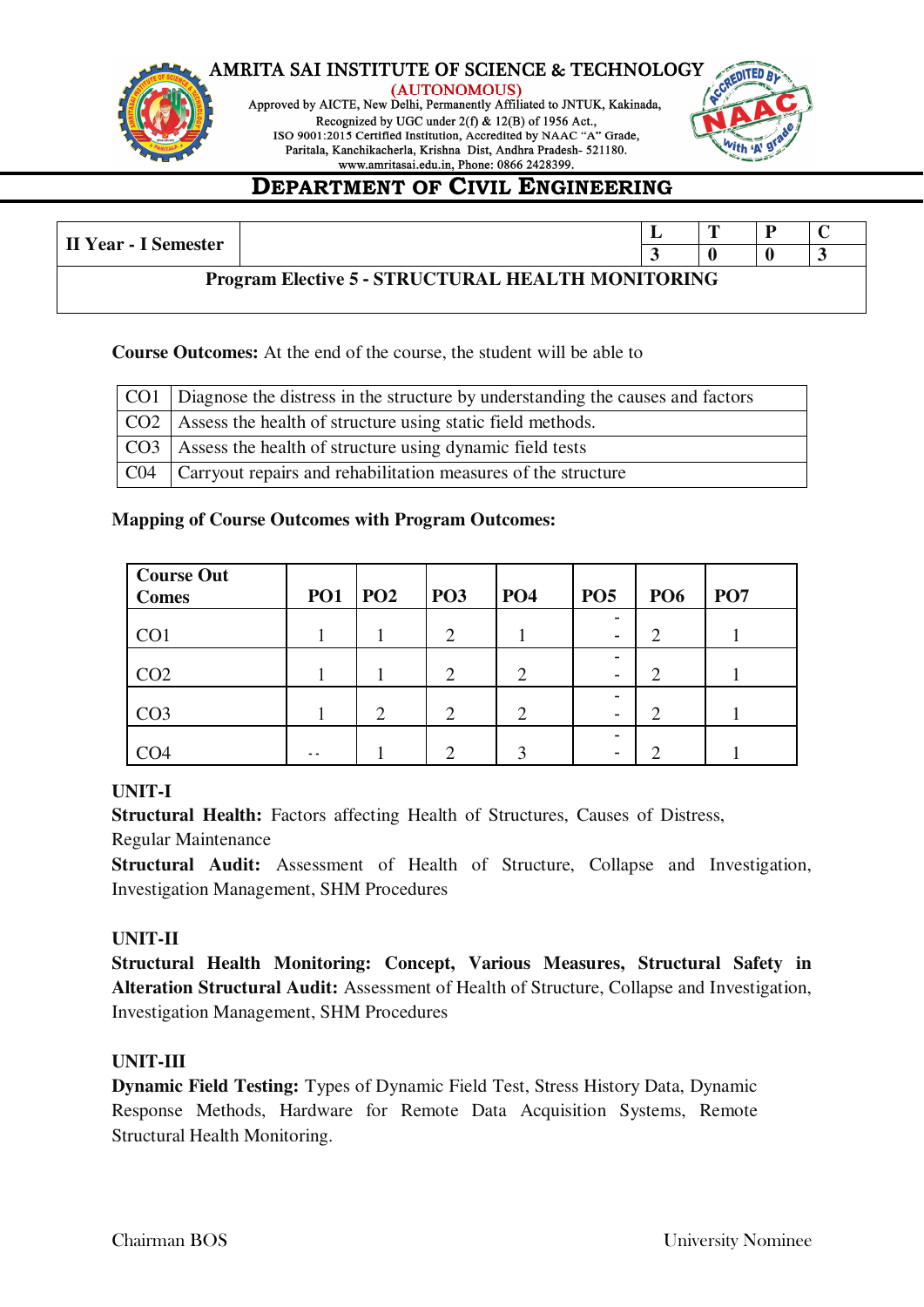#### **AMRITA SAI INSTITUTE OF SCIENCE & TECHNOLOGY** (AUTONOMOUS)



Approved by AICTE, New Delhi, Permanently Affiliated to JNTUK, Kakinada, Recognized by UGC under 2(f) & 12(B) of 1956 Act., ISO 9001:2015 Certified Institution, Accredited by NAAC "A" Grade, Paritala, Kanchikacherla, Krishna Dist, Andhra Pradesh- 521180.



# **DEPARTMENT OF CIVIL ENGINEERING**

### **UNIT-IV**

Introduction to Repairs and Rehabilitations of Structures: Case Studies (Site Visits), Piezo– electric materials and other smart materials, electro–mechanical impedance (EMI) technique, adaptations of EMI technique.

### **TEXT BOOKS**

- 1. Structural Health Monitoring, Daniel Balageas, Claus Peter Fritzen, Alfredo Güemes, John Wiley and Sons, 2006.
- 2. Health Monitoring of Structural Materials and Components Methods with Applications, Douglas E Adams, John Wiley and Sons, 2007.

### **REFERENCES**

- 1. Structural Health Monitoring and Intelligent Infrastructure, Vol1, J. P. Ou, H. Li and Z. D. Duan, Taylor and Francis Group, London, UK, 2006.
- 2. Structural Health Monitoring with Wafer Active Sensors, Victor Giurglutiu, Academic Press Inc, 2007.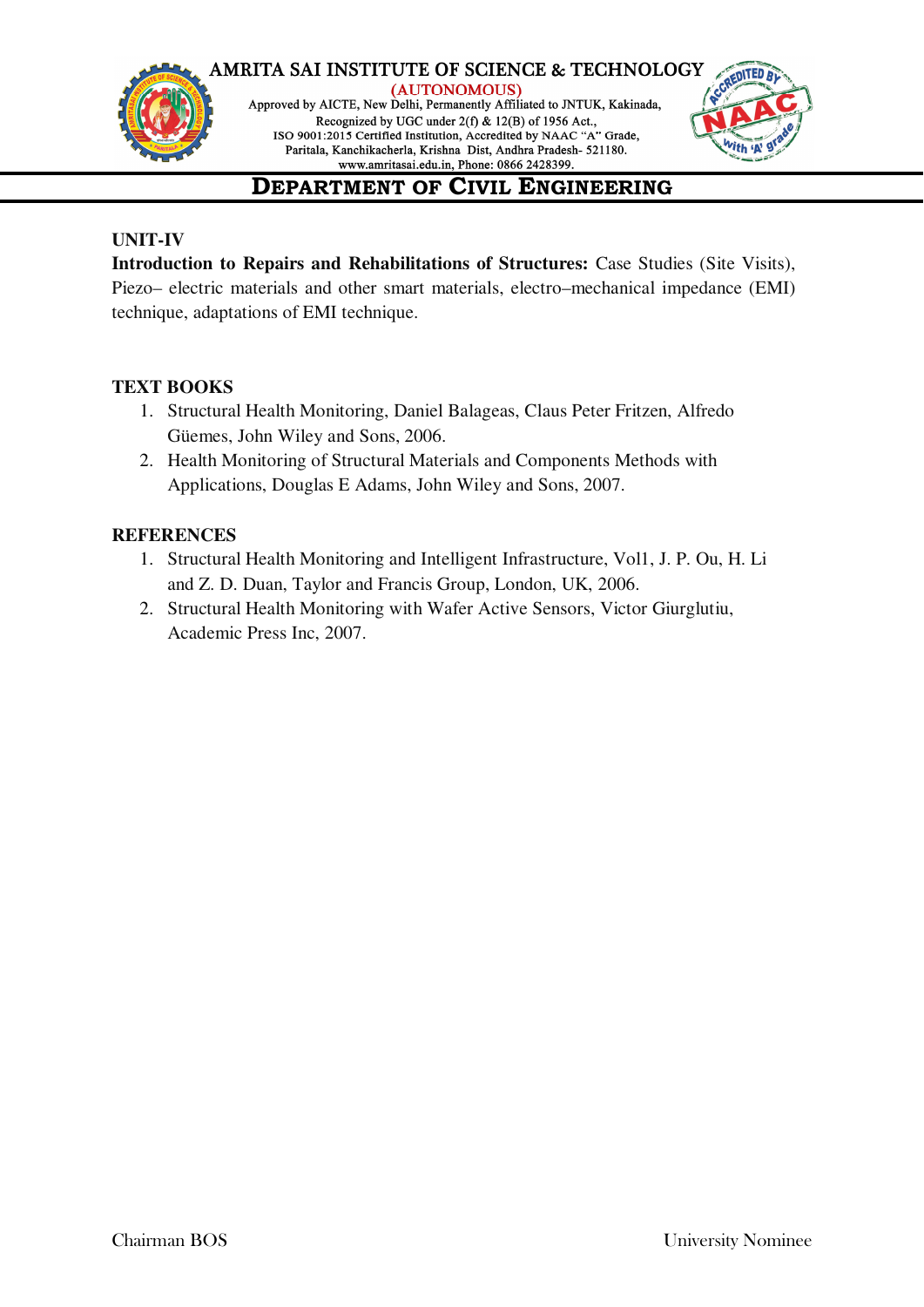

(AUTONOMOUS) Approved by AICTE, New Delhi, Permanently Affiliated to JNTUK, Kakinada, Recognized by UGC under 2(f) & 12(B) of 1956 Act., ISO 9001:2015 Certified Institution, Accredited by NAAC "A" Grade, Paritala, Kanchikacherla, Krishna Dist, Andhra Pradesh- 521180.



# **DEPARTMENT OF CIVIL ENGINEERING**

| <b>II Year - I Semester</b>                       |  |  |  |  |  |
|---------------------------------------------------|--|--|--|--|--|
| <b>Program Elective 5 – INDUSTRIAL STRUCTURES</b> |  |  |  |  |  |

### **Course Outcomes:** At the end of the course, the student will be able to

| CO <sub>1</sub> | Plan the functional requirements of structural systems for various industries.       |
|-----------------|--------------------------------------------------------------------------------------|
| CO <sub>2</sub> | Get an idea about the materials used and design of industrial structural elements.   |
| CO <sub>3</sub> | Realize the basic concepts and design of power plant structures.                     |
| CO <sub>4</sub> | Design power transmission structures.                                                |
| CO <sub>5</sub> | Possess the ability to understand the design concepts of Chimneys, bunkers and silos |

### **Mapping of Course Outcomes with Program Outcomes:**

| <b>Course Out Comes</b> | PO <sub>1</sub> | PO <sub>2</sub> | PO <sub>3</sub> | <b>PO4</b>    | <b>PO5</b> | <b>PO6</b> | <b>PO7</b> |
|-------------------------|-----------------|-----------------|-----------------|---------------|------------|------------|------------|
| $\overline{CO1}$        | - -             | $ -$            |                 | $\sim$ $\sim$ | $ -$       | - -        |            |
| CO <sub>2</sub>         | - -             | $ -$            |                 | $\sim$ $\sim$ | $ -$       | - -        |            |
| $\overline{CO3}$        | $ -$            | $ -$            |                 | $\sim$ $\sim$ | $ -$       | - -        |            |
| CO4                     | - -             | - -             | - -             |               | - -        |            |            |
| $\overline{C}O5$        | - -             | - -             |                 |               | - -        |            |            |

### **UNIT: I**

Planning and functional requirements‐classification of industries and industrial structures‐ planning for layout‐requirements regarding lighting ventilation and fire safety‐protection against noise and vibrations

### **UNIT: II**

Industrial buildings‐ roofs for industrial buildings (Steel) ‐ design of gantry girder‐ design of corbels and nibs‐ machine foundations

### **UNIT: III**

Design of Pre Engineered Buildings

### **UNIT: IV**

Power plant structures‐ Bunkers and silos‐ chimney and cooling towers‐ Nuclear containment structures

### **UNIT: V**

Power transmission structures‐ transmission line towers‐ tower foundations‐ testing towers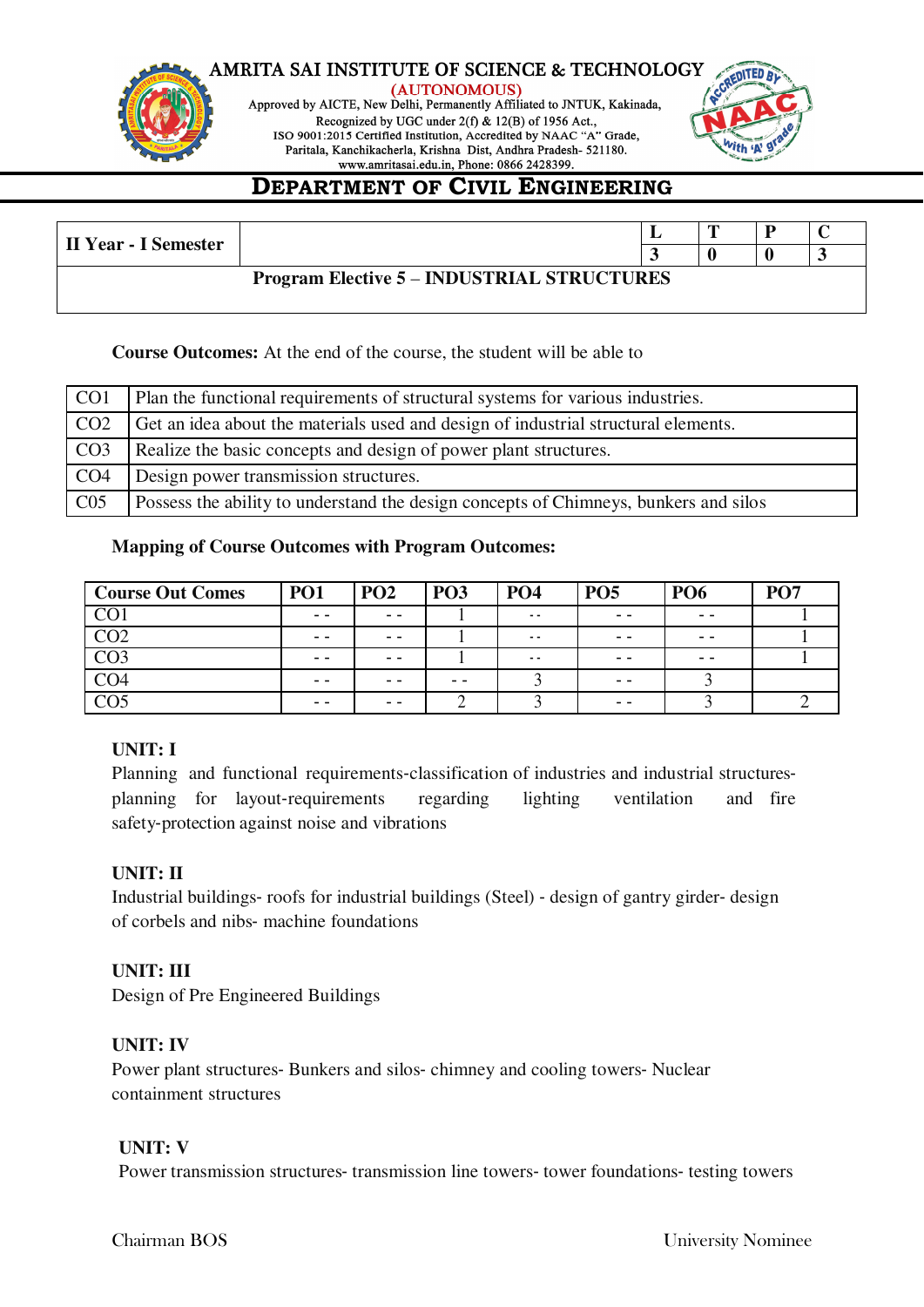



# **DEPARTMENT OF CIVIL ENGINEERING**

### **TEXT BOOKS**

- 1. Handbook on Machine Foundations by P. Srinivasulu and C. V. Vaidyanathan, Structural Engineering Research Center
- 2. Tall Chimneys‐ Design and Construction by S. N. Manohar Tata Mc Grawhill Publishing Company

### **REFERENCES:**

- 1. Transmission Line Structures by S. S. Murthy and A. R. Santakumar McGraw Hill
- 2. SP 32: 1986, Handbook on functional requirements of Industrial buildings
- 3. Design of steel structures by N. Subramanian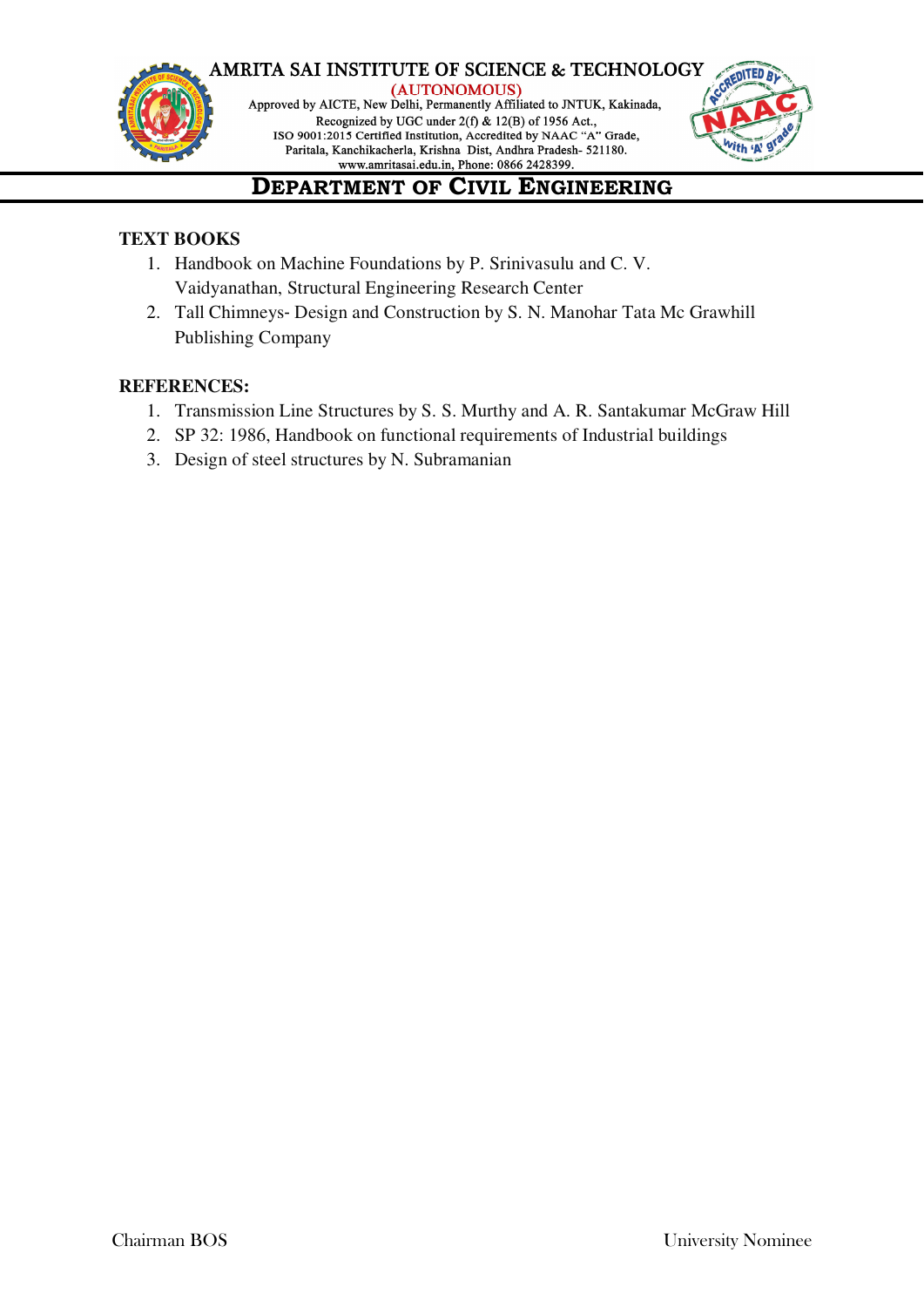



### **DEPARTMENT OF CIVIL ENGINEERING**

### **SEMINAR**

#### **Course Outcomes:** At the end of the course, the student will be able to

| CO1   Collect research material on some topic and to summaries it report and give to |
|--------------------------------------------------------------------------------------|
| present the same                                                                     |

### **Mapping of Course Outcomes with Program Outcomes:**

|                        |       |                 |            |                 |            |                 | P <sub>O</sub> |
|------------------------|-------|-----------------|------------|-----------------|------------|-----------------|----------------|
| Course Out Comes   PO1 |       | PO <sub>2</sub> | <b>PO3</b> | PO <sub>4</sub> | <b>PO5</b> | PO <sub>6</sub> |                |
|                        | $- -$ | $- -$           |            |                 |            |                 |                |

### **DESIGN PROJECT**

**Course Outcomes:** At the end of the course, the student will be able to

Analyse, design and prepare a report on Special Design topic related to Structural Engineering CO1

### **Mapping of Course Outcomes with Program Outcomes:**

|                               |            |            |            |            |                 | D1 |
|-------------------------------|------------|------------|------------|------------|-----------------|----|
| <b>Course Out Comes</b>   PO1 | <b>PO2</b> | <b>PO3</b> | <b>PO4</b> | <b>PO5</b> | PO <sub>6</sub> |    |
|                               |            |            |            |            |                 |    |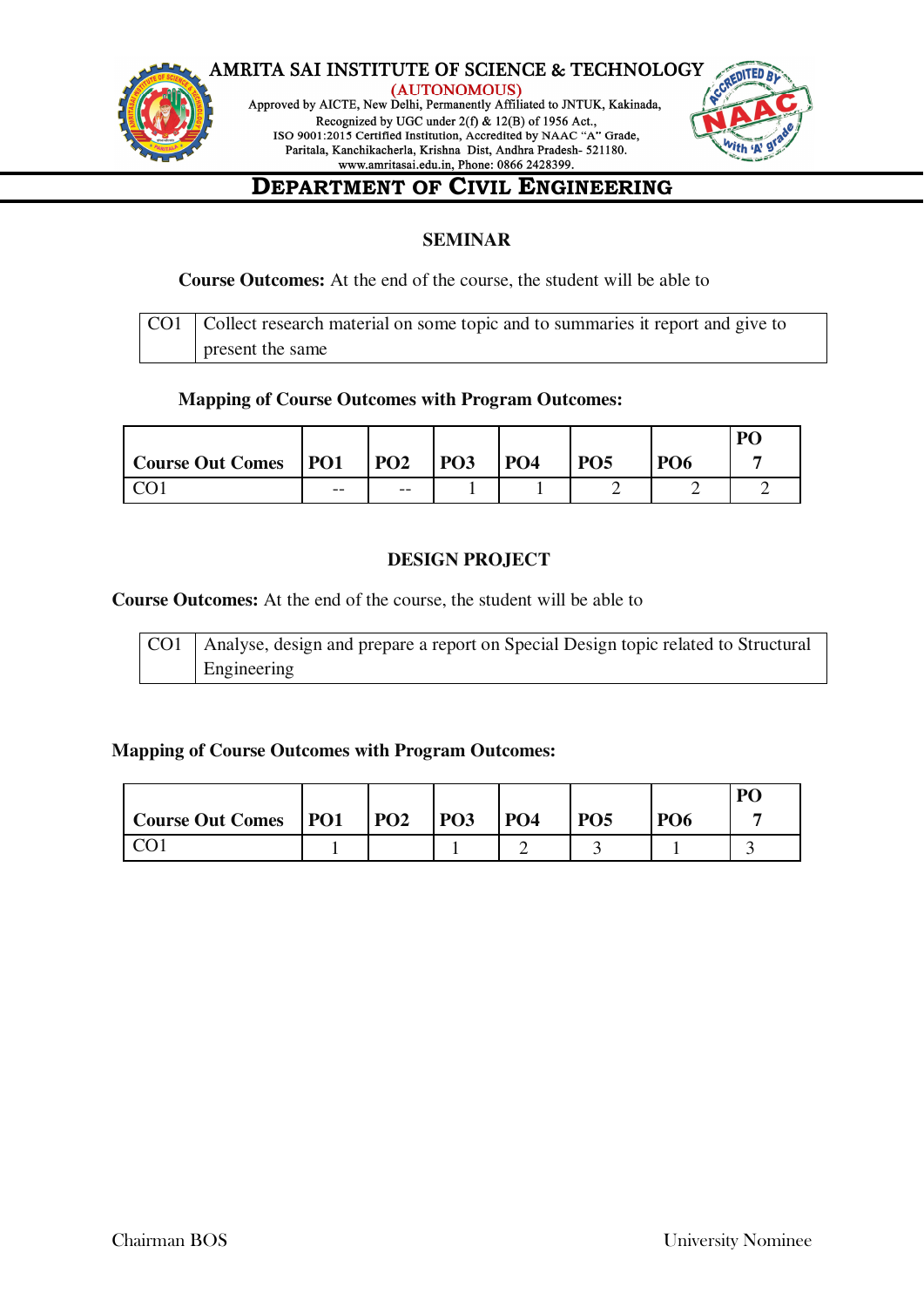





# **DEPARTMENT OF CIVIL ENGINEERING**

| II Year - I Semester       |  | m |                |    |  |  |  |  |
|----------------------------|--|---|----------------|----|--|--|--|--|
|                            |  |   | $\Delta$<br>JZ | 10 |  |  |  |  |
| <b>DISSERTATION/THESIS</b> |  |   |                |    |  |  |  |  |

### **Course Outcomes:** At the end of the course, the student will be able to

| CO <sub>1</sub> | I dentifying the topic after thorough review of literature on chosen topic and Can able to |
|-----------------|--------------------------------------------------------------------------------------------|
|                 | do the Project either Experimental Work or analytical Work                                 |

### **Mapping of Course Outcomes with Program Outcomes:**

| <b>Course Out Comes</b> | P <sub>01</sub> | PO <sub>2</sub> | PO <sub>3</sub> | <b>PO4</b> | $\mathbf{D}\mathbf{\Omega}\mathbf{S}$ | PO <sub>6</sub> | PO7 |
|-------------------------|-----------------|-----------------|-----------------|------------|---------------------------------------|-----------------|-----|
|                         |                 |                 |                 | ∽          |                                       |                 |     |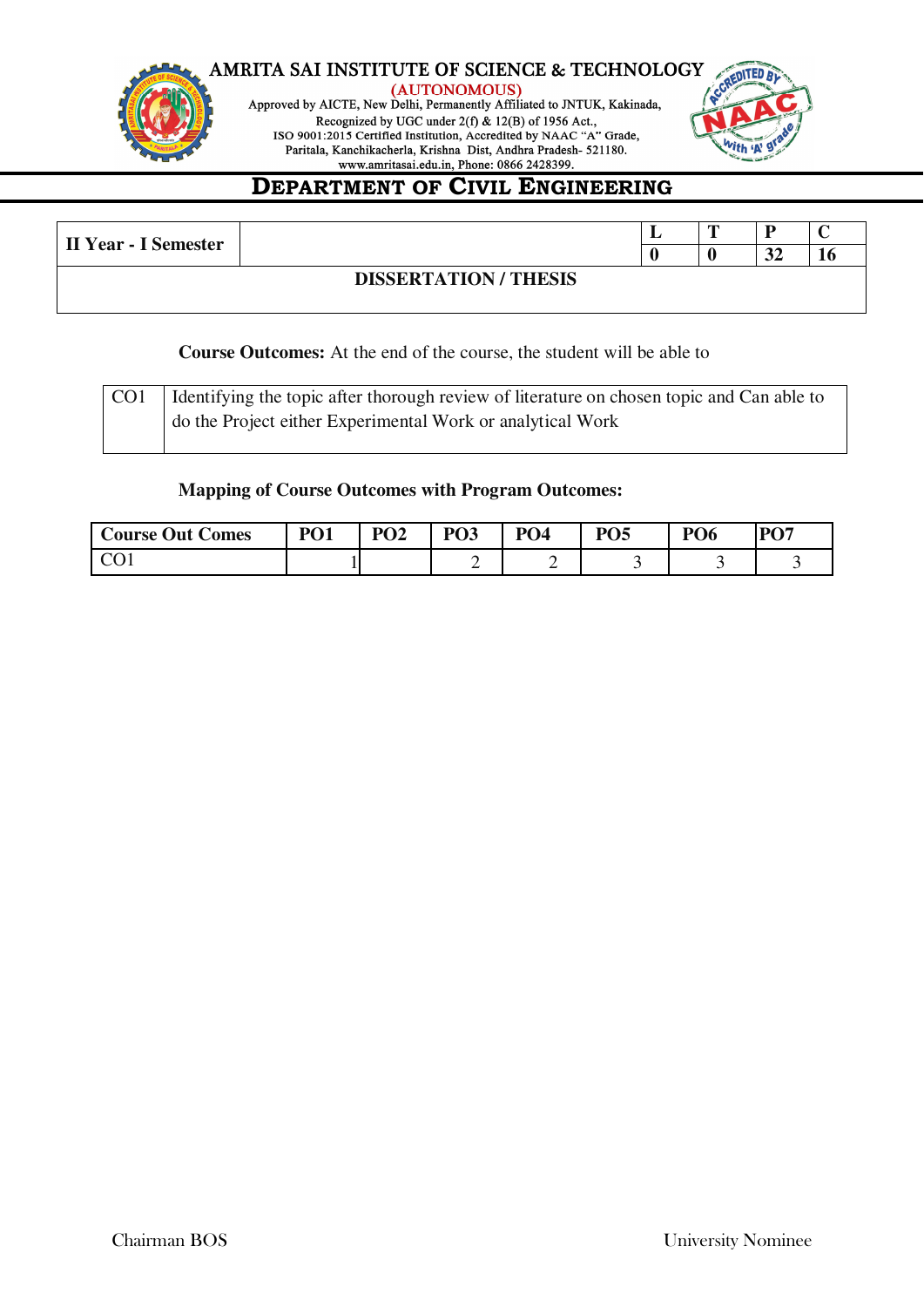#### **AMRITA SAI INSTITUTE OF SCIENCE & TECHNOLOGY** (AUTONOMOUS)



Approved by AICTE, New Delhi, Permanently Affiliated to JNTUK, Kakinada, Recognized by UGC under 2(f) & 12(B) of 1956 Act., ISO 9001:2015 Certified Institution, Accredited by NAAC "A" Grade, Paritala, Kanchikacherla, Krishna Dist, Andhra Pradesh- 521180.



# **DEPARTMENT OF CIVIL ENGINEERING**

### **AUDIT 1 and 2: SANSKRIT FOR TECHNICAL KNOWLEDGE**

### **Course Objectives**

- 1. To get a working knowledge in illustrious Sanskrit, the scientific language in the world
- 2. Learning of Sanskrit to improve brain functioning
- 3. Learning of Sanskrit to develop the logic in mathematics, science & other subjects enhancing the memory power
- 4. The engineering scholars equipped with Sanskrit will be able to explore the huge knowledge from ancient literature

### **Syllabus**

| Unit           | <b>Content</b>                                                                                  | <b>Hours</b> |
|----------------|-------------------------------------------------------------------------------------------------|--------------|
|                | Alphabets in Sanskrit,                                                                          |              |
|                | Past/Present/Future Tense,<br>$\bullet$                                                         |              |
|                | Simple Sentences                                                                                |              |
| $\overline{2}$ | Order                                                                                           |              |
|                | Introduction of roots                                                                           |              |
|                | <b>Technical information about Sanskrit Literature</b>                                          |              |
| 3              | Technical concepts of Engineering-Electrical, Mechanical, Architecture, 8<br><b>Mathematics</b> |              |

### **Suggested reading**

- 1. "Abhyaspustakam" Dr.Vishwas, Samskrita-Bharti Publication, New Delhi
- 2. "Teach Yourself Sanskrit" PrathamaDeeksha-VempatiKutumbshastri, Rashtriya Sanskrit Sansthanam, New Delhi Publication
- 3. "India"s Glorious Scientific Tradition" Suresh Soni, Ocean books (P) Ltd., New Delhi.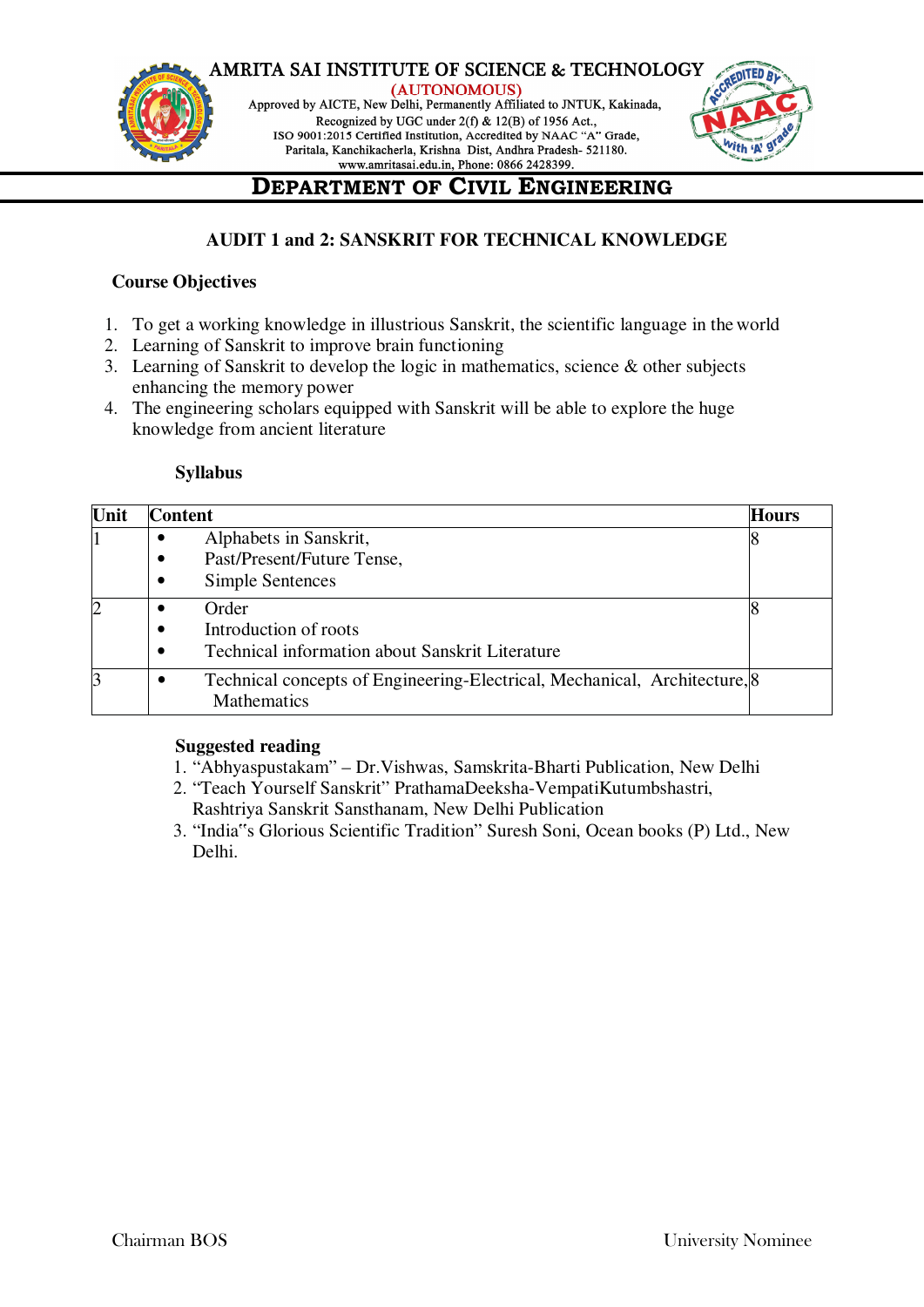



(AUTONOMOUS) Approved by AICTE, New Delhi, Permanently Affiliated to JNTUK, Kakinada,

Recognized by UGC under 2(f) & 12(B) of 1956 Act., ISO 9001:2015 Certified Institution, Accredited by NAAC "A" Grade, Paritala, Kanchikacherla, Krishna Dist, Andhra Pradesh- 521180.



# **DEPARTMENT OF CIVIL ENGINEERING**

### **AUDIT 1 and 2: VALUE EDUCATION**

### **Course Objectives**

Students will be able to

- 1.Understand value of education and self- development
- 2.Imbibe good values in students
- 3. Let the should know about the importance of character

#### **Syllabus**

| Unit           | <b>Content</b>                                                                                                                                                                                                                                                                                                                                                                                                                                                  | <b>Hours</b> |
|----------------|-----------------------------------------------------------------------------------------------------------------------------------------------------------------------------------------------------------------------------------------------------------------------------------------------------------------------------------------------------------------------------------------------------------------------------------------------------------------|--------------|
|                | Values and self-development -Social values and individual attitudes.<br>$\bullet$<br>Work ethics, Indian vision of humanism.<br>Moral and non- moral valuation. Standards and principles.<br>Value judgements                                                                                                                                                                                                                                                   |              |
|                | Importance of cultivation of values.<br>$\bullet$<br>Sense of duty. Devotion, Self-reliance. Confidence, Concentration.<br>Truthfulness, Cleanliness.<br>Honesty, Humanity. Power of faith, National Unity.<br>Patriotism.Love for nature ,Discipline                                                                                                                                                                                                           | 6            |
| 3              | Personality and Behavior Development - Soul and Scientific attitude.<br>٠<br>Positive Thinking. Integrity and discipline.<br>Punctuality, Love and Kindness.<br>Avoid fault Thinking.<br>Free from anger, Dignity of labour.<br>$\bullet$<br>Universal brotherhood and religious tolerance.<br>True friendship.<br>Happiness Vs suffering, love for truth.<br>Aware of self-destructive habits.<br>Association and Cooperation.<br>Doing best for saving nature |              |
| $\overline{4}$ | Character and Competence -Holy books vs Blind faith.<br>Self-management and Good health.<br>Science of reincarnation.<br>Equality, Nonviolence , Humility, Role of Women.<br>All religions and same message.<br>Mind your Mind, Self-control.<br>Honesty, Studying effectively                                                                                                                                                                                  | 6            |

### **Suggested reading**

1 Chakroborty, S.K. "Values and Ethics for organizations Theory and practice", Oxford University Press, New Delhi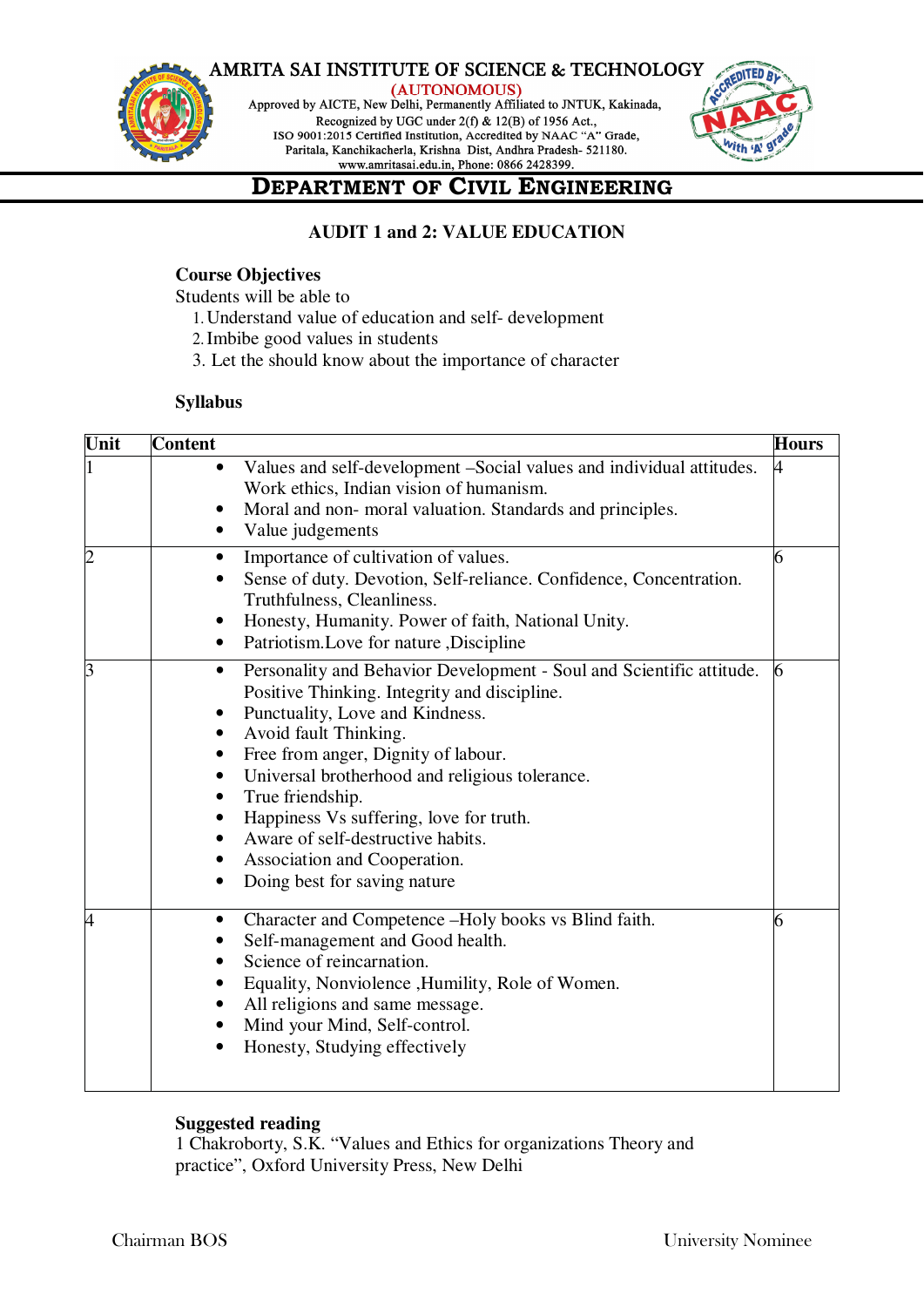

(AUTONOMOUS)

Approved by AICTE, New Delhi, Permanently Affiliated to JNTUK, Kakinada, Recognized by UGC under 2(f) & 12(B) of 1956 Act., ISO 9001:2015 Certified Institution, Accredited by NAAC "A" Grade, Paritala, Kanchikacherla, Krishna Dist, Andhra Pradesh- 521180.



### **DEPARTMENT OF CIVIL ENGINEERING**

### **Course outcomes**

Students will be able to 1.Knowledge of self-development Learn the importance of Human values 3.Developing the overall personality

### **AUDIT 1 and 2: CONSTITUTION OF INDIA**

### **Course Objectives:**

Students will be able to:

- 1. Understand the premises informing the twin themes of liberty and freedom from a civil rights perspective.
- 2. To address the growth of Indian opinion regarding modern Indian intellectuals" constitutional role and entitlement to civil and economic rights as well as the emergence of nationhood in the early years of Indian nationalism.
- 3. To address the role of socialism in India after the commencement of the Bolshevik Revolution in 1917 and its impact on the initial drafting of the Indian Constitution.

| <b>Units</b> | <b>Content</b>                                              | Hour |
|--------------|-------------------------------------------------------------|------|
|              |                                                             |      |
|              | . History of Making of the Indian Constitution:             |      |
|              | <b>History</b>                                              |      |
|              | Drafting Committee, (Composition & Working)                 |      |
|              | • Philosophy of the Indian Constitution:                    |      |
|              | <b>Preamble Salient Features</b>                            |      |
|              | <b>Contours of Constitutional Rights &amp; Duties:</b><br>П |      |
|              | <b>Fundamental Rights</b>                                   |      |
|              | <b>Right to Equality</b>                                    |      |
|              | Right to Freedom                                            |      |
|              | <b>Right against Exploitation</b>                           |      |
|              | Right to Freedom of Religion                                |      |
|              | <b>Cultural and Educational Rights</b><br>$\Box$            |      |
|              | <b>Right to Constitutional Remedies</b>                     |      |
|              | Directive Principles of State Policy                        |      |
|              | <b>Fundamental Duties.</b><br>Ш                             |      |
|              |                                                             |      |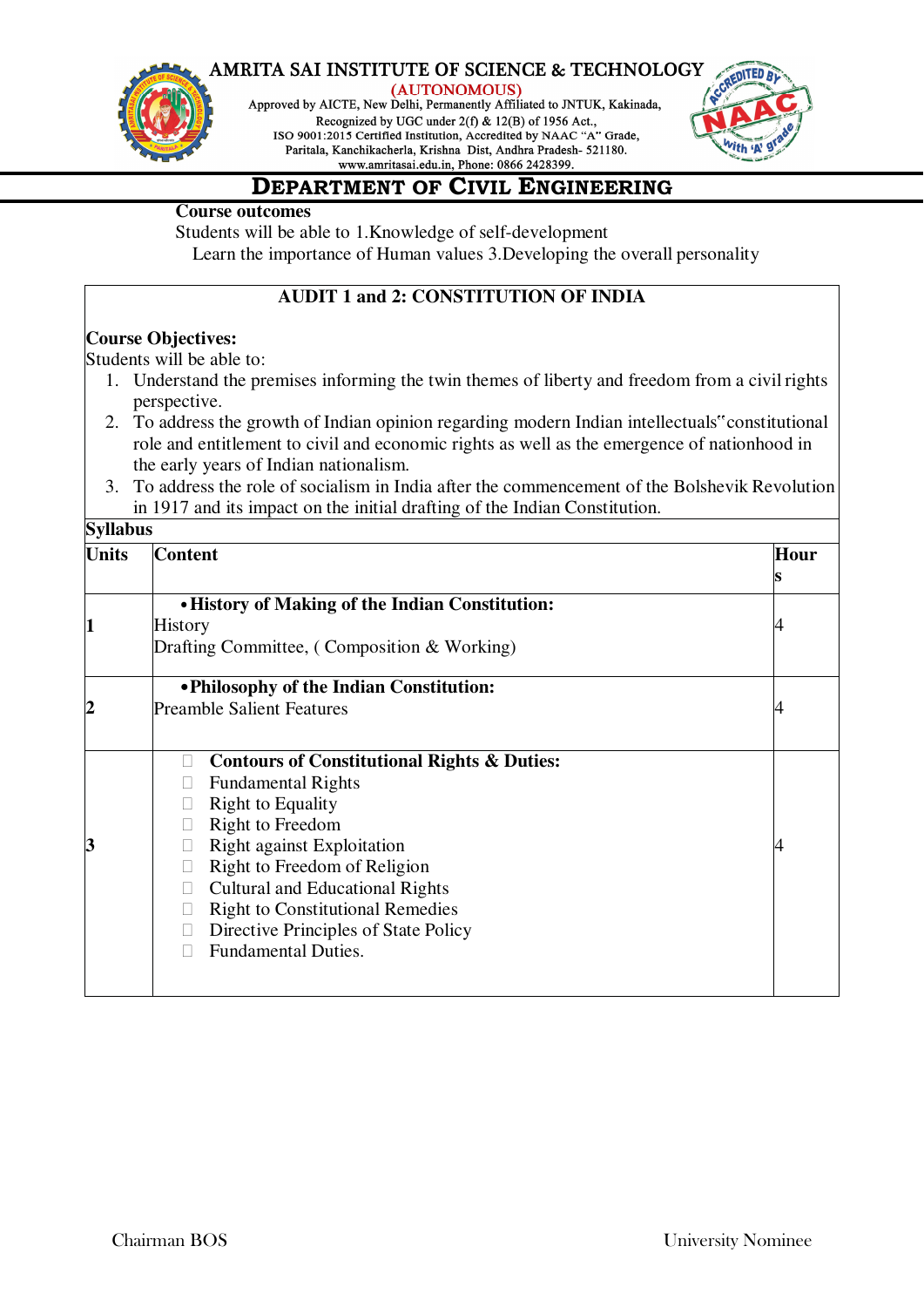

(AUTONOMOUS)

Approved by AICTE, New Delhi, Permanently Affiliated to JNTUK, Kakinada, Recognized by UGC under 2(f) & 12(B) of 1956 Act., ISO 9001:2015 Certified Institution, Accredited by NAAC "A" Grade, Paritala, Kanchikacherla, Krishna Dist, Andhra Pradesh- 521180.



### **DEPARTMENT OF CIVIL ENGINEERING**

|  | <b>Organs of Governance:</b><br>u                                                    |  |
|--|--------------------------------------------------------------------------------------|--|
|  | <b>Parliament</b>                                                                    |  |
|  | $\Box$ Composition                                                                   |  |
|  | $\Box$ Qualifications and Disqualifications                                          |  |
|  | $\Box$ Powers and Functions                                                          |  |
|  | • Executive                                                                          |  |
|  | President<br>П.                                                                      |  |
|  | $\Box$ Governor                                                                      |  |
|  | $\Box$ Council of Ministers                                                          |  |
|  | $\Box$ Judiciary, Appointment and Transfer of Judges, Qualifications                 |  |
|  | $\Box$ Powers and Functions                                                          |  |
|  |                                                                                      |  |
|  | <b>Local Administration:</b>                                                         |  |
|  | □ District"s Administration head: Role and Importance,                               |  |
|  | Municipalities: Introduction, Mayor and role of Elected Representative, CE<br>$\Box$ |  |
|  | of Municipal Corporation.                                                            |  |
|  | Pachayati raj: Introduction, PRI: ZilaPachayat.<br>П.                                |  |
|  | □ Elected officials and their roles, CEO ZilaPachayat: Position and role.            |  |
|  | □ Block level: Organizational Hierarchy (Different departments),                     |  |
|  | Village level: Role of Elected and Appointed officials,<br>П.                        |  |
|  | Importance of grass root democracy                                                   |  |
|  |                                                                                      |  |
|  |                                                                                      |  |
|  |                                                                                      |  |
|  | <b>Election Commission:</b><br>П.                                                    |  |
|  | Election Commission: Role and Functioning.<br>U.                                     |  |
|  | Chief Election Commissioner and Election Commissioners.<br>$\Box$                    |  |
|  | State Election Commission: Role and Functioning.<br>$\Box$                           |  |
|  | Institute and Bodies for the welfare of SC/ST/OBC and women.<br>П.                   |  |
|  |                                                                                      |  |
|  |                                                                                      |  |
|  |                                                                                      |  |
|  |                                                                                      |  |
|  |                                                                                      |  |
|  |                                                                                      |  |
|  |                                                                                      |  |
|  |                                                                                      |  |

### **Suggested reading**

- 1. The Constitution of India, 1950 (Bare Act), Government Publication.
- 2. Dr. S. N. Busi, Dr. B. R. Ambedkar framing of Indian Constitution, 1st Edition, 2015.
- 3. M. P. Jain, Indian Constitution Law, 7th Edn., Lexis Nexis, 2014.
- 4. D.D. Basu, Introduction to the Constitution of India, Lexis Nexis, 2015.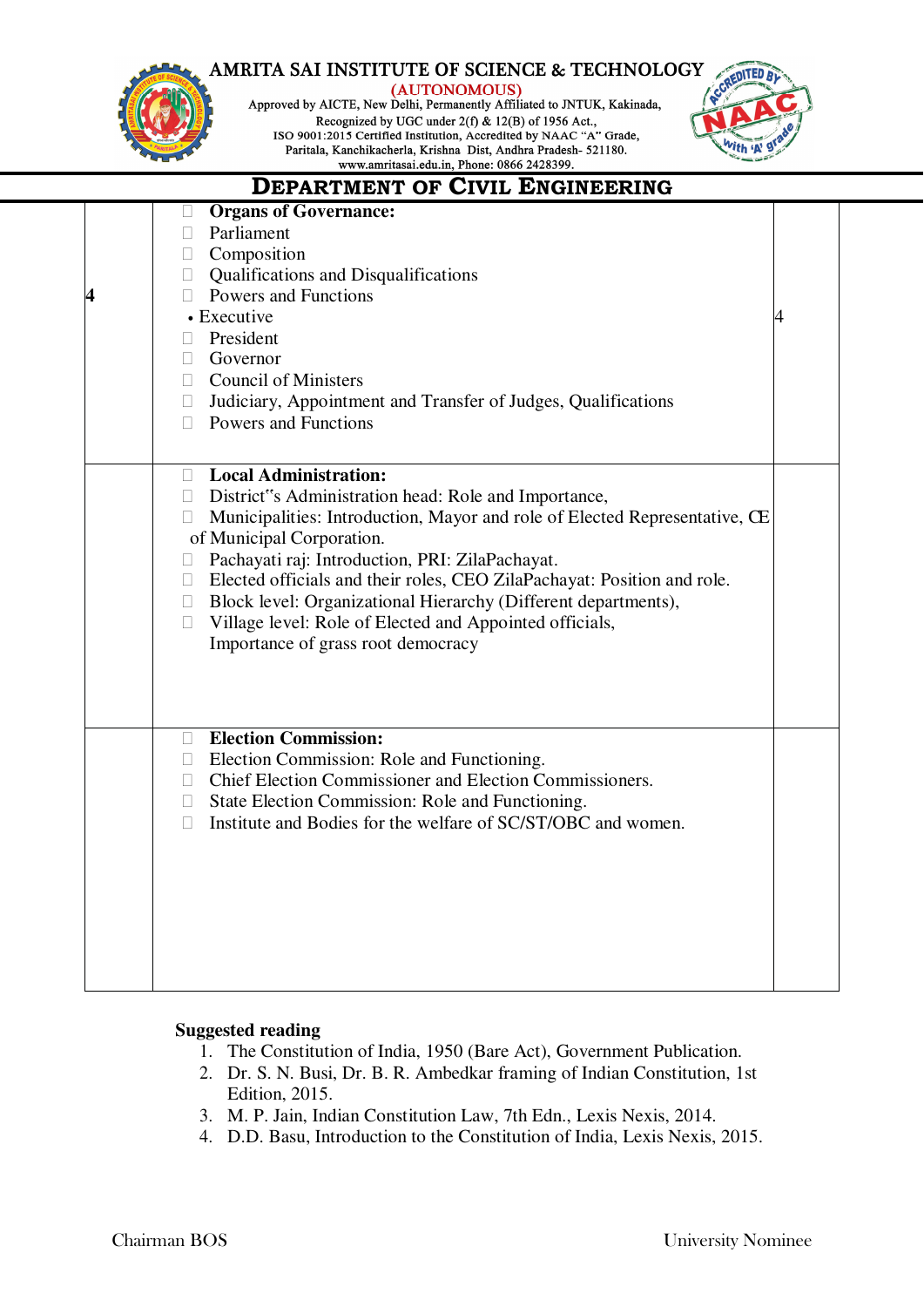#### **AMRITA SAI INSTITUTE OF SCIENCE & TECHNOLOGY** (AUTONOMOUS)



Approved by AICTE, New Delhi, Permanently Affiliated to JNTUK, Kakinada, Recognized by UGC under 2(f) & 12(B) of 1956 Act., ISO 9001:2015 Certified Institution, Accredited by NAAC "A" Grade, Paritala, Kanchikacherla, Krishna Dist, Andhra Pradesh- 521180.



# **DEPARTMENT OF CIVIL ENGINEERING**

### **Course Outcomes:**

Students will be able to:

- 1. Discuss the growth of the demand for civil rights in India for the bulk of Indians before the arrival of Gandhi in Indian politics.
- 2. Discuss the intellectual origins of the framework of argument

that informed the conceptualization of social reforms leading to revolution in India.

- 3. Discuss the circumstances surrounding the foundation of the Congress Socialist Party [CSP] under the leadership of Jawaharlal Nehru and the eventual failure of the proposal of direct elections through adult suffrage in the Indian Constitution.
- 4. Discuss the passage of the Hindu Code Bill of 1956.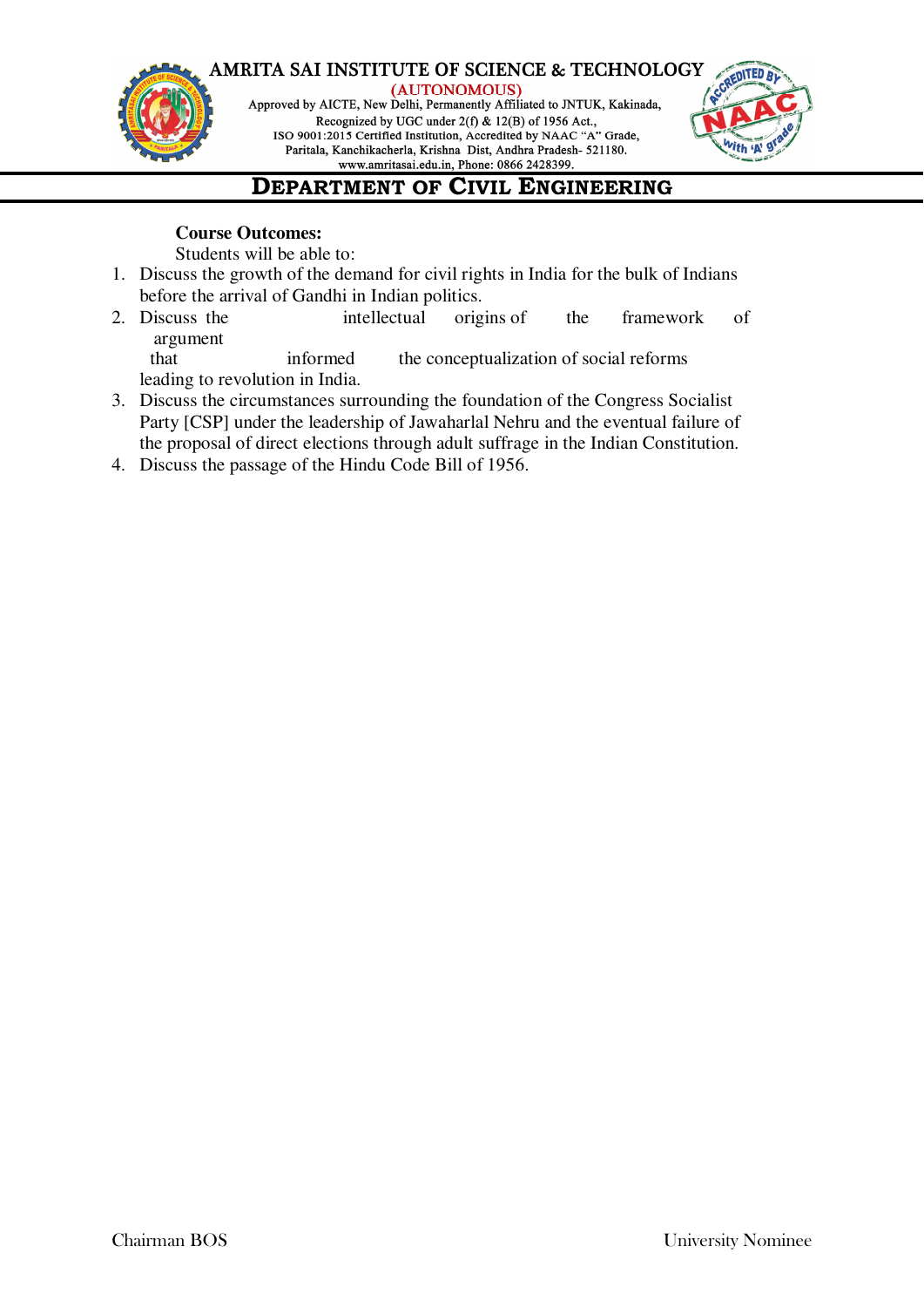

(AUTONOMOUS)

Approved by AICTE, New Delhi, Permanently Affiliated to JNTUK, Kakinada, Recognized by UGC under  $2(f)$  & 12(B) of 1956 Act., ISO 9001:2015 Certified Institution, Accredited by NAAC "A" Grade, Paritala, Kanchikacherla, Krishna Dist, Andhra Pradesh- 521180.



# **DEPARTMENT OF CIVIL ENGINEERING**

### **AUDIT 1 and 2: PEDAGOGY STUDIES**

### **Course Objectives:**

Students will be able to:

- 4. Review existing evidence on the review topic to inform programme design and policy making undertaken by the DfID, other agencies and researchers.
- 5. Identify critical evidence gaps to guide the development.

| <b>Syllabus</b> |                                                                                                                                                                                                                                                                                                                                                                                                                                                                                                                                                                |              |
|-----------------|----------------------------------------------------------------------------------------------------------------------------------------------------------------------------------------------------------------------------------------------------------------------------------------------------------------------------------------------------------------------------------------------------------------------------------------------------------------------------------------------------------------------------------------------------------------|--------------|
| <b>Units</b>    | <b>Content</b>                                                                                                                                                                                                                                                                                                                                                                                                                                                                                                                                                 | <b>Hours</b> |
|                 | □Introduction and Methodology:<br>□Aims and rationale, Policy background, Conceptual framework and<br>terminology<br>□ Theories of learning, Curriculum, Teacher education.<br>□ Conceptual framework, Research questions.<br>$\Box$ Overview of methodology and Searching.<br>Thematic overview: Pedagogical practices are being used by teachers in<br>$\bullet$<br>formal and informal classrooms in developing countries.                                                                                                                                  |              |
|                 | Curriculum, Teacher education.<br>• Evidence on the effectiveness of pedagogical practices<br>• Methodology for the in depth stage: quality assessment of included<br>studies.<br>• How can teacher education (curriculum and practicum) and the school<br>curriculum and guidance materials best support effective pedagogy?<br>• Theory of change.<br>• Strength and nature of the body of evidence for effective pedagogical<br>practices.<br>· Pedagogic theory and pedagogical approaches.<br>• Teachers" attitudes and beliefs and Pedagogic strategies. |              |
|                 | • Professional development: alignment with classroom practices and<br>follow-up support<br>• Peer support<br>• Support from the head teacher and the community.<br>• Curriculum and assessment<br>• Barriers to learning: limited resources and large class sizes                                                                                                                                                                                                                                                                                              |              |
| 5               | <b>Research gaps and future directions</b><br>$\Box$<br>Research design<br>$\Box$<br>Contexts<br>П<br>Pedagogy<br>$\Box$<br>Teacher education<br>П<br>Curriculum and assessment<br>Dissemination and research impact.<br>П                                                                                                                                                                                                                                                                                                                                     |              |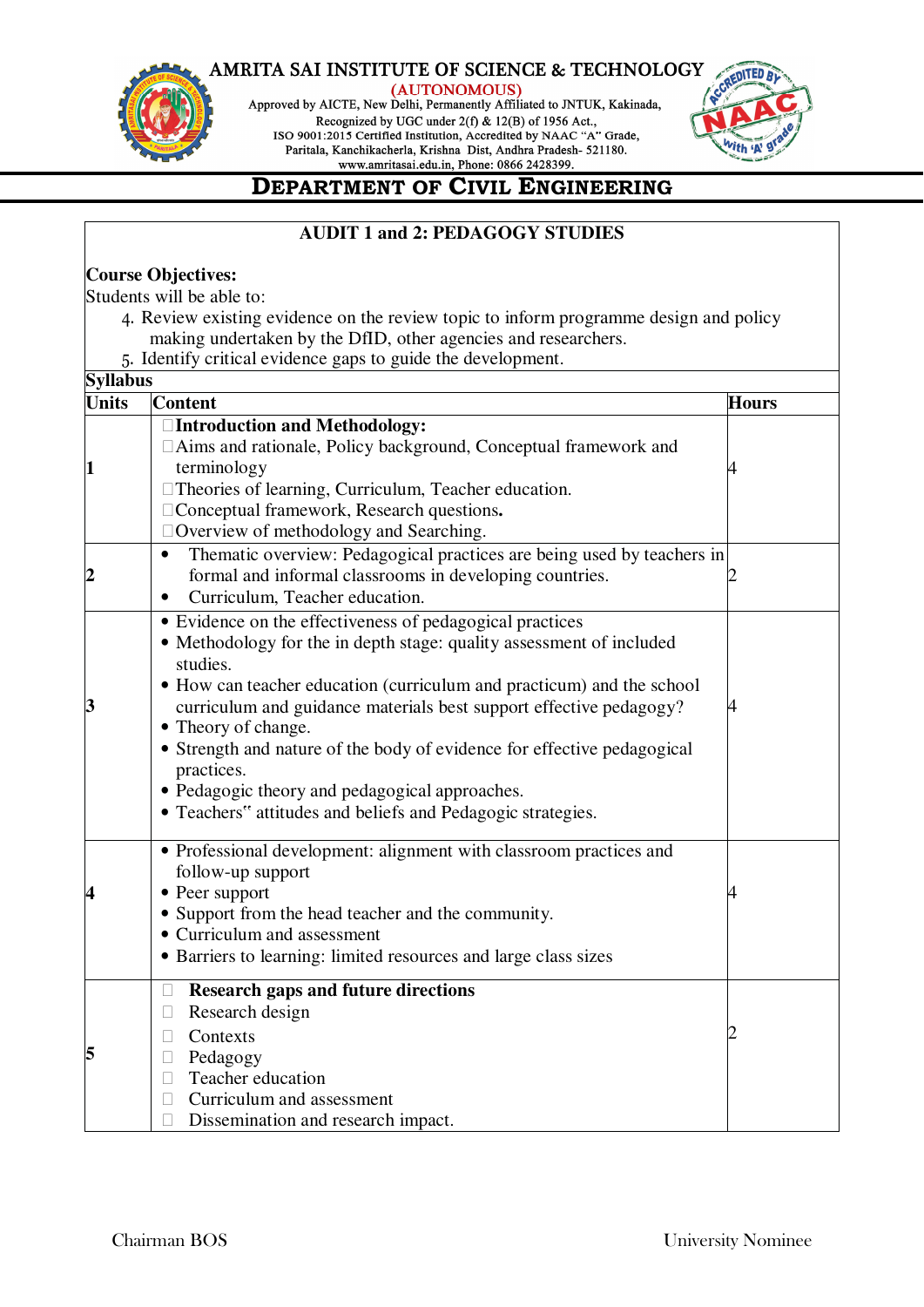

(AUTONOMOUS) Approved by AICTE, New Delhi, Permanently Affiliated to JNTUK, Kakinada, Recognized by UGC under 2(f) & 12(B) of 1956 Act., ISO 9001:2015 Certified Institution, Accredited by NAAC "A" Grade, Paritala, Kanchikacherla, Krishna Dist, Andhra Pradesh- 521180.



# **DEPARTMENT OF CIVIL ENGINEERING**

### **Suggested reading**

- 1. Ackers J, Hardman F (2001) Classroom interaction in Kenyan primary schools, Compare, 31 (2): 245-261.
- 2. Agrawal M (2004) Curricular reform in schools: The importance of evaluation, Journal of Curriculum Studies, 36 (3): 361-379.
- 3. Akyeampong K (2003) Teacher training in Ghana does it count? Multi-site teacher education research project (MUSTER) country report 1. London: DFID.
- 4. Akyeampong K, Lussier K, Pryor J, Westbrook J (2013) Improving teaching and learning of basic maths and reading in Africa: Does teacher preparation count? International Journal Educational Development, 33 (3): 272–282.
- 5. Alexander RJ (2001) Culture and pedagogy: International comparisons in primary education. Oxford and Boston: Blackwell.
- 6. Chavan M (2003) Read India: A mass scale, rapid, "learning to read" campaign.
- 7. www.pratham.org/images/resource%20working%20paper%202.pdf.
- **8. Course Outcomes:**
- 9. Students will be able to understand:
- a. What pedagogical practices are being used by teachers in formal and informal classrooms in developing countries?
- b. What is the evidence on the effectiveness of these pedagogical practices, in what conditions, and with what population of learners?
- c. How can teacher education (curriculum and practicum) and the school curriculum and guidance materials best support effective pedagogy?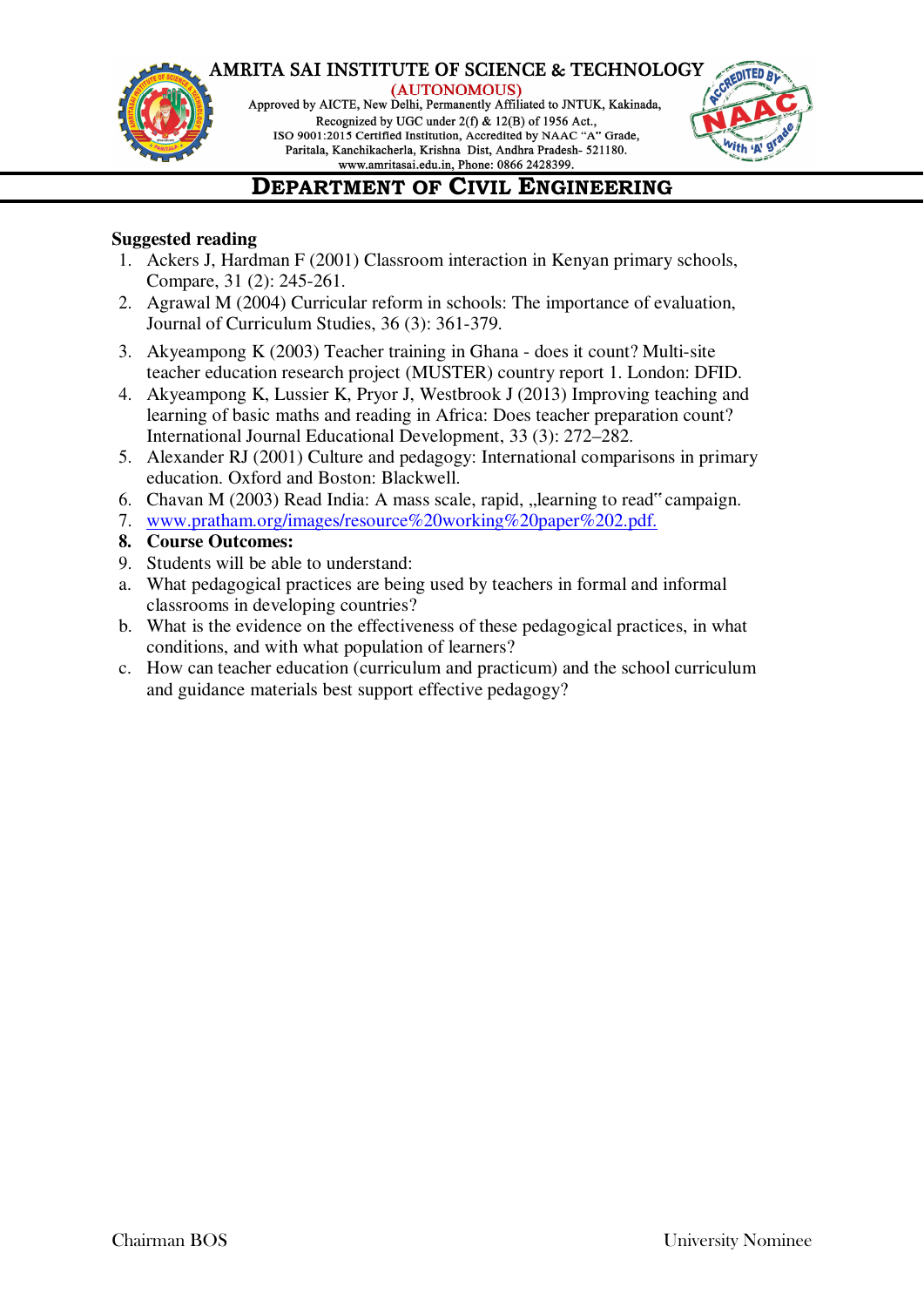





# **DEPARTMENT OF CIVIL ENGINEERING**

#### **AUDIT 1 and 2: STRESS MANAGEMENT BY YOGA Course Objectives**

- 1. To achieve overall health of body and mind
- 2. To overcome stress

| <b>Syllabus</b> |                                                                                                                                                                    |              |
|-----------------|--------------------------------------------------------------------------------------------------------------------------------------------------------------------|--------------|
| Unit            | <b>Content</b>                                                                                                                                                     | <b>Hours</b> |
| $\vert$ 1       | • Definitions of Eight parts of yog. (Ashtanga)                                                                                                                    |              |
| $\overline{2}$  | Yam and Niyam. Do's and Don"t"s in life.<br>Ahinsa, satya, astheya, bramhacharya and aparigraha<br>ii) Shaucha, santosh, tapa, swadhyay, ishwarpranidhan           | 8            |
| 3               | • Asan and Pranayam<br>1. Various yog poses and their benefits for mind $&$ body<br>2. Regularization of breathing techniques and its effects-Types of<br>pranayam |              |

### **Suggested reading**

- 1. Yogic Asanas for Group Tarining-Part-I" : Janardan Swami YogabhyasiMandal, Nagpur
- 2. "Rajayoga or conquering the Internal Nature" by Swami Vivekananda, Advaita Ashrama (Publication Department), Kolkata

### **Course Outcomes:**

Students will be able to:

- 1. Develop healthy mind in a healthy body thus improving social health also
- 2. Improve efficiency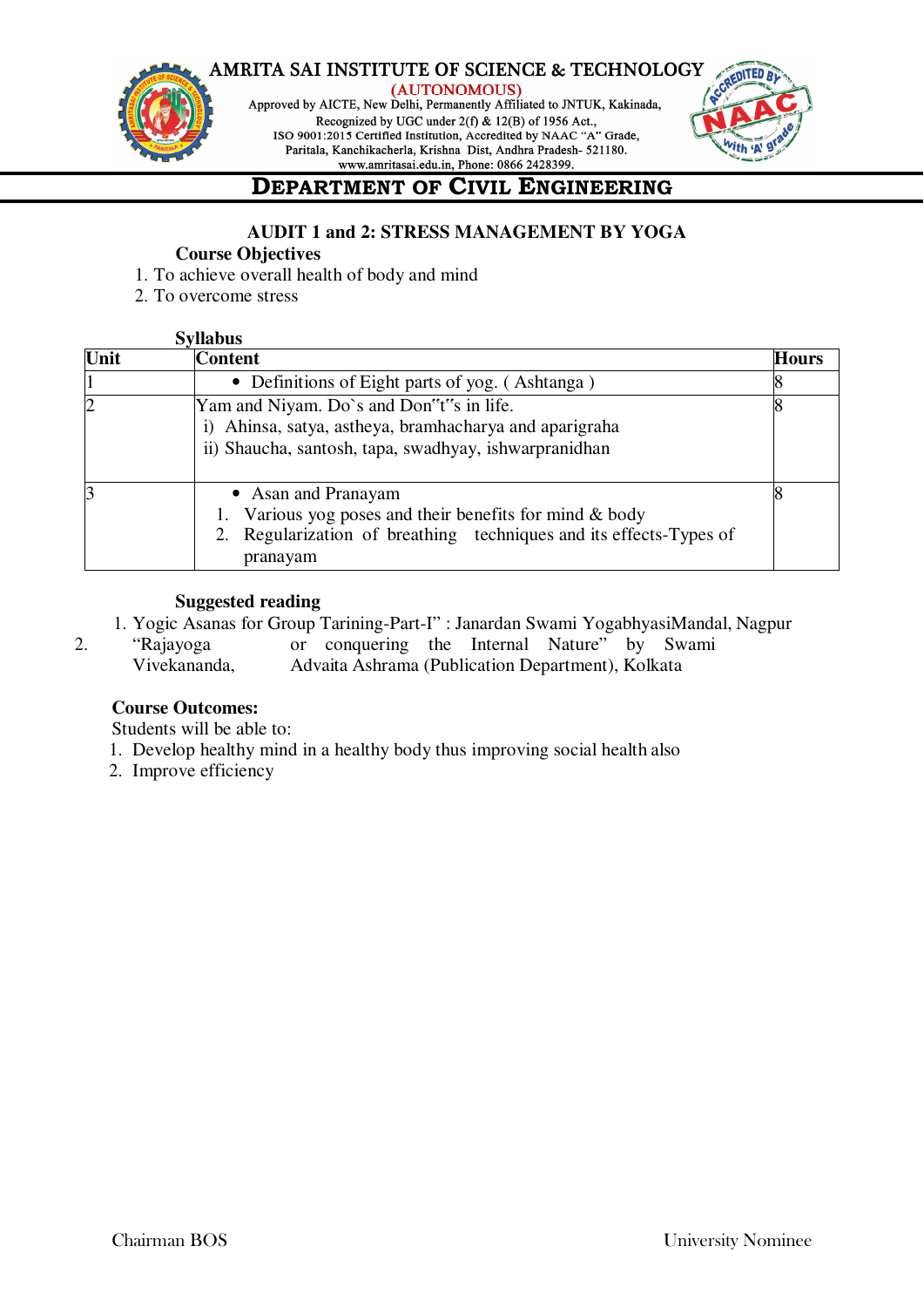

(AUTONOMOUS) Approved by AICTE, New Delhi, Permanently Affiliated to JNTUK, Kakinada, Recognized by UGC under 2(f) & 12(B) of 1956 Act., ISO 9001:2015 Certified Institution, Accredited by NAAC "A" Grade, Paritala, Kanchikacherla, Krishna Dist, Andhra Pradesh- 521180.



# **DEPARTMENT OF CIVIL ENGINEERING**

### **AUDIT 1 and 2: PERSONALITY DEVELOPMENT THROUGH LIFE ENLIGHTENMENT SKILLS**

### **Course Objectives**

- 1. To learn to achieve the highest goal happily
- 2. To become a person with stable mind, pleasing personality and determination
- 3. To awaken wisdom in students

| <b>Syllabus</b> |                                                                                                                                                                                                                                                                                                                                       |              |
|-----------------|---------------------------------------------------------------------------------------------------------------------------------------------------------------------------------------------------------------------------------------------------------------------------------------------------------------------------------------|--------------|
| Unit            | <b>Content</b>                                                                                                                                                                                                                                                                                                                        | <b>Hours</b> |
|                 | Neetisatakam-Holistic development of personality<br>Verses- 19,20,21,22 (wisdom)<br>Verses- $29,31,32$ (pride & heroism)<br>Verses-26,28,63,65 (virtue)<br>Verses- $52,53,59$ (dont"s)<br>Verses- $71,73,75,78$ (do"s)<br>$\bullet$                                                                                                   |              |
|                 | Approach to day to day work and duties.<br>٠<br>ShrimadBhagwadGeeta: Chapter 2-Verses 41, 47,48,<br>Chapter 3-Verses 13, 21, 27, 35, Chapter 6-Verses 5, 13, 17, 23, 35,<br>$\bullet$<br>Chapter 18-Verses 45, 46, 48.<br>$\bullet$                                                                                                   |              |
|                 | Statements of basic knowledge.<br>٠<br>ShrimadBhagwadGeeta: Chapter2-Verses 56, 62, 68<br>Chapter 12 - Verses 13, 14, 15, 16, 17, 18<br>Personality of Role model. ShrimadBhagwadGeeta: Chapter2-Verses<br>$\bullet$<br>17, Chapter 3-Verses 36, 37, 42,<br>Chapter 4-Verses 18, 38,39<br>Chapter $18 -$ Verses 37,38,63<br>$\bullet$ |              |

### **Suggested reading**

- 1. "Srimad Bhagavad Gita" by Swami SwarupanandaAdvaita Ashram (Publication Department), Kolkata
- 2. Bhartrihari"s Three Satakam (Niti-sringar-vairagya) by P.Gopinath, Rashtriya Sanskrit Sansthanam, New Delhi.

### **Course Outcomes**

Students will be able to

- 1. Study of Shrimad-Bhagwad-Geeta will help the student in developing his personality and achieve the highest goal in life
- 2. The person who has studied Geeta will lead the nation and mankind to peace and prosperity
- 3. Study of Neeti shatakam will help in developing versatile personality of students